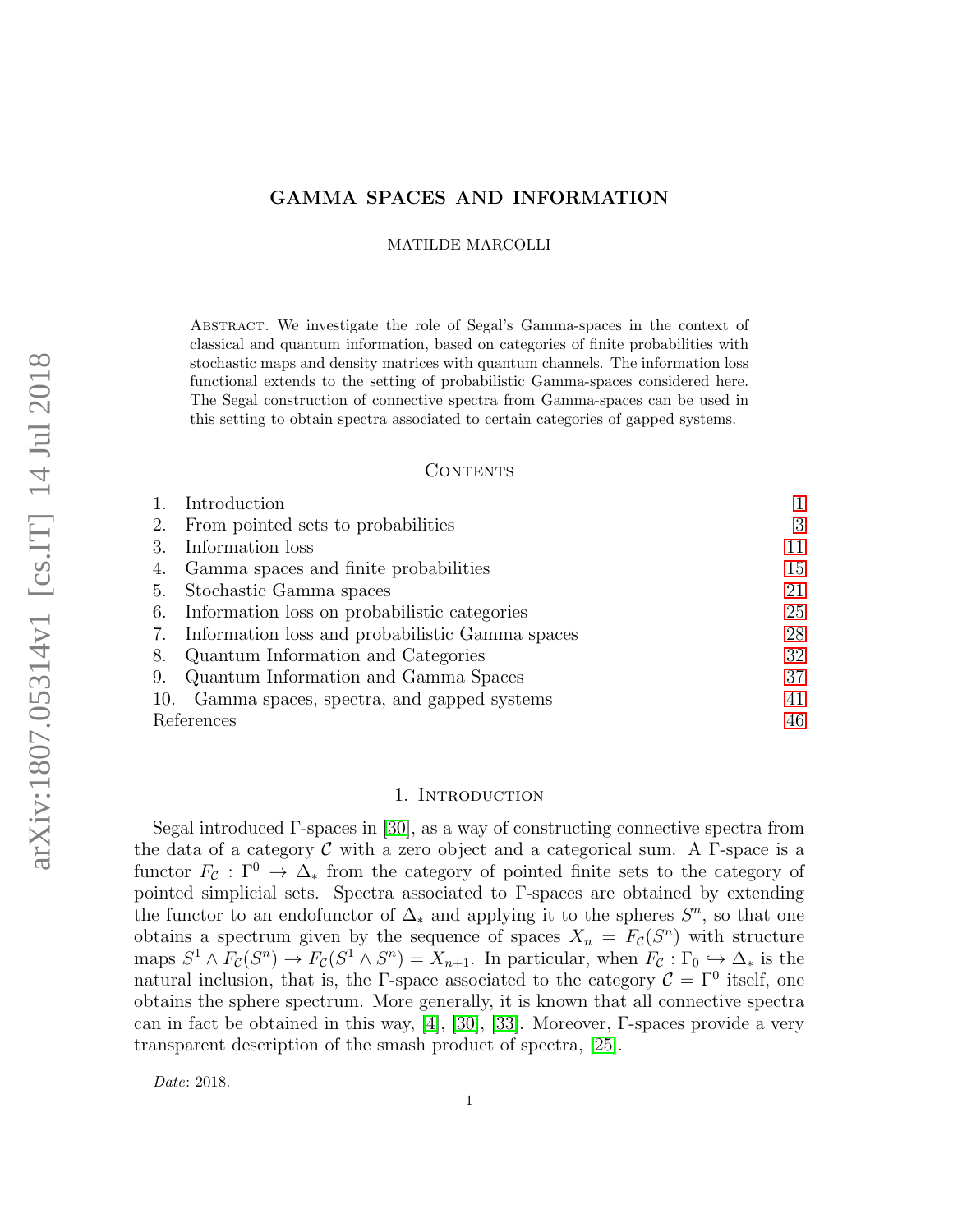Throughout this paper we will use equivalently the  $\Gamma$  notation of Segal for the category of finite pointed sets as well as the notation  $S_{*}$ . We trust that this will not be a source of confusion.

The main purpose of this paper is developing probabilistic versions of the Segal construction, in the setting of classical and quantum information. In the classical setting, we replace the usual category of finite pointed sets used in homotopy theoretic construction with a probabilistic version. Heuristically this corresponds to finite sets where each of the points can be the base point with certain assigned probabilities. The more precise formulation is in terms of a form of wreath product between the category of finite pointed sets and the category of finite probabilities with stochastic maps. More generally, one can start with any category  $\mathcal C$  with a zero object and a categorical sum (coproduct) and form a similar wreath product with the category  $\mathcal{FP}$  of finite probabilities. The resulting category  $\mathcal{PC}$  still has a zero object and a coproduct, where on the probabilities the coproduct is a product of statistically independent distributions. The Segal construction [\[30\]](#page-45-1) of Γ-spaces from categories with zero object and sum can then be applied to the categories  $\mathcal{PC}$  leading to associated spectra. For the purpose of obtaining an explicit description in the particular case where  $\mathcal C$  is the category  $\mathcal{S}_*$  of finite pointed sets, we reformulate the usual notion of Γ-spaces using the category of cubical sets  $\Box_*$  instead of simplicial sets. We then analyze the explicit form of the  $\Gamma$ -space  $F_{\mathcal{PS}_*}: \Gamma^0 \to \mathbb{Z}_*$ . We then show that the notion of  $\Gamma$ -space itself can be made probabilistic, by considering functors  $F : \mathcal{PS}_* \to \mathcal{P} \square_*$  between the corresponding probabilistic categories. These map a probabilistic pointed set  $\Lambda X$  to a probabilistic pointed cubical set given by a Λ-convex combination of the cubical sets associated to the pointed sets in  $\Lambda X$  by the original (non-probabilistic)  $\Gamma$ -space.

An information loss functional of the kind considered in [\[2\]](#page-45-4) can be defined on the category of finite probabilities  $\mathcal{FP}$  and extended to the categories  $\mathcal{PS}_*$  and  $\mathcal{P}\Box_*$ of probabilistic pointed sets and probabilistic pointed cubical sets. As in the case of [\[2\]](#page-45-4) these information loss functionals are determined by a set of Khinchin-type axioms and are always expressible in terms of a difference of Shannon entropies and of topological invariants of cubical (or simplicial) sets.

We consider then a quantum information version  $\mathcal{QC}$  of the probabilistic categories  $PC$ , again starting with a category C with zero object and sum. In this case we consider a category  $\mathcal{FQ}$  of finite quantum probabilities (density matrices) with morphisms given by quantum channels. The objects of the category  $\mathcal{Q}C$  are collections of pairs of objects in  $\mathcal C$  with an assigned amount of quantum interference (coherence) specified by the entries of a density matrix. A similar version  $\mathcal{QAC}$  uses a category  $AC$  of arrows of C with associated density matrices. The category  $QC$  still has a zero object and coproduct, hence one can again apply the Segal construction and obtain Γ-spaces (as well as corresponding probabilistic Γ-spaces) and associated spectra. In the case where the underlying deterministic category is  $C = S_*$  the category of finite pointed sets, one can again describe explicitly the resulting topological spaces, from which one can see directly that they are topologically more complex than their counterparts in the case of classical probabilities.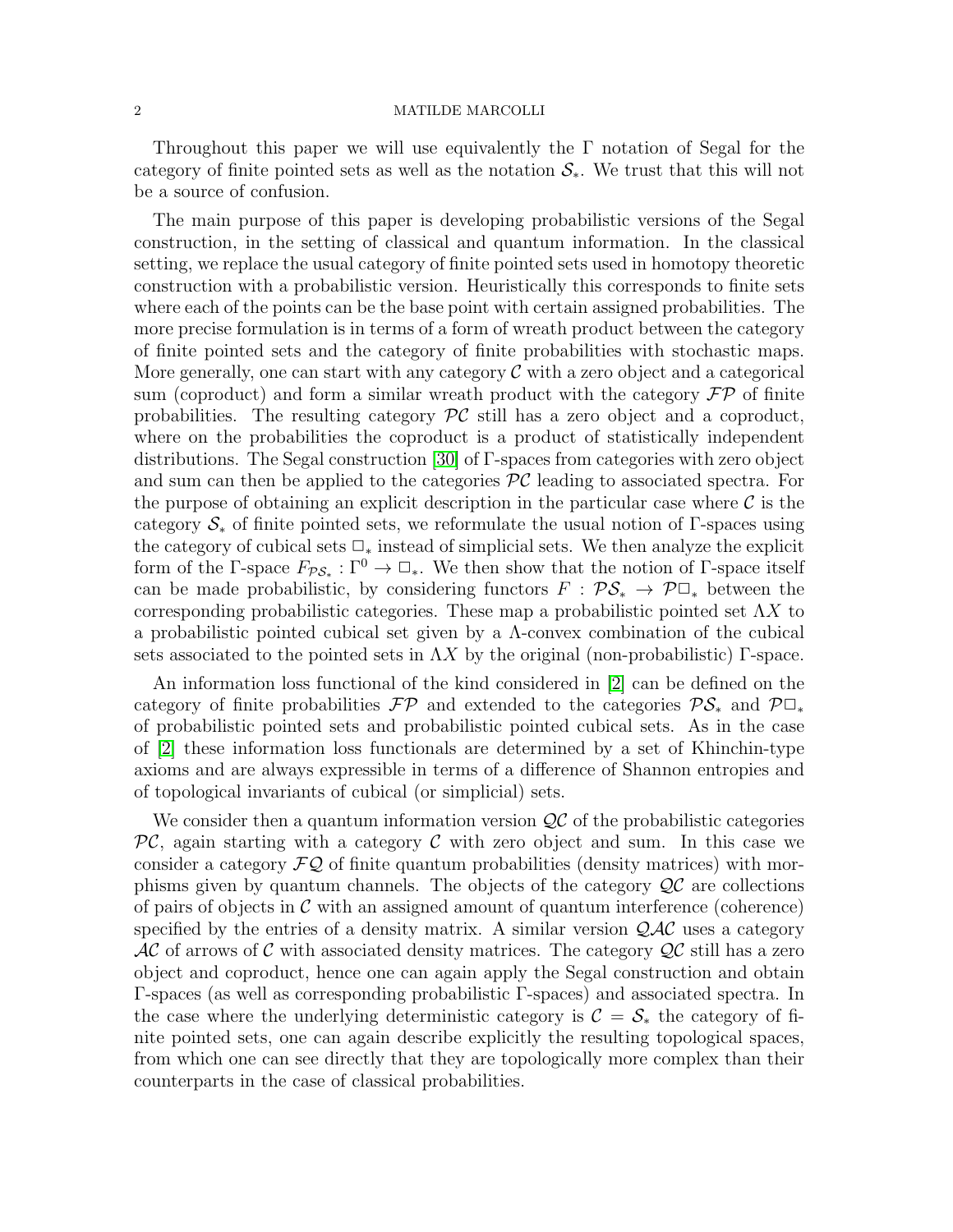Finally, we consider a category  $\mathcal{F}\mathcal{Q}^{\Delta}$  of gapped systems related by gap preserving quantum channels, and corresponding categories  $\mathcal{Q}C^{\Delta}$  realized as subcategories of QC. We compute explicitly the associated Γ-space in the case of  $\mathcal{C} = \mathcal{S}_{*}$ . These Γ-spaces provide a natural construction of connective spectra associated to gapped systems.

In a broader perspective, we regard this as a first step in the direction of developing a probabilistic version of homotopy theory. There are several reasons why this would be a desirable goal. Mainly, one can think of the following sources of motivation:

- *Physics*: as mentioned above spectra and other homotopy theoretic methods are widely regarded as an important approach to study gapped systems and topological phases of matter, [\[15\]](#page-45-5), [\[36\]](#page-46-1). Because of the quantum information formulation of the problem, it is expected that a development of homotopy theoretic methods that incorporate classical and quantum probabilities will be a useful tool in this setting.
- *Statistics*: data analysis has incorporated topological methods in the form of persistent topology and persistent homology, which are based on simplicial sets associated to a collection of data points, [\[6\]](#page-45-6). A version of simplicial sets and homotopy theoretic methods that incorporate probabilities may be useful in developing better categorical structures in persistent topology (model categories, etc.). This question was suggested by Jack Morava.
- *Neuroscience*: the idea of enriching algebraic structures with probabilities is not new, and was in fact developed in great generality in [\[16\]](#page-45-7) and found a wide range of applications, including "pattern theory" in models of computer vision and neuroscience. The use of simplicial and homotopy theoretic methods in neuroscience is also advocated in [\[7\]](#page-45-8), [\[26\]](#page-45-9) and one expects that an adequate treatment will have to include probabilities along with combinatorics, [\[27\]](#page-45-10).

While the present paper only focuses on one particular aspect, namely probabilistic versions of the Segal construction of spectra through Γ-spaces, and does not touch upon these broader motivations and applications, one should regard the purpose of this investigation within this more general context.

## 2. From pointed sets to probabilities

<span id="page-2-0"></span>The category of pointed finite sets is a category with a zero object and a categorical sum, hence one can apply to it the construction of [\[30\]](#page-45-1) that produces a Γ-space and a spectrum, which in this case is the sphere spectrum  $\mathbb{S} = \{S^n\}$ , a result known as the Barratt–Priddy–Quillen theorem.

The main heuristic observation that we want to formalize in this paper is the fact that the Segal notion of Γ-spaces relies crucially on the construction of a category of summing functors (which we will review briefly). These behave very much like measures, so that one is lead to believe that the use of pointed sets in the construction should in fact be seen as a proxy for a measure theoretic setting. The first step in making this heuristic observation more rigorous is to consider generalizations of the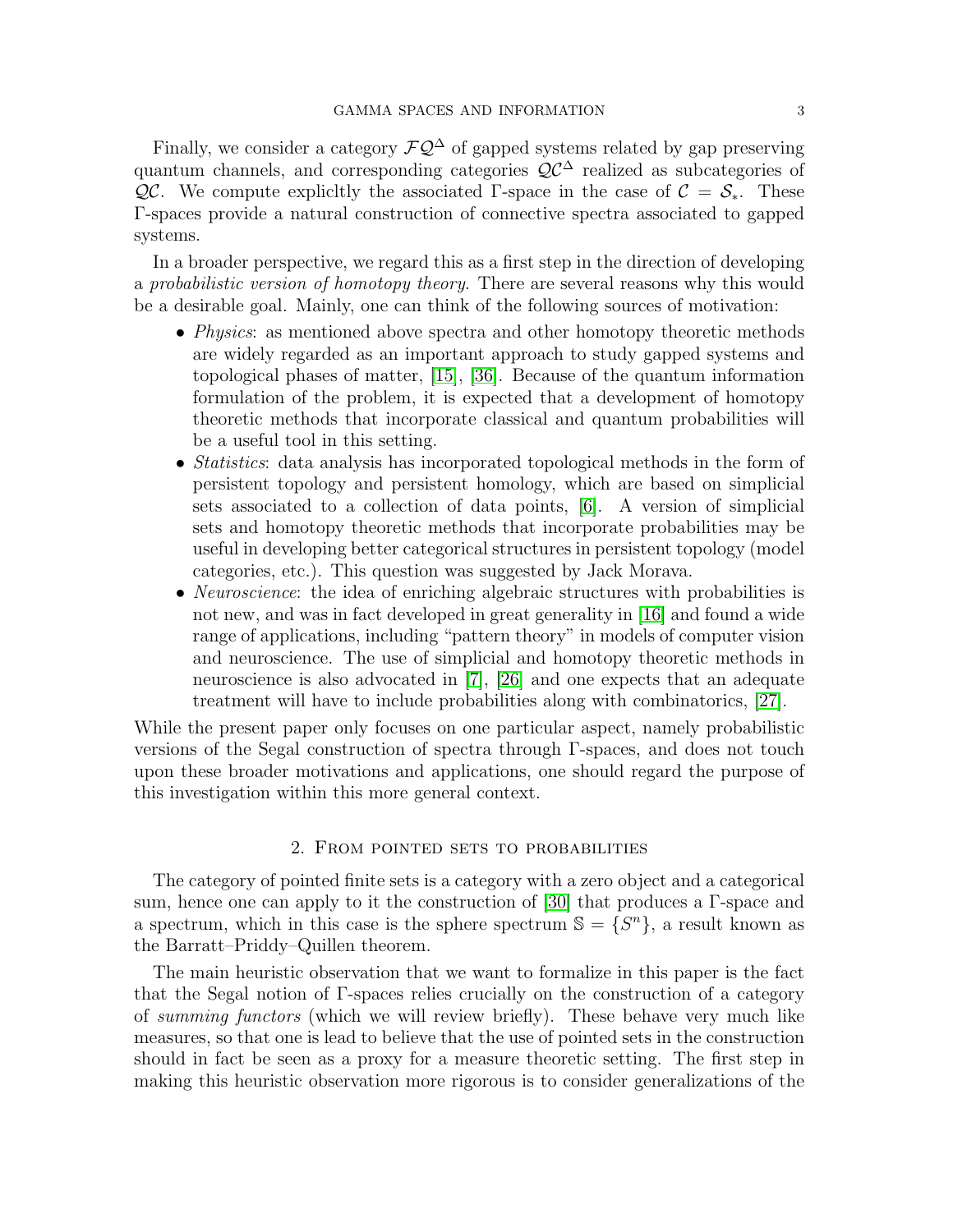category of pointed sets based on finite probability spaces. The main idea is to think of pointed sets as a special case where the probability is a delta function supported at the base point and morphisms are measure preserving maps (hence pointed maps).

The category of finite sets with probability measures considered in [\[2\]](#page-45-4), [\[3\]](#page-45-11) with measure preserving morphisms satisfying [\(3.3\)](#page-11-0) is not directly suitable for the application of the Segal construction of [\[30\]](#page-45-1). Thus, we consider here some possible modifications, in the form of categories of finite sets with probability distributions and with stochastic maps.

2.1. Finite probabilities and stochastic map. We consider a category of finite probability spaces and stochastic matrices defined as follows.

<span id="page-3-0"></span>**Definition 2.1.** Let  $\mathcal{FP}$  be the category whose objects are pairs  $(X, P)$  of a finite set X with a probability measure P. Morphisms

$$
S \in \operatorname{Mor}_{\mathcal{FP}}((X, P), (Y, Q))
$$

are stochastic  $(\#Y \times \#X)$ -matrices S, with the following properties:

(1)  $S_{yx} \geq 0$ , for all  $x \in X$ ,  $y \in Y$ ;

(2)  $\sum_{y \in Y} S_{yx} = 1$  for all  $x \in X$ ;

(3) the probability measures are related by  $Q = SP$ .

Remark 2.2. This category of stochastic matrices is not the same as the category FinStoch of [\[13\]](#page-45-12), where objects are finite sets without measures, so that the third condition of Definition [2.1](#page-3-0) above is not required. However,  $\mathcal{FP}$  is the under category 1/FinStoch, as discussed after Definition 3 of [\[3\]](#page-45-11).

Note that to a stochastic matrix S as above we can associate a multivalued function  $f_S: X \to Y$  with  $f_S(x_j) = \{y_i \in Y : S_{ij} > 0\}$ . The morphisms are measure preserving in the sense that the relation

$$
(2.1) \t Q_y = \sum_{x \in X} S_{yx} P_x
$$

holds, replacing the original  $(3.3)$ . The category of finite probability measures con-sidered in [\[2\]](#page-45-4) is a subcategory of  $\mathcal{FP}$  consisting of those morphisms where, for each x there is a unique  $y = y(x)$  such that  $S_{yx} > 0$ . In this case, by the stochastic condition this value must be  $S_{yx} = 1$  hence S corresponds to a (single valued) function  $f: X \to Y$  satisfying [\(2.1\)](#page-3-1), which in this case becomes the same as [\(3.3\)](#page-11-0),

<span id="page-3-1"></span>
$$
Q_y = \sum_{x \in f^{-1}(y)} P_x.
$$

The sets of morphisms  $Mor_{\mathcal{F}P}((X, P), (Y, Q))$  are convex sets.

**Remark 2.3.** The usual category of finite pointed sets can be seen as the subcategory of FP given by elements of the form  $(X, \delta_{x_0})$  and morphisms given by stochastic maps  $S:(X,\delta_{x_0})\to(Y,\delta_{y_0})$  of the form  $S_{yx}=\chi_{f^{-1}(y)}(x)$ , with  $\chi$  the indicator function, so that  $\delta_{y_0,y} = \sum_{x} S_{yx} \delta_{x_0,x} = \sum_{x \in f^{-1}(y)} \delta_{x_0,x}.$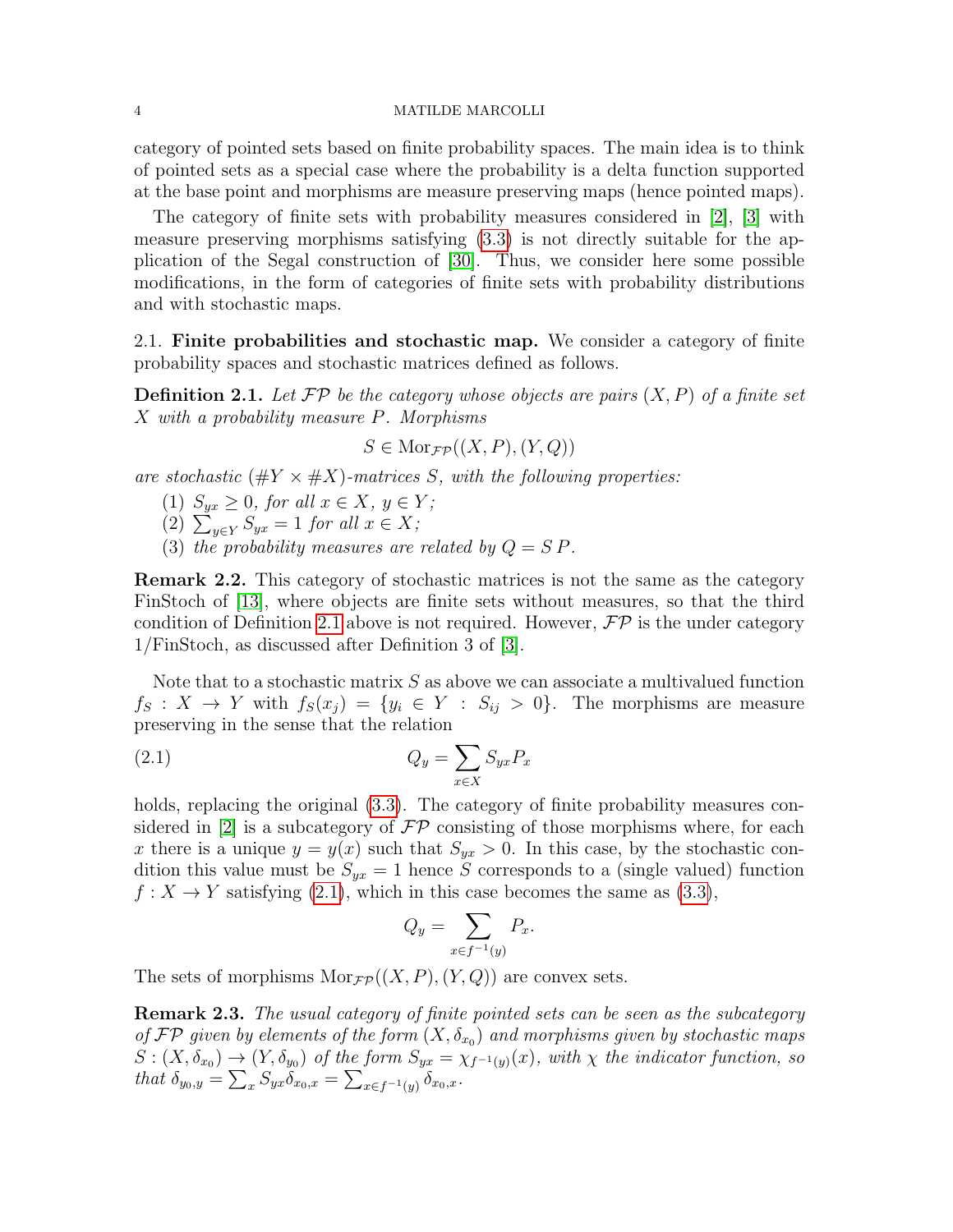**Remark 2.4.** The objects  $(X, P)$  of the category  $\mathcal{FP}$  can be thought of as fuzzy sets, with  $P_x$  the value at the point  $x \in X$  of the membership function of the fuzzy set, [\[37\]](#page-46-2).

2.1.1. Zero object. The singletons in the category of finite probabilities are zero objects.

**Lemma 2.5.** The category  $\mathcal{FP}$  has zero objects given by singleton sets  $({x}, 1)$ .

*Proof.* For all objects  $(Y, Q)$  there is a unique morphism  $\hat{Q}: (\{x\}, 1) \to (Y, Q)$  which is given by  $\hat{Q}_{yx} = Q_y$ , and a unique morphism  $\hat{1} : (Y, Q) \to (\{x\}, 1)$  given by  $\hat{1}_{xy} = 1$  for all  $y \in Y$ , so that  $1 = \sum_{y \in Y} Q_y = \sum_{y \in Y} \hat{1}_{xy} Q_y$ . Thus,  $(\{x\}, 1)$  is a zero-object.  $\Box$ 

We will use the notation  $\hat{1}_{(X,P)}$  for the unique morphism  $\hat{1}_{(X,P)} : (X,P) \to (\{x\},1),$ whenever it is useful to keep track explicitly of the source object  $(X, P)$ .

2.1.2. The target morphism. Given any pair of objects  $(X, P)$  and  $(Y, Q)$  in  $\mathcal{FP}$ , there is always a distinguished morphism, which we denote by  $\hat{Q}: (X, P) \to (Y, Q)$ , which is defined by  $\hat{Q}_{ba} = Q_b$ . This clearly satisfies  $Q_b = \sum_a \hat{Q}_{ba} P_a$ . We refer to this morphism as "the target morphism".

**Lemma 2.6.** The target morphism  $\hat{Q}: (X, P) \to (Y, Q)$  has the property that, given any morphism  $S: (X', P') \to (X, P)$  and any morphism  $S': (Y, Q) \to (Y', Q')$  the compositions satisfy  $\hat{Q} \circ S = \hat{Q}$  and  $S' \circ \hat{Q} = \hat{Q}'$ .

*Proof.* We have  $(\hat{Q} \circ S)_{ba'} = \sum_a \hat{Q}_{ba} S_{aa'} = Q_b \sum_a S_{aa'} = Q_b$  for all  $a' \in X'$ , and  $(S' \circ \hat{Q})_{b'a} = \sum_{a'} S'_{b'a'} Q_{a'} = Q'_{b'}$  for all  $a \in X$ .

Remark 2.7. The target morphisms are the categorical zero morphisms, that is, the morphisms that factor through the zero object.

2.2. Coproduct of finite probabilities. We want to construct a coproduct of finite probabilities which reduces to the coproduct of pointed sets in the case where the measures are delta measures.

2.2.1. Finite probabilities as combinations of pointed sets. We can equivalently regard a finite probability  $(X, P)$  as a finite set X where each point  $x \in X$  can be chosen as the base point with probability  $P_x$ . Thus, we can regard the object  $(X, P)$  as a formal convex combination of pointed sets,

<span id="page-4-0"></span>(2.2) 
$$
(X, P) = \sum_{x \in X} P_x(X, x).
$$

This interpretation means that we can embed the category  $\mathcal{FP}$  of finite probabilities in a category  $\mathcal{PS}_*$  of probabilistic pointed sets defined as follows.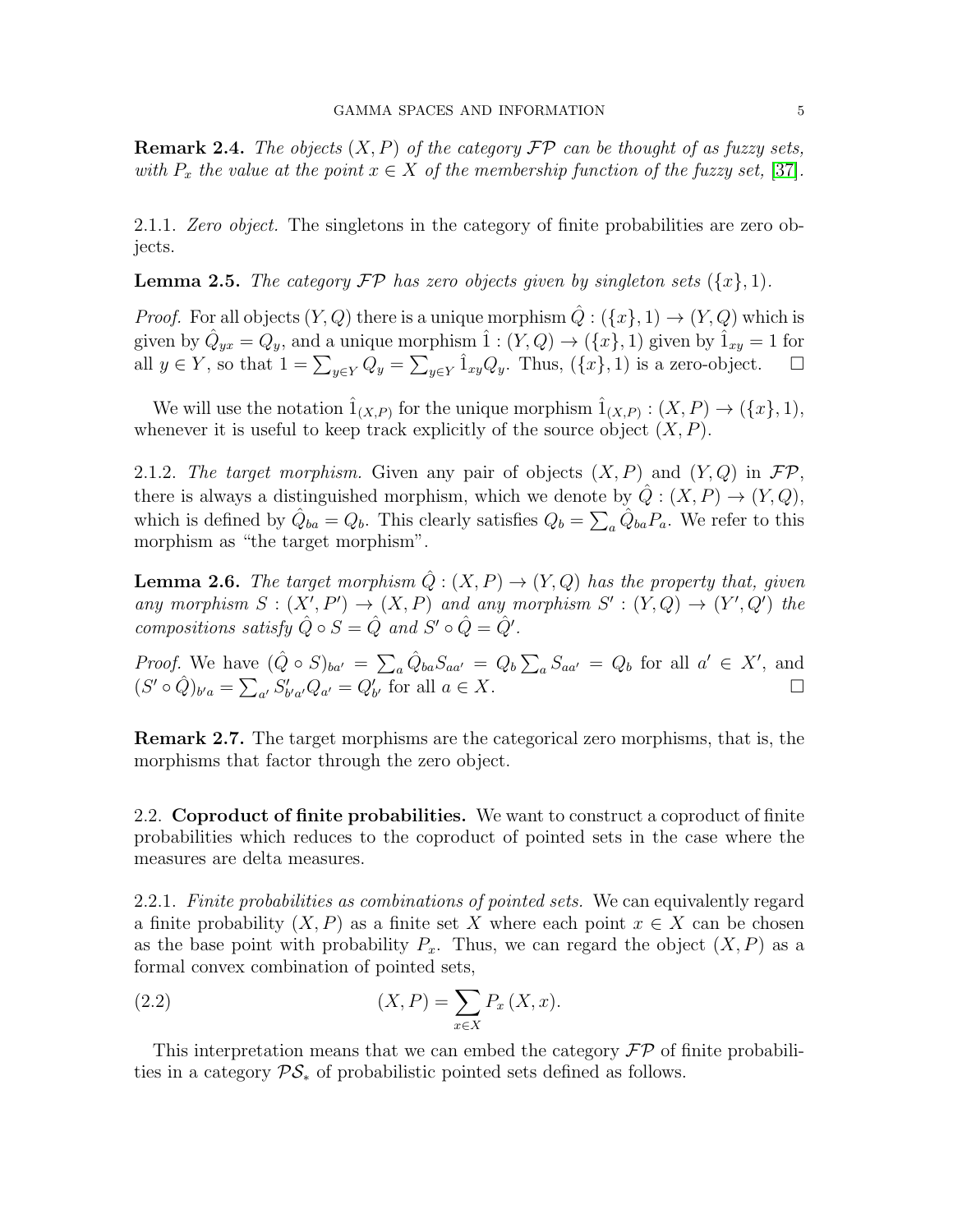**Definition 2.8.** The category  $\mathcal{PS}_*$  of probabilistic pointed sets has objects that are convex combinations of pointed sets

$$
\Lambda X = \sum_{i} \lambda_i(X_i, x_i),
$$

where  $\Lambda = (\lambda_i)$  with  $\lambda_i \geq 0$  and  $\sum_i \lambda_i = 1$  and  $X = \{(X_i, x_i)\}\$ a finite collection of pointed sets. The morphisms in  $\mathcal{P} \check{\mathcal{S}}_*$  are given by  $\Phi \in \text{Mor}_{\mathcal{PS}_*}(\Lambda X, \Lambda' X')$  consisting of a pair  $\Phi = (S, F)$ 

(1) S is a stochastic map with  $S\Lambda = \Lambda'$ 

(2)  $F = (F_{ji})$  is a collection of probabilistic pointed maps  $F_{ji} : (X_i, x_i) \to (X'_j, x'_j)$ . Here a probabilistic pointed map  $F_{ji}$  is a finite set  $\{F_{ji,a}\}\$  of pointed maps  $F_{ji,a}$ :  $(X_i, x_i) \to (X'_j, x'_j)$  together with a set of probabilities  $\mu_a^{(ji)}$  with  $\sum_a \mu_a^{(ji)} = S_{ji}$ .

Thus we regard a morphism between two probabilistic pointed sets as a collection of probabilistic pointed maps  $F = \{F_{ji,a}\}\$ . This means that for a fixed source  $(X_i, x_i)$ and a point  $x \in (X_i, x_i)$  the value  $F(x)$  is obtained by first choosing a map  $F_{ji,a}$  with probability  $\mu_a^{(ji)}$ . Equivalently, one chooses the set  $F_{ji} = \{F_{ji,a}\}\$  with probability  $S_{ji}$ , which is the sum of all the probabilities  $\mu_a^{(ji)}$  of choosing one of the maps  $F_{ji,a}$  in the set. This includes the case where  $F_{ji}$  consists of a single pointed map applied with probability  $S_{ji}$ .

**Remark 2.9.** The composition of two morphisms  $\Phi = (S, F) : \Lambda X \to \Lambda' X'$  and  $\Phi' =$  $(S', F') : \Lambda' X' \to \Sigma Y$  is given by  $\Phi' \circ \Phi = (S' \circ S, F' \circ F)$ , where  $S' \circ S$  is the product of the stochastic matrices and  $F' \circ F = \{(F' \circ F)_{ki}\}\$  with the set  $(F' \circ F)_{ki} = \{F'_{kj,a} \circ F_{ji,b}\}\$ with probabilities  $\mu_a^{(kj)}\mu_b^{(ji)}$  with  $\sum_{a,b,j}\mu_a^{(kj)}\mu_b^{(ji)} = \sum_j S'_{kj}S_{ji} = (S' \circ S)_{ki}$ , so that the probability associated to the set  $(F' \circ F)_{ki}$  in  $F' \circ F$  is  $(S' \circ S)_{ki}$ .

**Remark 2.10.** An embedding of the category  $\mathcal{FP}$  in the category  $\mathcal{PS}_*$  is obtained by mapping  $\Lambda = (\lambda_i)$  to the set  $\Lambda \star = \sum_i \lambda_i (\{\star_i\}, \star_i)$ . and morphisms  $S \Lambda = \Lambda'$  to  $\Phi = (S, 1)$  with  $\mathbf{1} = \{1_{ji}\}$  with probabilities  $S_{ji}$ .

**Remark 2.11.** There is a forgetful functor from  $\mathcal{PS}_*$  to  $\mathcal{FP}$  that maps  $\Lambda X$  to the finite probability  $\Lambda$  and a morphism  $\Phi = (S, F)$  to the stochastic matrix S.

2.2.2. Zero objects. The category  $\mathcal{PS}_*$  of probabilistic pointes sets also has zero objects given by singletons.

<span id="page-5-0"></span>**Lemma 2.12.** The objects  $\Lambda X$  given by a singleton set  $X = (\{x\}, x)$  and  $\Lambda = 1$  are zero objects in  $\mathcal{PS}_*$ .

*Proof.* Given any object  $\Lambda X = \sum_i \lambda_i(X_i, x_i)$ , there is a unique morphism  $\Phi = (S, F)$ :  $(\{x\},x) \to \sum_i \lambda_i(X_i,x_i)$  with  $S = \hat{\Lambda}$ , the unique morphism  $\hat{\Lambda}$  from the zero-obejct  $({x}, 1)$  of  $\mathcal{FP}$  to the finite probability  $\Lambda$  and with  $F = (F_i)$  with  $F_i : x \mapsto x_i$ with probability  $\lambda_i$ . Moreover, there is also a unique morphism  $\Phi = (S, F) : \Lambda X \to$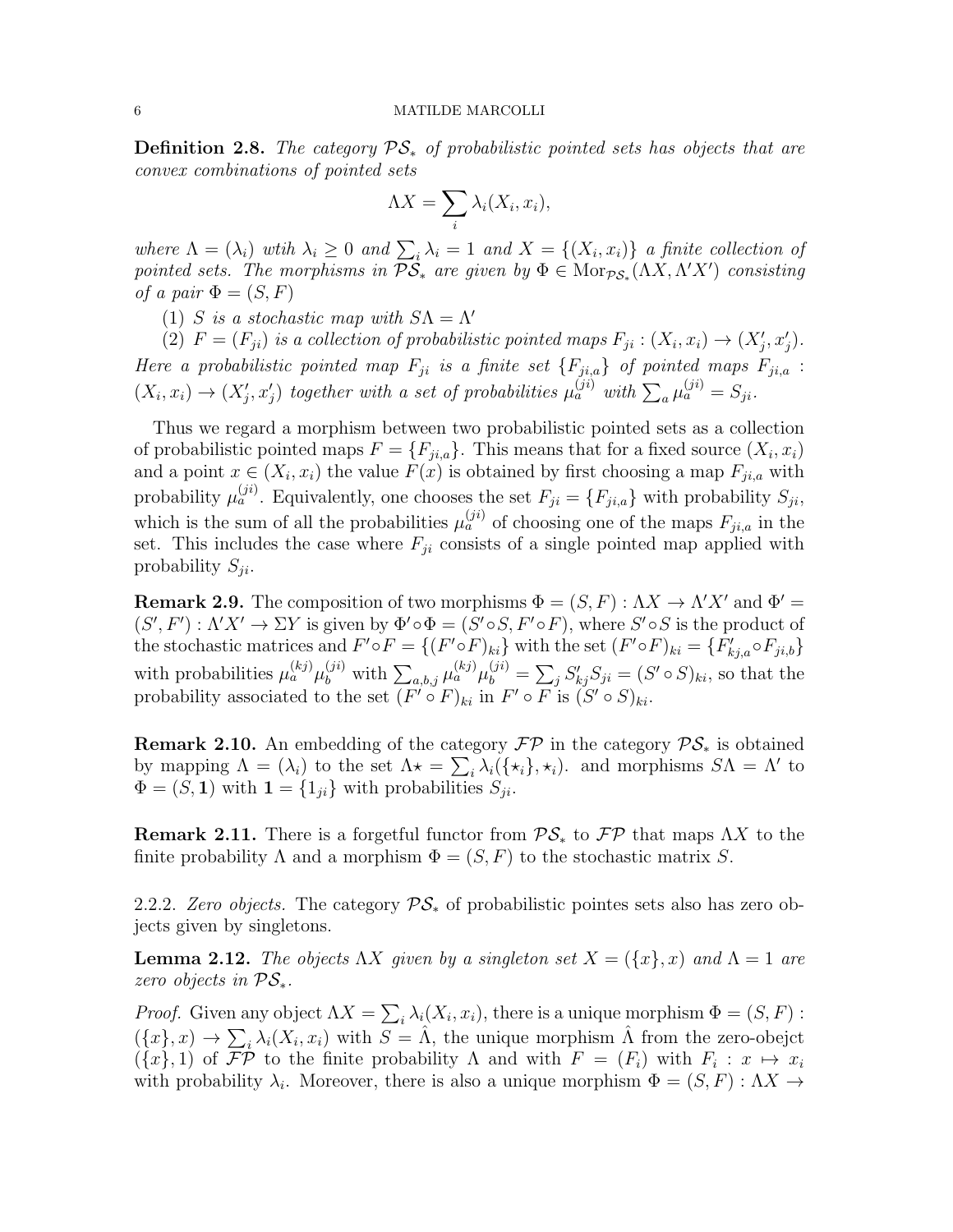$({x}, x)$  where  $S = \hat{1}_{\Lambda}$  is the unique morphism in  $\mathcal{FP}$  from the finite probability  $\Lambda$ to the zero object  $({x}, 1)$  and  $F = (F_i)$  with  $F_i : (X_i, x_i) \to ({x}, x)$  the constant function with probability 1.

2.2.3. Coproduct of probabilistic pointed sets. The category  $\mathcal{PS}_*$  has a coproduct inherited from the category of pointed sets.

<span id="page-6-2"></span>**Definition 2.13.** Given  $\Lambda X = \sum_{i=1}^N (X_i, x_i)$  and  $\Lambda' X' = \sum_{j=1}^M \lambda'_j (X'_j, x'_j)$  we have

(2.3) 
$$
\Lambda X \amalg \Lambda' X' := \sum_{ij} \lambda_i \lambda'_j \ (X_i, x_i) \vee (Y_j, x'_j),
$$

with the usual coproduct of pointed sets

<span id="page-6-0"></span>
$$
(X_i, x_i) \vee (Y_j, x'_j) = (X_i \sqcup Y_j / x_i \sim y_j, x_i \sim y_j).
$$

In the case of two probabilistic pointed sets obtained from two finite probability distributions as in [\(2.2\)](#page-4-0), this corresponds to the intuition that one considers each point  $x \in X$  as the base point with probability  $P_x$ , and similarly with X'. Thus, when forming the coproduct, the probability that it is obtained by identifying  $x \in X$ with  $x' \in X'$  is the product of the probabilities  $P_x$  and  $P'_{x'}$ , namely the probability of independently choosing  $x$  and  $x'$  as the respective base points.

**Lemma 2.14.** The coproduct induced by  $(2.3)$  on probabilistic pointed sets obtained from finite probability distributions as in  $(2.2)$  is the product of statistically independent probabilities

<span id="page-6-1"></span>(2.4) 
$$
(X, P) \amalg (X', P') = (X \times X', P \cdot P').
$$

Proof. In the case of two probabilistic pointed sets obtained from two finite probability distributions as in [\(2.2\)](#page-4-0), this coproduct is given by

(2.5) 
$$
(X, P) \amalg (X', P') = \sum_{x, x'} P_x P'_{x'} (X, x) \vee (X', x').
$$

We can interpret the right-hand-side of [\(2.4\)](#page-6-1) as a probability space by applying the forgetful functor from  $\mathcal{PS}_*$  to  $\mathcal{FP}$ . This identifies it with the finite probability  $(X \times X', P \cdot P')$ ).  $\Box$ 

**Remark 2.15.** It is preferable to work with the category  $\mathcal{PS}_*$  rather than with  $\mathcal{FP}$ , since just retaining the information of the finite probability would give the same product probability space for any underlying binary operation on probabilistic pointed sets, without remembering the specific operation on the underlying sets.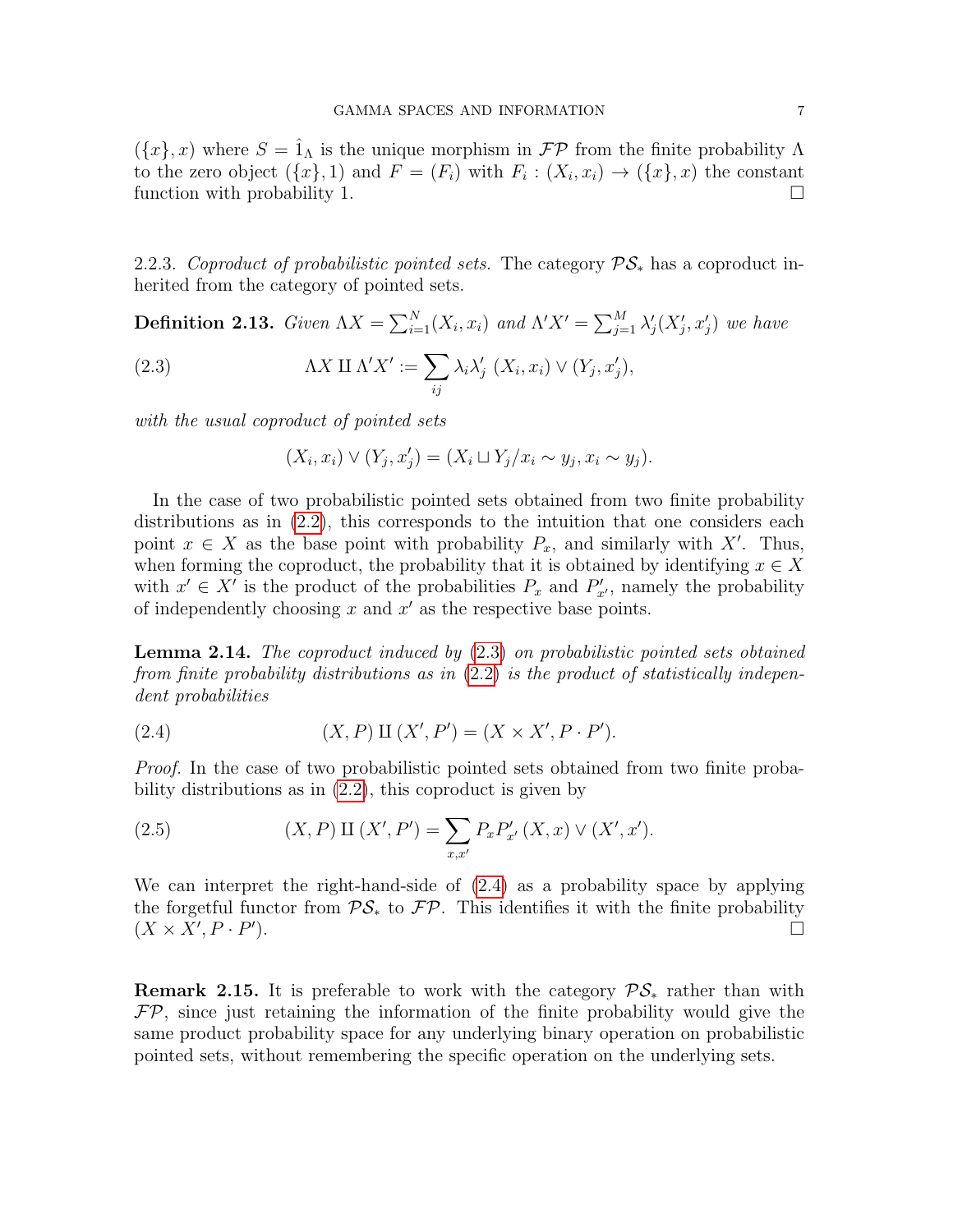<span id="page-7-2"></span>2.2.4. Statistical independence: product or coproduct? It is well known that the category of measure spaces or of finite probability spaces with measure preserving map (hence also the category  $\mathcal{FP}$  considered here) does not have a universal categorical product, that is, an object  $X_1 \times X_2$  such that, for all morphisms  $f_1 : X \to X_1$  and  $f_2: X \to X_2$  there exists a unique morphism  $h: X \to X_1 \times X_2$  such that the diagram commutes

(2.6) 
$$
X_1 \xrightarrow{f_1} \begin{matrix} X \\ h \\ h \end{matrix} \xrightarrow{f_2} X_2 \xrightarrow{\pi_2} X_2
$$

However, as shown in [\[11\]](#page-45-13), the category of finite probability measures with measure preserving maps is a "tensor category with projections", namely a tensor category  $(\mathcal{C}, \otimes)$  together with two natural transformations  $\pi_i : \otimes \to \Pi_i$  where  $\Pi_i(X_1, X_2) = X_i$ , such that for any pairs of morphisms  $f_i: Y_i \to X_i$ , the diagram commutes:

<span id="page-7-0"></span>
$$
Y_1 \xleftarrow{\pi_{Y_1}} Y_1 \otimes Y_2 \xrightarrow{\pi_{Y_2}} Y_2
$$
\n
$$
\downarrow f_1
$$
\n
$$
X_1 \xleftarrow{\pi_{X_1}} X_1 \otimes X_2 \xrightarrow{\pi_{X_2}} X_2
$$

In a tensor category with projections two morphisms  $f_i: X \to X_i$  are *independent* if there exists a morphism  $h: X \to X_1 \otimes X_2$  such that the product diagram [\(2.6\)](#page-7-0) commutes. In the category of finite probabilities with measure preserving maps this notion of independence agrees with the usual notion of stochastic independence, with

$$
(X_1, P_1) \otimes (X_2, P_2) = (X_1 \times X_2, P_1 P_2)
$$

the product of independent probability spaces.

Tensor categories with projections (semicartesian monoidal categories) have the property that projections are unique when they exist, and their existence is equivalent to the terminality of the unit, [\[23\]](#page-45-14).

The point of view discussed here shows that the product of statistically independent measures may be interpreted as a coproduct instead of a product on the category  $\mathcal{FP}$ of finite measures.

2.3. Universal property of the coproduct of probabilistic pointed sets. The coproduct of Definition [2.13](#page-6-2) in the category  $\mathcal{PS}_*$  satisfies the universal property.

<span id="page-7-1"></span>**Definition 2.16.** Given objects  $\Lambda X = \sum_a \lambda_a (X_a, x_a)$  and  $\Sigma Y = \sum_k \sigma_k (Y_k, y_k)$  and morphisms  $\Phi = (S, F) : \Lambda X \to \Sigma Y$  and  $\Phi' = (S', F') : \Lambda' X' \to \Sigma Y$  with  $S \Lambda =$  $\Sigma$  and  $S'\Lambda' = \Sigma$  and with  $F = \{f_{ka,r}\}_{r=1}^N$  with probabilities  $\sum_{r} \mu_r^{(ka)} = S_{ka}$  and  $F' = \{f'_{ka',r'}\}_{r'=1}^M$  with probabilities  $\sum_{r'} \mu_{r'}^{(ka)}$  $S_{r'}^{(ka)} = S_{ka}'$  we define  $F \vee F'$  as the collection  $\{f_{ka,r} \vee f'_{ka',r'}\}$  of pointed maps from the coproducts of pointed sets with probabilities  $\sigma_k^{-1}\mu_r^{(ka)}\mu_{r'}^{(ka')}$  $_{r'}^{(ka')}$  for  $\sigma_k \neq 0$  and  $M^{-1}\mu_r^{(ka)} + N^{-1}\mu_{r'}^{(ka')}$  $\int_{r'}^{(\kappa a')}$  for  $\sigma_k = 0$ .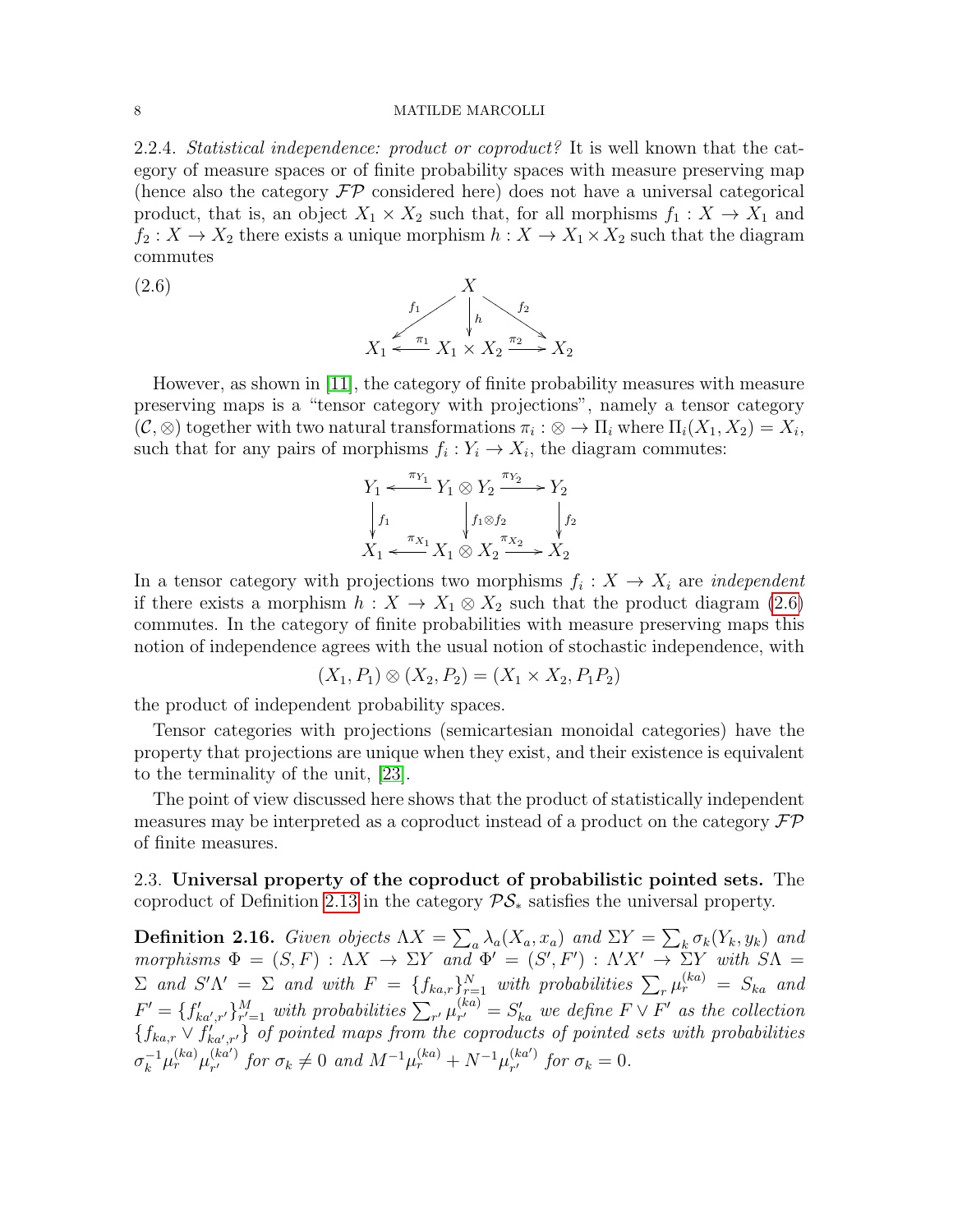<span id="page-8-1"></span>**Theorem 2.17.** For any objects  $\Lambda X$  and  $\Lambda' X'$  in  $\mathcal{PS}_{*}$ , there are unique morphisms  $\Psi : \Lambda X \to \Lambda X \amalg \Lambda' X'$  and  $\Psi' : \Lambda' X' \to \Lambda X \amalg \Lambda' X'$  such that, for any object  $\Sigma Y$ , with  $\Sigma = (\sigma_k)$ , in  $\mathcal{PS}_*$  and any choice of morphisms  $\Phi = (S, F) : \Lambda X \to \Sigma Y$  and  $\Phi' = (S', F') : \Lambda' X' \to \Sigma Y$ , there is a unique morphism  $\Phi \amalg \Phi' : \Lambda X \amalg \Lambda' X' \to \Sigma Y$ such that the diagram commutes

(2.7) 
$$
\Delta X \xrightarrow{\Phi} \Delta X \amalg \Lambda' X' \xleftarrow{\Psi'} \Lambda' X'.
$$

where  $(\Phi \amalg_{\lambda} \Phi') = (S \amalg S', F \vee F')$  with

(2.8) 
$$
(S \amalg_{\lambda} S')_{k,(a,a')} = \begin{cases} \sigma_k^{-1} \cdot S_{k,a} \cdot S'_{k,a'} & \sigma_k \neq 0 \\ S_{k,a} + S'_{k,a'} & \sigma_k = 0. \end{cases}
$$

and with  $F \vee F'$  as in Definition [2.16.](#page-7-1)

*Proof.* We have  $\Psi = (\mathcal{I}, \mathcal{F})$  and  $\Psi' = (\mathcal{I}', \mathcal{F}')$  where the morphisms  $\mathcal{I} \in \text{Mor}_{\mathcal{F}}(\Lambda, \Lambda)$ .  $\Lambda'$ ,  $\mathcal{I}' \in \text{Mor}_{\mathcal{FP}}(\Lambda', \Lambda \cdot \Lambda')$  are given by

$$
(\mathcal{I})_{(b,b'),a} = \delta_{ab} \lambda'_{b'} \quad \text{ and } \quad (\mathcal{I}')_{(b,b'),a'} = \delta_{a'b'} \lambda_{b}.
$$

These satisfy  $\mathcal{I}\Lambda = \Lambda \cdot \Lambda'$  and  $\mathcal{I}'\Lambda' = \Lambda \cdot \Lambda'$ . The probabilistic pointed maps  $\mathcal{F} =$  $(\mathcal{F}_{(b,b'),a})$  and  $\mathcal{F}' = (\mathcal{F}'_{(b,b'),a'})$  are given by the standard pointed inclusion maps to the coproduct of pointed sets  $\mathcal{F}_{(b,b'),a} = \delta_{ab} \mathcal{F}_{b'b}$  with  $\mathcal{F}_{b'b} : (X_b, x_b) \hookrightarrow (X_b, x_b) \vee (X'_{b'}, x'_{b'})$ the inclusion map of the coproduct of pointed sets, chosen with probability  $\lambda'_{b'}$ , and similarly  $\mathcal{F}'_{(b,b'),a'} = \delta_{a'b'} \mathcal{F}'_{bb'}$  with and  $\mathcal{F}'_{bb'} : (X'_{b'}, x'_{b'}) \hookrightarrow (X_b, x_b) \vee (X'_{b'}, x'_{b'})$  the inclusions taken with probabilities  $\lambda_b$ .

A morphism  $\Theta: \Lambda X \amalg \Lambda' X' \to \Sigma Y$  is given by  $\Theta = (\tilde{S}, \tilde{F})$  where  $\tilde{S} \in \text{Mor}_{\mathcal{FP}}(\Lambda \cdot$  $(\Lambda', \Sigma)$  and  $\tilde{F} = {\{\tilde{F}_{k,(i,j)}\}}$  is a collection of pointed maps  $\tilde{F}_{k,(i,j)} = {\{\tilde{F}_{k,(i,j),s}\}}$  from the pointed sets  $(X_i, x_i) \vee (X'_j, x'_j)$  to the pointed set  $(Y_k, y_k)$ , with probabilities  $\sum_{s} \mu_s^{(k,(i,j))} = \tilde{S}_{k,(i,j)}.$ 

<span id="page-8-0"></span>The compositions  $\Theta \circ \Psi$  and  $\Theta \circ \Psi'$  are given on the stochastic matrices by

(2.9) 
$$
\sum_{a,a'} \tilde{S}_{k,(a,a')} \lambda_a \lambda'_{a'} = \sigma_k, \quad \text{for} \quad \Sigma = (\sigma_k)
$$

while the compositions with  $\mathcal I$  and  $\mathcal I'$  are given by

(2.10) 
$$
\sum_{a,a'} \tilde{S}_{k,(a,a')} \mathcal{I}_{(a,a'),b} = \sum_{a,a'} \tilde{S}_{k,(a,a')} \delta_{ab} \lambda'_{a'} = \sum_{a'} \tilde{S}_{k,(b,a')} \lambda'_{a'}
$$

(2.11) 
$$
\sum_{a,a'} \tilde{S}_{k,(a,a')} \mathcal{I}'_{(a,a'),b'} = \sum_a \tilde{S}_{k,(a,b')} \lambda_a.
$$

At the level of the pointed maps we have the compositions  $\tilde{F} \circ \mathcal{F}$  and  $\tilde{F} \circ \mathcal{F}'$ , which are compositions with the inclusions  $\tilde{F} \circ \mathcal{F} = \{\tilde{F}_{k,(i,j),s} \circ \mathcal{F}_{ji}\}\$  with probabilities  $\mu_s^{(k,(i,j))}\lambda_j'$ and  $\tilde{F} \circ \mathcal{F}' = {\{\tilde{F}_{k,(i,j),s} \circ \mathcal{F}'_{ij}\}}$ , with probabilities  $\mu_s^{(k,(i,j))} \lambda_i$ .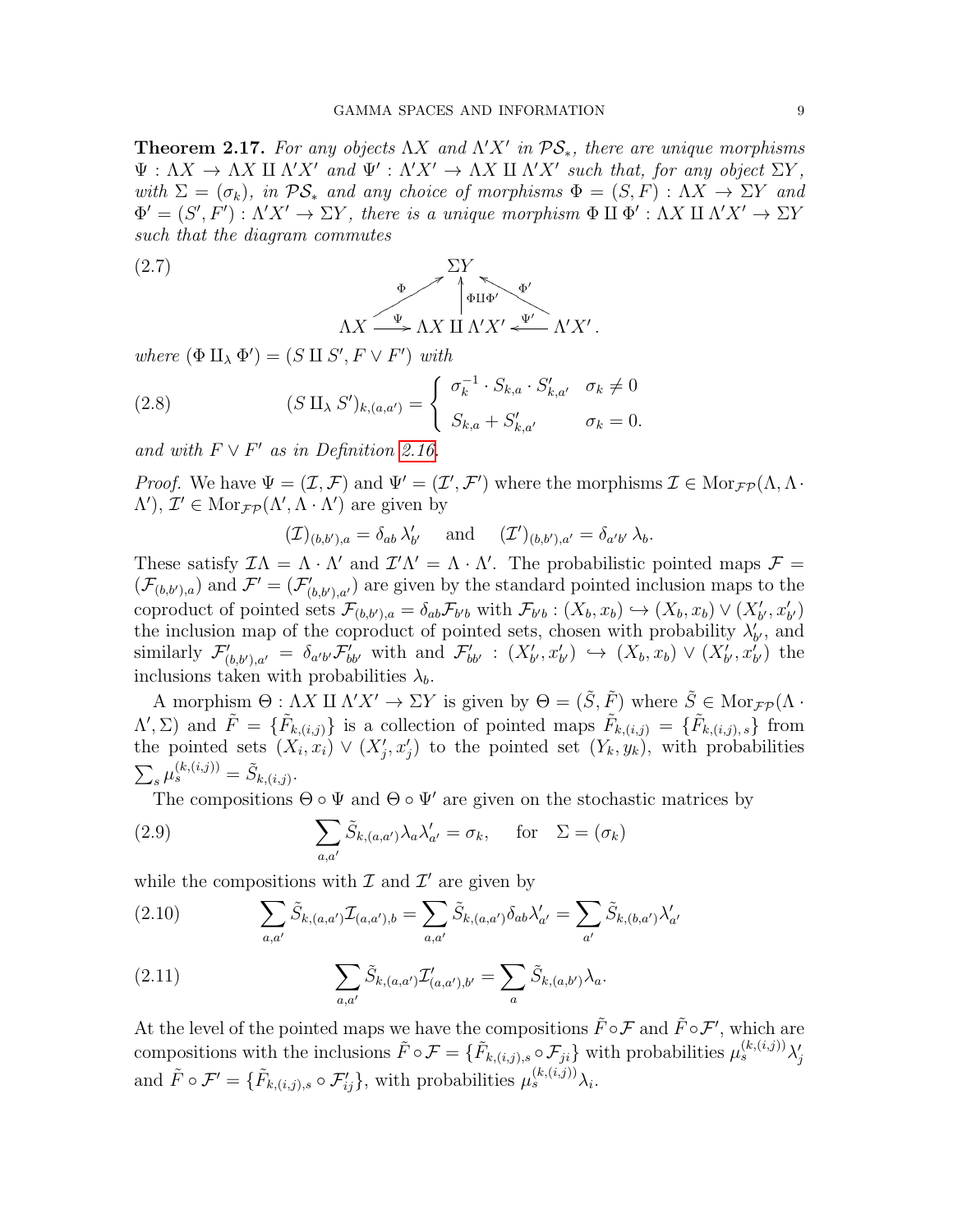The morphism  $\tilde{S}_{k,(a,a')} = \sigma_k^{-1} S_{k,a} S'_{k,a'}$  for  $\sigma_k \neq 0$  and  $\tilde{S}_{k,(a,a')} = S_{k,a} + S'_{k,a'}$  when  $\sigma_k = 0$  satisfies [\(2.9\)](#page-8-0), since in the case  $\sigma_k \neq 0$ 

$$
\sum_{a,a'}\sigma_k^{-1}S_{k,a}S_{k,a'}'\lambda_a\lambda_{a'}'=\sigma_k^{-1}\sigma_k^2
$$

while in the case with  $\sigma_k = 0$  we have  $\sum_{a,a'} (S_{k,a} + S'_{k,a'}) \lambda_a \lambda'_{a'} = 0$  since  $\sum_a S_{k,a} \lambda_a = \sum_{a'} S'_{k,a'} \lambda'_{a'} = 0$ . Moreover, we have  $_{a'} S'_{k,a'} \lambda'_{a'} = 0$ . Moreover, we have

$$
(2.12) \qquad \sum_{a,a'} \sigma_k^{-1} S_{k,a} S'_{k,a'} \mathcal{I}_{(a,a'),b} = \sigma_k^{-1} S_{k,b} \sum_{a'} S'_{k,a'} \lambda_{a'} = S_{k,b} \quad \sigma_k \neq 0
$$
\n
$$
\sum_{a,a'} (S_{k,a} + S'_{k,a'}) \mathcal{I}_{(a,a'),b} = S_{k,b} + \sum_{a'} S'_{k,a'} \lambda_{a'} = S_{k,b} \quad \sigma_k = 0.
$$

By the universal property of the coproduct of pointed sets, there is a unique map  $f_{ki,r} \vee f'_{kj,r'}$  with the property that  $(f_{ki,r} \vee f'_{kj,r'}) \circ \mathcal{F}_{ji} = f_{ki,r}$  and  $(f_{ki,r} \vee f'_{kj,r'}) \circ \mathcal{F}'_{ij} =$  $f'_{kj,r'}$ . We consider the resulting map  $F \vee F'$  as in Definition [2.16,](#page-7-1) with the probability assigned to  $f_{ki,r} \vee f'_{kj,r'}$  given by  $\sigma_k^{-1} \mu_r^{(ki)} \mu_{r'}^{(kj)}$  $v_r^{(kj)}$  for  $\sigma_k \neq 0$  and  $\mu_r^{(ki)} + \mu_{r'}^{(kj)}$  $\int_{r'}^{(\kappa j)}$  for  $\sigma_k = 0$ . Then the probability associated to the composition  $(f_{ki,r} \vee f'_{kj,r'}) \circ \mathcal{F}_{ji}$  is given by  $\sigma_k^{-1}\mu_r^{(ki)}\mu_{r'}^{(kj)}$  $\chi_{r'}^{(kj)}\lambda'_j$  when  $\sigma_k\neq 0$  and  $(M^{-1}\mu_r^{(ki)}+N^{-1}\mu_{r'}^{(kj)})$  $(\kappa_j^{(kj)})\lambda'_j$  when  $\sigma_k = 0$ . Since for all j, r' the composition is equal to  $f_{ki,r}$  the probabilities correspondingly should add up. Indeed, we have

$$
\sum_{j,r'} \sigma_k^{-1} \mu_r^{(ki)} \mu_{r'}^{(kj)} \lambda'_j = \mu_r^{(ki)} \sigma_k^{-1} \sum_j S'_{kj} \lambda'_j = \mu_r^{(ki)}
$$

when  $\sigma_k \neq 0$ , while in the case with  $\sigma_k = 0$  we have

$$
\sum_{j,r'} (M^{-1} \mu_r^{(ki)} + N^{-1} \mu_{r'}^{(kj)}) \lambda'_j = \mu_r^{(ki)} + N^{-1} \sum_j S'_{kj} \lambda'_j = \mu_r^{ki}.
$$

The counting of probabilities for the compositions  $(f_{ki,r} \vee f'_{kj,r'}) \circ \mathcal{F}'_{ij} = f'_{kj,r'}$  is analogous. Thus, we find that there is a unique choice of  $\tilde{F} = F \vee F'$  with the property that  $\tilde{F} \circ \mathcal{F} = F$  and  $\tilde{F} \circ \mathcal{F}' = F'$ . Thus, we obtain that  $(\Phi \amalg_{\lambda} \Phi') \circ \Psi = \Phi$ and  $(\Phi \amalg_{\lambda} \Phi') \circ \Psi' = \Phi'$ .

2.4. Probabilistic categories as wreath products. The same procedure we used to pass from the category of finite pointed sets  $\mathcal{S}_*$  to its probabilistic counterpart  $\mathcal{PS}_*$ can be generalized to a procedure that associates to a category  $\mathcal C$  with a zero object 0 and a categorical sum (coproduct)  $\oplus$  a new category  $\mathcal{PC}$ , which is the probabilistic version of  $\mathcal{C}$ .

<span id="page-9-0"></span>**Definition 2.18.** PC is the category whose objects are formal finite convex combinations

$$
\Lambda C = \sum_{i} \lambda_i C_i,
$$

with  $\Lambda = (\lambda_i)$  with  $\sum_i \lambda_i = 1$  and  $C_i \in Obj(\mathcal{C})$  and with morphisms  $\Phi : \Lambda C \to \Lambda C'$ given by pairs  $\Phi = (S, F)$  with S a stochastic matrix with  $S\Lambda = \Lambda'$  and  $F = \{F_{ab,r}\}$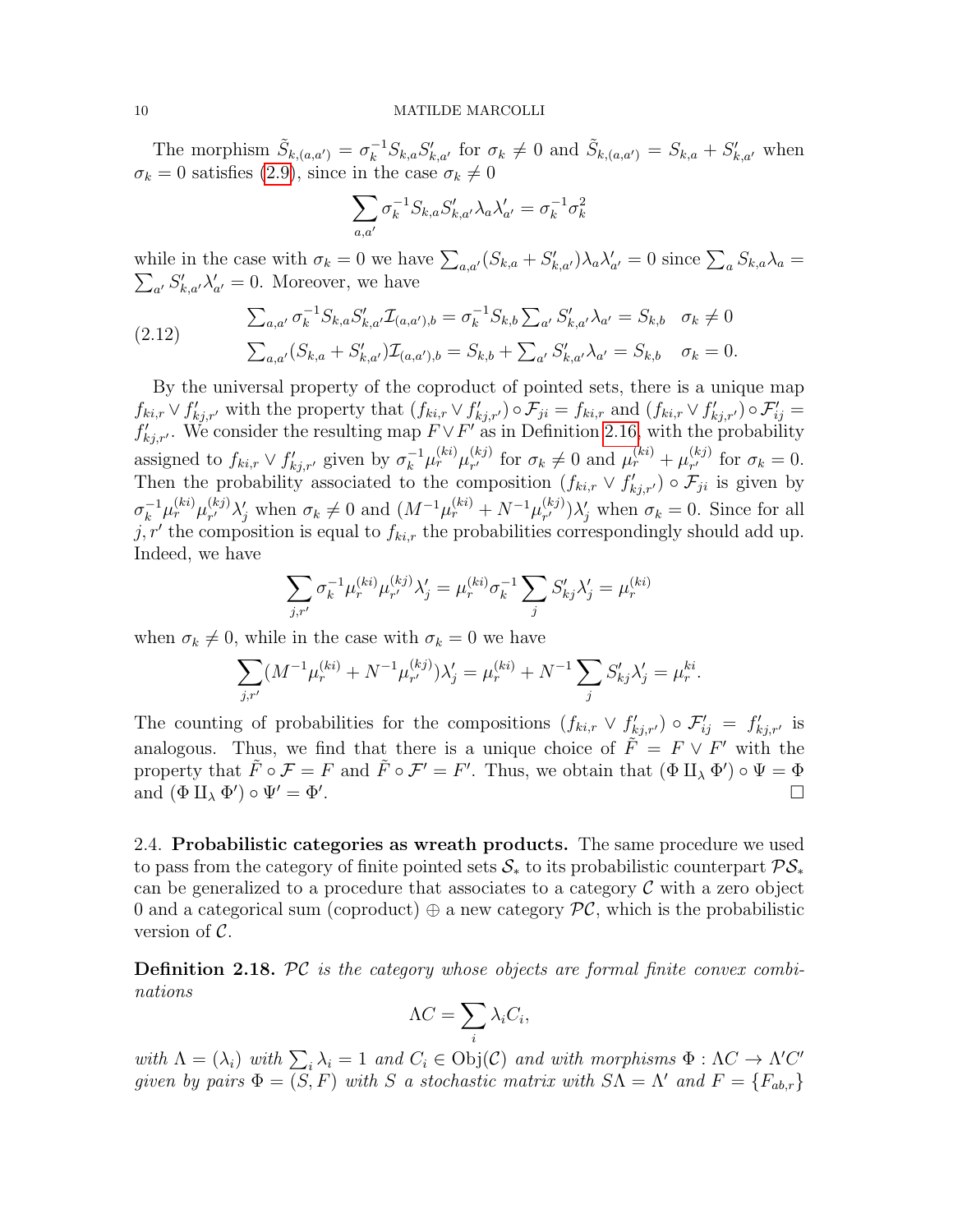a finite collection of morphisms  $F_{ab,r}: C_b \to C'_a$  with assigned probabilities  $\mu_r^{ab}$  with  $\sum_r \mu_r^{ab} = S_{ab}$ .  $_{r}\mu_{r}^{ab}=S_{ab}.$ 

As before, we interpret the collection  $F$  as a mapping of  $C_a$  to  $C'_b$  obtained by choosing one of the morphism in the collection  ${F_{ab,r}}$  so that the probability of choosing  $F_{ab,r}$  is  $\mu_r^{ab}$ .

Remark 2.19. The same argument used in Lemma [2.12](#page-5-0) and Theorem [2.17](#page-8-1) shows that if C has a zero object and a categorical sum, then  $\mathcal{PC}$  also has a zero object, given by the zero object of C with  $\Lambda = 1$  and a categorical sum given by  $\Lambda C \amalg \Lambda C' =$  $\sum_{i,j} \lambda_i \lambda'_j C_i \amalg_{\mathcal{C}} C'_j$ , which satisfies the the universal property, with  $\Phi \amalg \Phi' : \Lambda C \amalg \Lambda' C' \to$  $\Sigma \tilde{C}''$  given by  $\Phi \amalg \Phi' = (S \amalg S', F \amalg F')$ , where  $(S \amalg S')_{u,(a,a')} = \sigma_u^{-1} S_{ua} S'_{ua'}$  for  $\sigma_u \neq 0$ and  $(S \amalg S')_{u,(a,a')} = S_{ua} + S'_{u,a'}$  if  $\sigma_u = 0$ , and with  $F \amalg F' = \{F_{ua,r} \amalg_{\mathcal{C}} F_{ua',r'}\}$  with probabilities  $\sigma_u^{-1} \mu_r^{ua} \mu_{r'}^{ua'}$  for  $\sigma_u \neq 0$  and  $M^{-1} \mu_r^{ua} + N^{-1} \mu_{r'}^{ua'}$  for  $\sigma_u = 0$ .

**Remark 2.20.** The construction of  $PC$  from C can be seen as a wreath product  $\mathcal{FP} \wr \mathcal{C}$  of the category  $\mathcal{C}$  with the category  $\mathcal{FP}$  of finite probabilities.

## <span id="page-10-1"></span>3. Information loss

<span id="page-10-0"></span>We recall here some results about information loss from [\[2\]](#page-45-4) that will be useful in the following sections.

<span id="page-10-2"></span>3.1. Information loss. In classical information, the Shannon entropy of a measure  $P = (P_i)$  on a finite set of cardinality n is defined as

(3.1) 
$$
S(P) = -\sum_{i=1}^{n} P_i \log P_i.
$$

It is well known that the function [\(3.1\)](#page-10-1) can be characterized uniquely (up to an overall multiplicative constant  $C > 0$ ) by a set of simple axioms, the Khinchin axioms [\[20\]](#page-45-15) expressing the properties of continuity, maximality at the equidistribution, additivity over subsystems  $S(A \cup B) = S(A) + S(B|A)$ , and expansibility (compatibility with respect to changing the dimension  $n$ ). These axioms were also formulated in a more concise way in [\[9\]](#page-45-16).

The Kullback–Leibler divergence, or relative entropy of two probability distributions P, Q on the same finite set  $\Sigma$  with  $\#\Sigma = n$  is given by

(3.2) 
$$
KL(P||Q) = -\sum_{i} P_i \log \frac{Q_i}{P_i}.
$$

It is not a metric (it is not symmetric, it can take infinite value, and does not satisfy a triangle inequality) but it defines a metric (the Fisher–Rao information metric) when considering the leading term in the expansion  $KL(P + h||P + h')$ . In the case of probability distributions P, Q on different sets related through a map  $f : \Sigma \to \Sigma'$ ,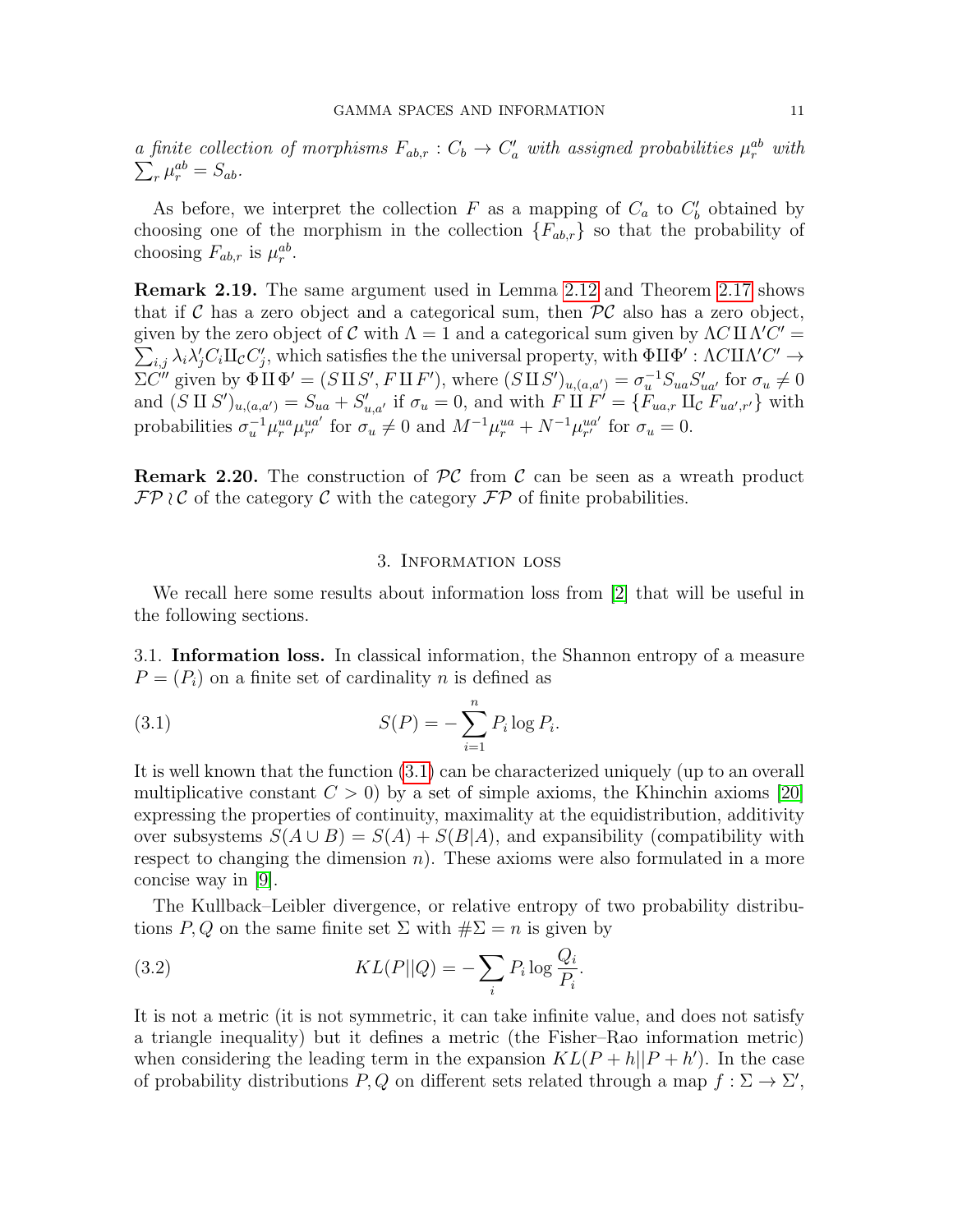it is possible to compare them in a similar way via a particular case of conditional entropy  $H(P|Q)$  (see §3 of [\[2\]](#page-45-4)).

More precisely, consider then the category whose objects are finite sets  $\Sigma$  with probability measures P with morphisms  $f : (\Sigma, P) \to (\Sigma', Q)$  given by measure preserving maps, satisfying

<span id="page-11-0"></span>(3.3) 
$$
Q_j = \sum_{i \in f^{-1}(j)} P_i.
$$

Then the information loss of a morphism  $f : (\Sigma, P) \to (\Sigma', Q)$  is defined as the conditional entropy

(3.4) 
$$
\mathcal{I}(f) = \sum_{s \in \Sigma} P_s \log \frac{Q_{f(s)}}{P_s} = S(P) - S(Q).
$$

The last equality holds as a consequence of the measure preserving assumption [\(3.3\)](#page-11-0). The setting can be generalized by considering finite measures not necessarily normalized to probability measures, see [\[2\]](#page-45-4), [\[3\]](#page-45-11). The expression in [\(3.4\)](#page-13-0) can be viewed as a Kullback–Leibler divergence between P and a non-normalized pullback measure of  $Q$  along  $f$ .

It was proved in [\[2\]](#page-45-4) that the information loss function  $\mathcal{I}(f)$  of [\(3.4\)](#page-13-0) satisfies an axiomatic characterization (up to a constant multiplicative factor), which follows from the Khinchin axioms of the Shannon entropy (as reformulated in [\[9\]](#page-45-16)). The characterizing axioms in this setting are

- Additivity under composition of morphisms:  $\mathcal{I}(f \circ g) = \mathcal{I}(f) + \mathcal{I}(g)$ ;
- Additivity under direct sums:  $\mathcal{I}(f \oplus g) = \mathcal{I}(f) + \mathcal{I}(g);$
- Homogeneity under scaling:  $\mathcal{I}(\lambda f) = \lambda \mathcal{I}(f)$ , for  $\lambda \in \mathbb{R}_+^*$ .

The last two properties are replaced by the single additivity over convex combinations

(3.5) 
$$
\mathcal{I}(\lambda f \oplus (1-\lambda)g) = \lambda \mathcal{I}(f) + (1-\lambda)\mathcal{I}(g),
$$

for  $\lambda \in [0, 1]$ , if the normalization of measures is preserved, see [\[2\]](#page-45-4). Additivity under composition plays the role of a functoriality property in the framework of [\[2\]](#page-45-4).

3.2. Information loss and the category of stochastic maps. The argument of [\[2\]](#page-45-4) on the unique characterization of the information loss functional can be easily adapted to the category  $\mathcal{FP}$  of finite probability measures introduced above.

The sets of morphisms  $Mor_{\mathcal{F}P}((X, P), (Y, Q))$  are convex sets, hence in particular they are topological spaces, so we can consider continuous functions on these sets.

<span id="page-11-1"></span>**Definition 3.1.** An information loss functional on  $\mathcal{FP}$  is a continuous real valued map on the set of morphisms  $\mathcal{H}: \text{Mor}_{\mathcal{FP}} \to \mathbb{R}$  with the properties

- (1) the function  $\mathcal{H}(S) = 0$  on isomorphisms;
- <span id="page-11-2"></span>(2) for all  $S \in \text{Mor}_{\mathcal{FP}}((X, P), (Y, Q))$  and all  $S' \in \text{Mor}_{\mathcal{FP}}((Y, Q), (Z, Q'))$
- (3.6)  $\mathcal{H}(S' \circ S) = \mathcal{H}(S') + \mathcal{H}(S)$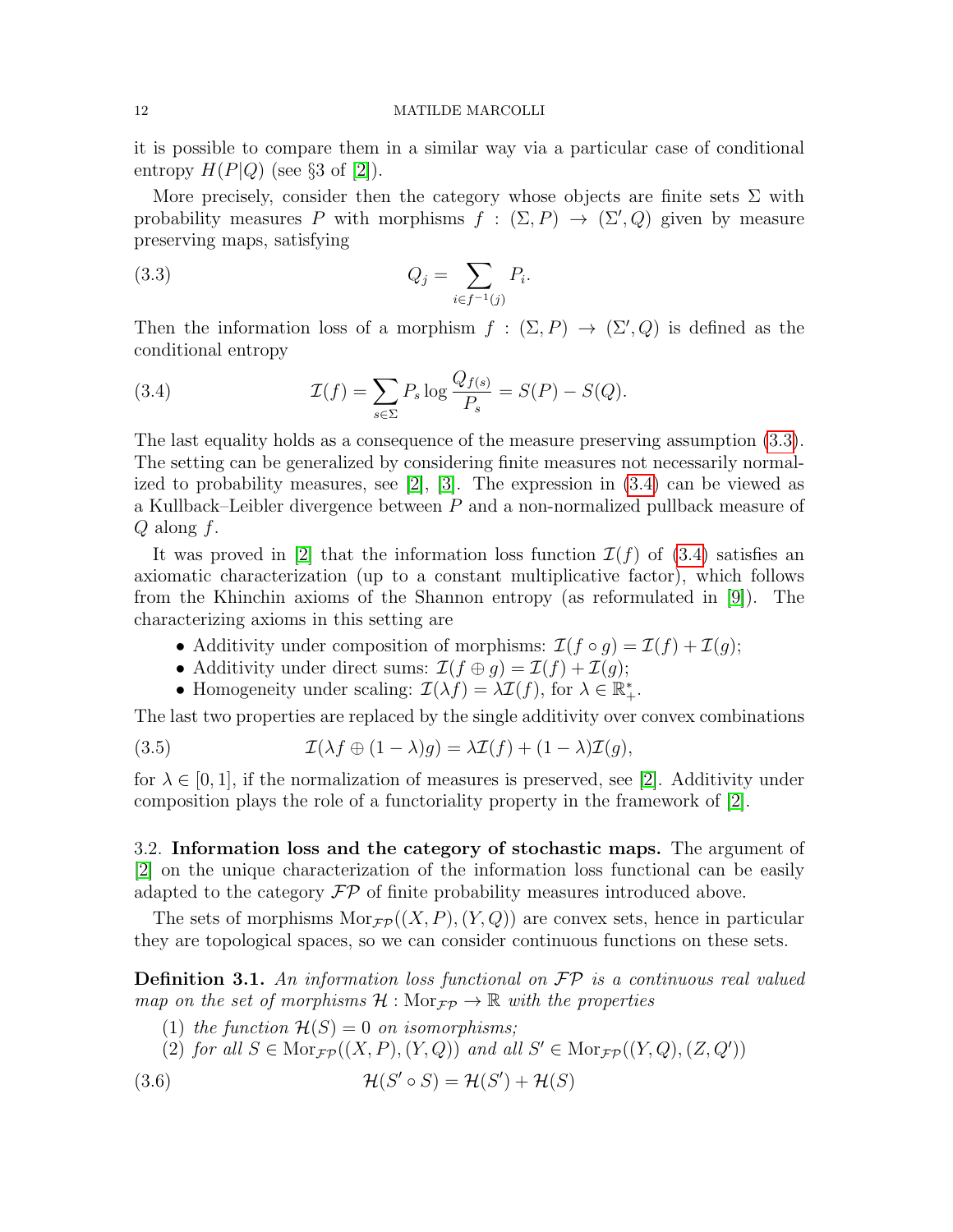(3) for all 
$$
S \in \text{Mor}_{\mathcal{FP}}((X, P), (Y, Q))
$$
 and  $S' \in \text{Mor}_{\mathcal{FP}}((X', P'), (Y, Q))$  and  $\lambda S \oplus (1 - \lambda)S' \in \text{Mor}_{\mathcal{FP}}((X \sqcup X', \lambda P \oplus (1 - \lambda)P'), (Y, Q))$ 

$$
(3.7) \hspace{1cm} \mathcal{H}(\lambda S \oplus (1-\lambda)S') = \lambda \mathcal{H}(S) + (1-\lambda)\mathcal{H}(S') + \mathcal{H}(\hat{1}_{(\lambda,1-\lambda)}),
$$

<span id="page-12-0"></span>for  $\hat{1}_{(\lambda,1-\lambda)}$  the unique morphism from  $(\{x,y\},(\lambda,1-\lambda))$  to the zero object.

With respect to the last property listed above, note that the operation of taking a disjoint union  $X \sqcup X'$  with the weighted sum of probabilities  $\lambda P \oplus (1-\lambda)P'$  is not the coproduct in the category. We discuss the behavior with respect to the coproduct in Corollary [3.5](#page-14-1) below.

The following is essentially the same argument given in [\[2\]](#page-45-4).

**Lemma 3.2.** For  $S \in \text{Mor}_{\mathcal{FP}}((X, P), (Y, Q))$ , setting  $\mathcal{H}(S) = H(Q) - H(P)$ , with  $H(P) = -\sum_{x \in X} P_x \log P_x$  the Shannon entropy satisfies all the properties of Definition [3.1.](#page-11-1)

*Proof.* The first three properties are clearly satisfied, since  $\mathcal{H}(S)$  depends only on the source and target probabilities  $P, Q$ , through the difference of values of H and the Shannon entropy of finite probability distributions is invariant under isomorphisms. The last property is satisfied because of the additivity over subsystems of the Shannon entropy, namely the property that, for all probabilities  $P = (P_1, \ldots, P_n)$  and  $Q_i$ 

$$
H(P_1Q_1 \oplus \cdots \oplus P_nQ_n) = H(P) + \sum_{i=1}^n P_i H(Q_i).
$$

In particular, for  $P = (\lambda, 1 - \lambda)$ , we obtain

$$
H(\lambda P \oplus (1 - \lambda)P') = H(\lambda, 1 - \lambda) + \lambda H(P) + (1 - \lambda)H(P').
$$

This implies that, for  $S \in \text{Mor}_{\mathcal{FP}}((X, P), (Y, Q))$  and  $S' \in \text{Mor}_{\mathcal{FP}}((X', P'), (Y, Q))$ 

$$
H(\lambda S \oplus (1 - \lambda)S') = H(Q) - \lambda H(P) - (1 - \lambda)H(P') - H(\lambda, 1 - \lambda),
$$

where  $-H(\lambda, 1-\lambda)$  is identified with

$$
\mathcal{H}(\hat{1}_{(\lambda,1-\lambda)}) = H(1) - H(\lambda, 1-\lambda),
$$

where  $H(1) = 0$ .

**Remark 3.3.** Similarly, for  $S \in \text{Mor}_{\mathcal{FP}}((X, P), (Y, Q))$  and  $S' \in \text{Mor}_{\mathcal{FP}}((X, P'), (Y, Q))$ with  $\lambda S + (1 - \lambda)S' \in \text{Mor}_{\mathcal{FP}}((X, \lambda P + (1 - \lambda)P'), (Y, Q))$ 

$$
\mathcal{H}(\lambda S + (1 - \lambda)S') = \lambda \mathcal{H}(S) + (1 - \lambda)\mathcal{H}(S') + \mathcal{H}(\hat{1}_{(\lambda, 1 - \lambda)}),
$$

and for  $S \in \text{Mor}_{\mathcal{FP}}((X, P), (Y, Q))$  and  $S' \in \text{Mor}_{\mathcal{FP}}((X, P), (Y, Q'))$  and  $\lambda S + (1 \lambda)S' \in \text{Mor}_{\mathcal{FP}}((X,P), (Y, \lambda Q + (1-\lambda)Q'))$ 

$$
\mathcal{H}(\lambda S + (1 - \lambda)S') = \lambda \mathcal{H}(S) + (1 - \lambda)\mathcal{H}(S') - \mathcal{H}(\hat{1}_{(\lambda, 1 - \lambda)}),
$$

while for  $S \in \text{Mor}_{\mathcal{FP}}((X, P), (Y, Q))$  and  $S' \in \text{Mor}_{\mathcal{FP}}((X, P'), (Y, Q'))$  and  $\lambda S + (1 \lambda)S' \in \text{Mor}_{\mathcal{FP}}((X, \lambda P + (1 - \lambda)P'), (Y, \lambda Q + (1 - \lambda)Q'))$  we just have

$$
\mathcal{H}(\lambda S + (1 - \lambda)S') = \lambda \mathcal{H}(S) + (1 - \lambda)\mathcal{H}(S').
$$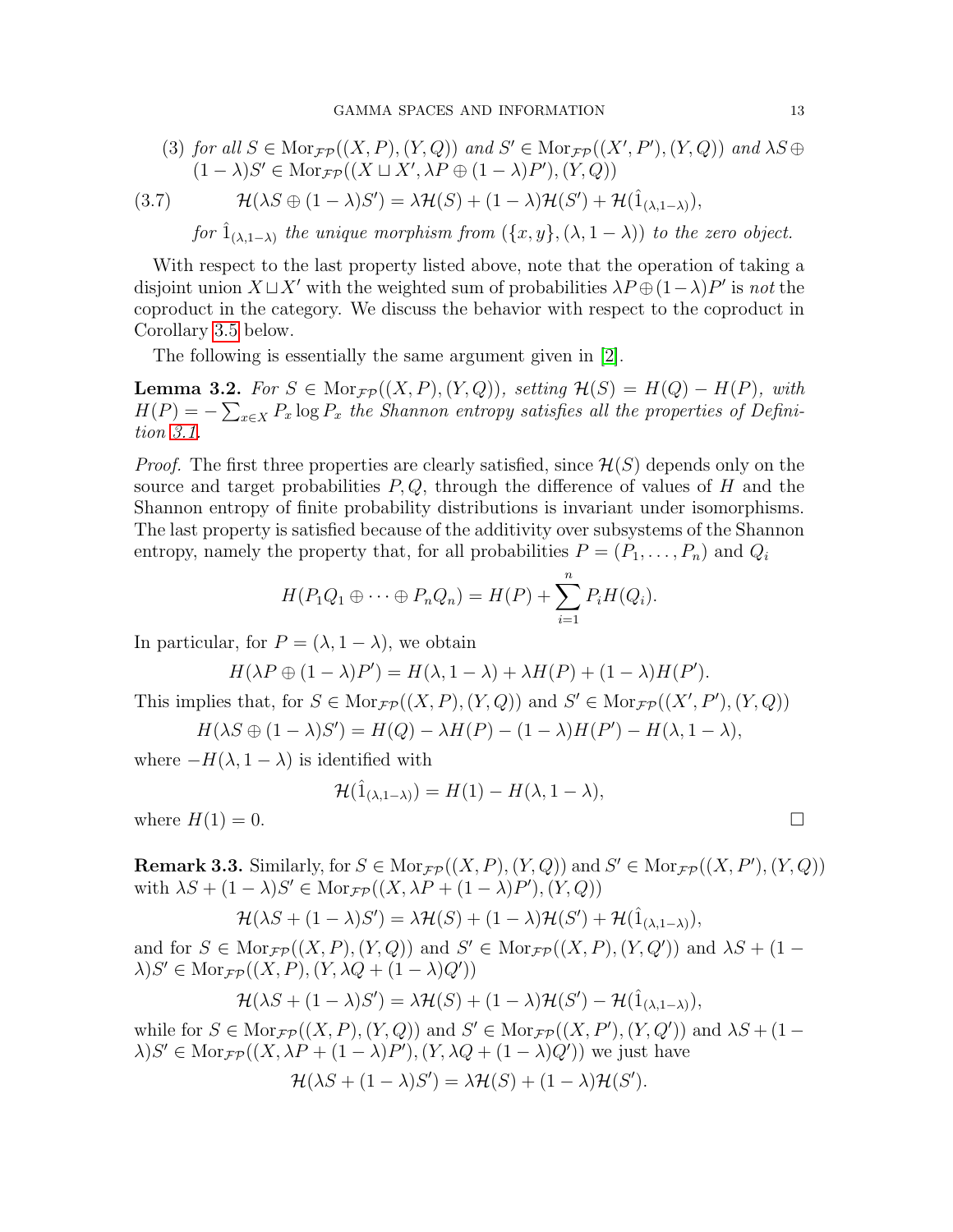<span id="page-13-0"></span>Proposition 3.4. The properties [\(3.6\)](#page-11-2) and [\(3.7\)](#page-12-0) determine uniquely the information loss functional, up to an overall non-zero multiplicative constant C. For a morphism  $S \in \text{Mor}_{\mathcal{FP}}((X, P), (Y, Q))$ , the information loss is given by

$$
(3.8) \t\t\t\mathcal{H}(S) = C \cdot (H(Q) - H(P)),
$$

where H is the Shannon entropy

$$
H(P) = -\sum_{x \in X} P_x \log P_x.
$$

Proof. The argument is essentially the same as in [\[2\]](#page-45-4). First observe that the composition of any morphism  $S \in \text{Mor}_{\mathcal{F}P}((X, P), (Y, Q))$  with the unique morphism  $\hat{1}_{(Y,Q)} : (Y,Q) \to (\{x\},1)$  is

$$
\hat{1}_{(X,P)} = \hat{1}_{(Y,Q)} \circ S : (X,P) \to (\{x\},1).
$$

Thus, property [\(3.6\)](#page-11-2) gives

$$
\mathcal{H}(S) = \mathcal{H}(\hat{1}_{(X,P)}) - \mathcal{H}(\hat{1}_{(Y,Q)}).
$$

It then suffices to show that

$$
\tilde{H}(P) := -\mathcal{H}(\hat{1}_{(X,P)}) = C \cdot H(P)
$$

is the Shannon entropy, up to a multiplicative constant. To this purpose it is sufficient to check that  $\mathcal{H}(1_{(X,P)})$  satisfies the Khinchin axioms as formulated in [\[9\]](#page-45-16). The vanishing of  $\mathcal{H}(S)$  on isomorphisms S implies that  $\mathcal{H}(\hat{1}_{(X,P)})$  is invariant under isomorphisms of  $(X, P)$ . Invariance under isomorphisms also implies that  $\mathcal{H}(\hat{1}_{\{\{x\},1\}}) = \tilde{H}(1) = 0$ . Continuity follows from the continuity of  $\mathcal{H}(S)$ . Thus, we only need to show that  $H(P)$  satisfies the "additivity over subsystems" property of the Shannon entropy,

$$
\tilde{H}(P_1Q_1,\ldots,P_nQ_n)=\tilde{H}(P)+\sum_{i=1}^n P_i\tilde{H}(Q_i).
$$

We proceed inductively. We have

$$
\tilde{H}(\lambda Q, (1 - \lambda)Q') = \tilde{H}(\lambda, 1 - \lambda) + \lambda \tilde{H}(Q) + (1 - \lambda)\tilde{H}(Q')
$$

since

$$
-\tilde{H}(\lambda Q,(1-\lambda)Q')=\tilde{H}(1)-\tilde{H}(\lambda Q,(1-\lambda)Q')=-\mathcal{H}(\lambda\hat{1}_{(Y,Q)}\oplus(1-\lambda)\hat{1}_{(Y',Q')}),
$$

with  $\hat{1} : (Y,Q) \to (\{x\},1)$  and  $\hat{1}_{(Y',Q')} : (Y',Q') \to (\{x\},1)$ , and with  $\tilde{H}(1) = 0$ . Then we write

$$
\tilde{H}(P_0Q_0, P_1Q_1, \dots, P_nQ_n) = \tilde{H}(\lambda Q, (1-\lambda)P'_1Q_1, \dots, (1-\lambda)P'_nQ_n)
$$
  
=  $\tilde{H}(\lambda, 1-\lambda) + \lambda \tilde{H}(Q) + (1-\lambda)\tilde{H}(P'_1Q_1, \dots, P'_nQ_n)$   
=  $\tilde{H}(\lambda, 1-\lambda) + \lambda \tilde{H}(Q) + (1-\lambda)(\tilde{H}(P') + \sum_i P'_i \tilde{H}(Q_i)).$ 

We identify

$$
\tilde{H}(P_0,\ldots,P_n)=\tilde{H}(\lambda,(1-\lambda)P')=-\mathcal{H}(\lambda\hat{1}_{(\{x\},1)}\oplus(1-\lambda)\hat{1}_{(X',P')})
$$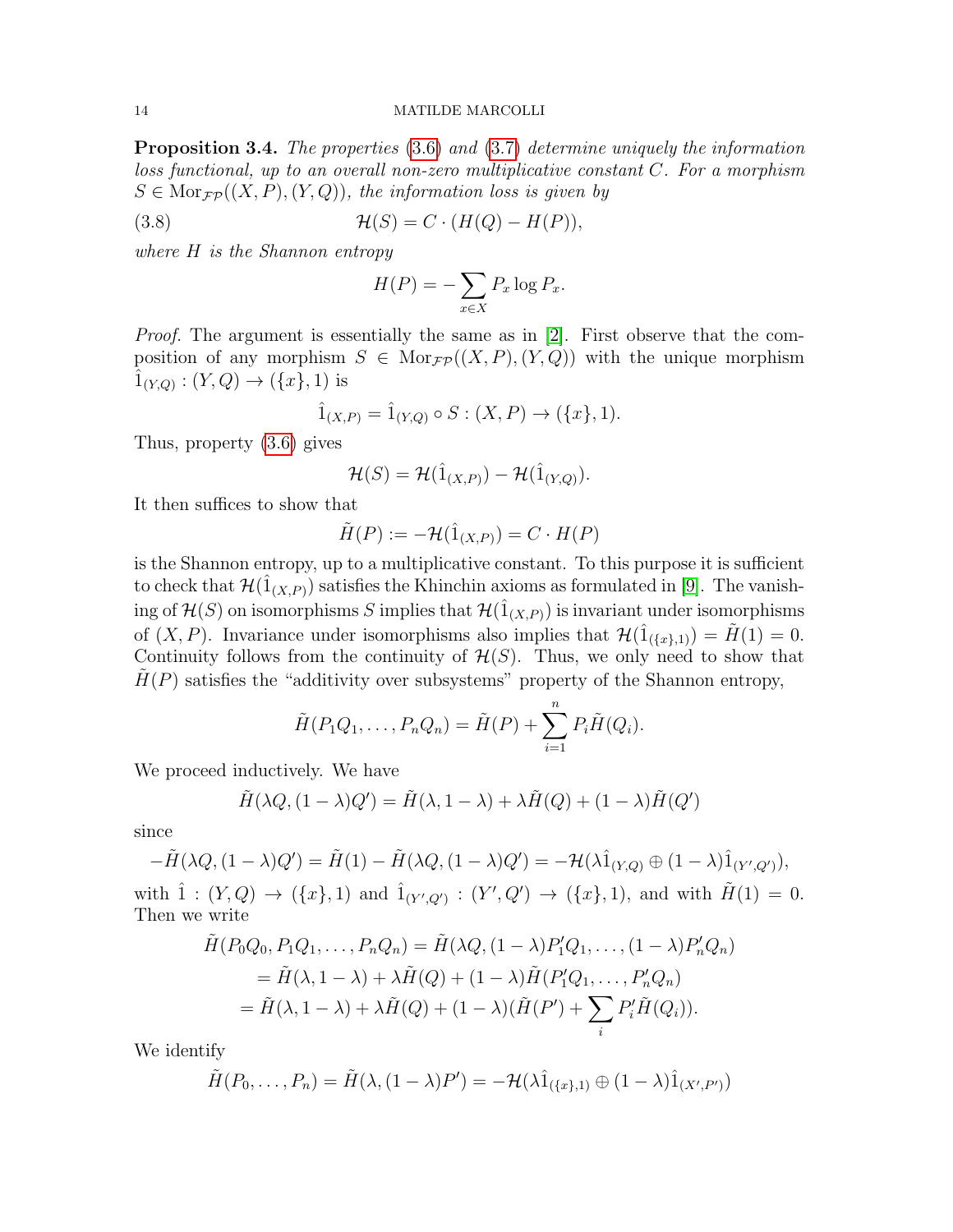hence we obtain

$$
\tilde{H}(\lambda, 1 - \lambda) + \lambda \tilde{H}(1) + (1 - \lambda) \tilde{H}(P'),
$$

so that

$$
\tilde{H}(P_0Q_0, P_1Q_1, \dots, P_nQ_n) = \tilde{H}(\lambda, (1 - \lambda)P') + \lambda \tilde{H}(Q) + (1 - \lambda) \sum_{i=1}^n P'_i \tilde{H}(Q_i))
$$

$$
= \tilde{H}(P_0, \dots, P_n) + \sum_{i=0}^n P_i \tilde{H}(Q_i).
$$

<span id="page-14-1"></span>Corollary 3.5. The information loss functional evaluated on the coproduct  $S \amalg S'$ of morphisms  $S: (X, P) \to (Y, Q)$  and  $S': (X', P') \to (Y, Q)$  satisfies

$$
\mathcal{H}(S \amalg S') = \mathcal{H}(S) + \mathcal{H}(S') - \mathcal{H}(\hat{Q}),
$$

with  $\hat{Q}: (\{x\},1) \rightarrow (Y,Q)$  the unique morphism from the zero object.

Proof. We have

$$
\mathcal{H}(S \amalg S') = H(Q) - H(P) - H(P') = \mathcal{H}(S) + \mathcal{H}(S') - H(Q),
$$

where we identify  $H(Q) = H(Q) - H(1) = H(\hat{Q})$ .

# 4. Gamma spaces and finite probabilities

<span id="page-14-0"></span>We have seen in the previous section that the category  $\mathcal{PS}_*$  of probabilistic pointed sets and the category  $\mathcal{FP}$  of finite probability spaces have a zero object and a categorical sum. Thus, one can apply to both of these categories the Segal construction of Γ-spaces.

4.1. Gamma spaces. We recall the main idea of the Segal construction of Γ-spaces, [\[30\]](#page-45-1). A Γ-space is a functor  $F : \Gamma^0 \to \Delta_*$  from the category of pointed finite sets to the category of pointed simplicial sets.

Given a category  $\mathcal C$  with zero object and categorical sum, one can construct an associated Γ-space  $F_c : \Gamma^0 \to \Delta_*$  in the following way. For a given pointed set  $X \in \Gamma^0$  one considers the category  $\Sigma_c(X)$  of summing functors  $\Phi_X : P(X) \to \mathcal{C}$ , where  $P(X)$  is the category with objects the pointed subsets of X and morphisms the inclusions and the functors satisfy the summing properties

- (1)  $\Phi_X(\star) = 0$ , the base point of X maps to the zero orbject of C
- (2)  $\Phi_X(A \cup A') = \Phi_X(A) \amalg \Phi_X(A')$  for any two points sets with  $A \cap A' = \{ \star \}$  and with  $\rm{II}$  the categorical sum of  $\mathcal{C}$ .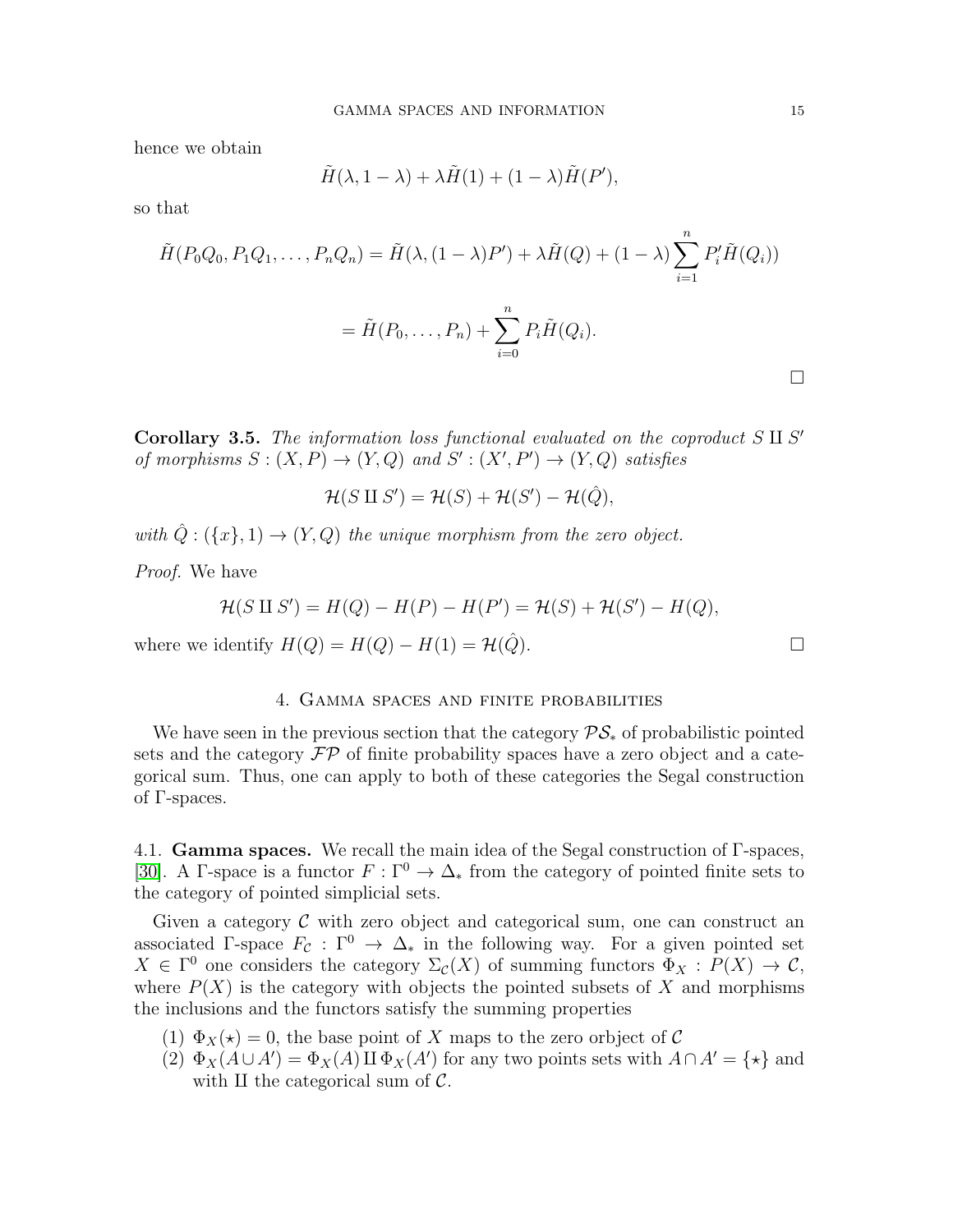The morphisms of  $\Sigma_{\mathcal{C}}(X)$  are natural transformations that are isomorphisms. The simplicial set  $F_c(X) = \mathcal{N}\Sigma_c(X)$  is the nerve of the category of summing functors.

Given a functor  $F: \mathcal{C}^{op} \times \mathcal{C} \to \mathcal{D}$ , the coend  $\int_{\mathcal{C} \in \mathcal{C}} F(C, C)$  is the initial cowedge, where a cowedge to an object X in C is a family of morphisms  $h_A: A \to X$ , for each  $A \in \mathcal{C}$ , such that, for all morphisms  $f : A \to B$  in  $\mathcal{C}$  the following diagrams commute

$$
F(B, A) \xrightarrow{F(f, A)} F(A, A)
$$
  
\n
$$
\downarrow F(B, f) \qquad \qquad \downarrow h_A
$$
  
\n
$$
F(B, B) \xrightarrow{h_B} X.
$$

Given a Γ-space  $F : \Gamma^0 \to \Delta_*$ , it is possible to extend it to an endofunctor F :  $\Delta_* \to \Delta_*$ . Let  $X_n$  denote the finite pointed set in  $\Gamma^0$  with  $\#X_n = n + 1$ . The endofunctor of  $\Delta_*$  is obtained [\[4\]](#page-45-2) (see also [\[29\]](#page-45-17)) as the functor (still denoted by F) that maps a pointed simpliciat set  $K \in \Delta_*$  to the coend

$$
F: K \mapsto \int^{X_n \in \Gamma^0} K_n \wedge F(X_n),
$$

with natural assembly maps  $K \wedge F(K') \rightarrow F(K \wedge K')$ . Here the smash product  $K_n \wedge F(X_n)$  attaches a copy of the simplicial set  $F(X_n)$  to each element in the set  $K_n$ , which is the list of *n*-simplexes of K. Taking the coend then ensures that these are glued together correctly according to the prescription of the face and degeneracy maps of the simplicial set  $K$ .

The spectrum associated to the Γ-space is then obtained by considering the simplicial sets given by the spheres  $S^n = S^1 \wedge \cdots \wedge S^1$ , with the simplicial structure induced by the simplicial circle  $S^1 = \Delta_1/\partial \Delta_1$ . The maps  $K' \wedge F(K) \to F(K' \wedge K)$ give rise to the structure maps  $S^1 \wedge F(S^n) \rightarrow F(S^{n+1})$  of the spectrum defined by the sequence of pointed simplicial sets  $X_n = F(S^n)$ .

4.2. Cubical sets. It is possible to reformulate homotopy constructions in terms of cubical sets rather than simplicial sets. Heuristically, while simplicial sets are modeled on the combinatorics of finite sets, cubical sets are modeled on power sets. We will see why this shift of viewpoint is relevant to the setting of probabilistic pointed sets.

We recall the basic definition of cubical sets, [\[5\]](#page-45-18), [\[18\]](#page-45-19), [\[19\]](#page-45-20). Let  $\mathcal I$  be the unit interval, considered as the combinatorial structure consisting of two vertices and an edge connecting them. We also write  $|\mathcal{I}| = [0, 1]$  for the geometric unit interval given by its realization. Similarly, we write  $\mathcal{I}^n$  for the *n*-cube, and  $|\mathcal{I}^n| = [0,1]^n$ for its geometric realization, for any  $n \geq 0$ , with  $\mathcal{I}^0$  a single point. The face maps  $\delta_i^a: \mathcal{I}^n \to \mathcal{I}^{n+1}$ , for  $a \in \{0,1\}$  and  $i = 1, \ldots, n$  are given by

(4.1) 
$$
\delta_i^a(t_1,\ldots,t_n) = (t_1,\ldots,t_{i-1},a,t_i,\ldots,t_n)
$$

while the degeneracy maps  $s_i : \mathcal{I}^n \to \mathcal{I}^{n-1}$  are given by

(4.2) 
$$
s_i(t_1,\ldots,t_n)=(t_1,\ldots,t_{i-1},t_{i+1},\ldots,t_n).
$$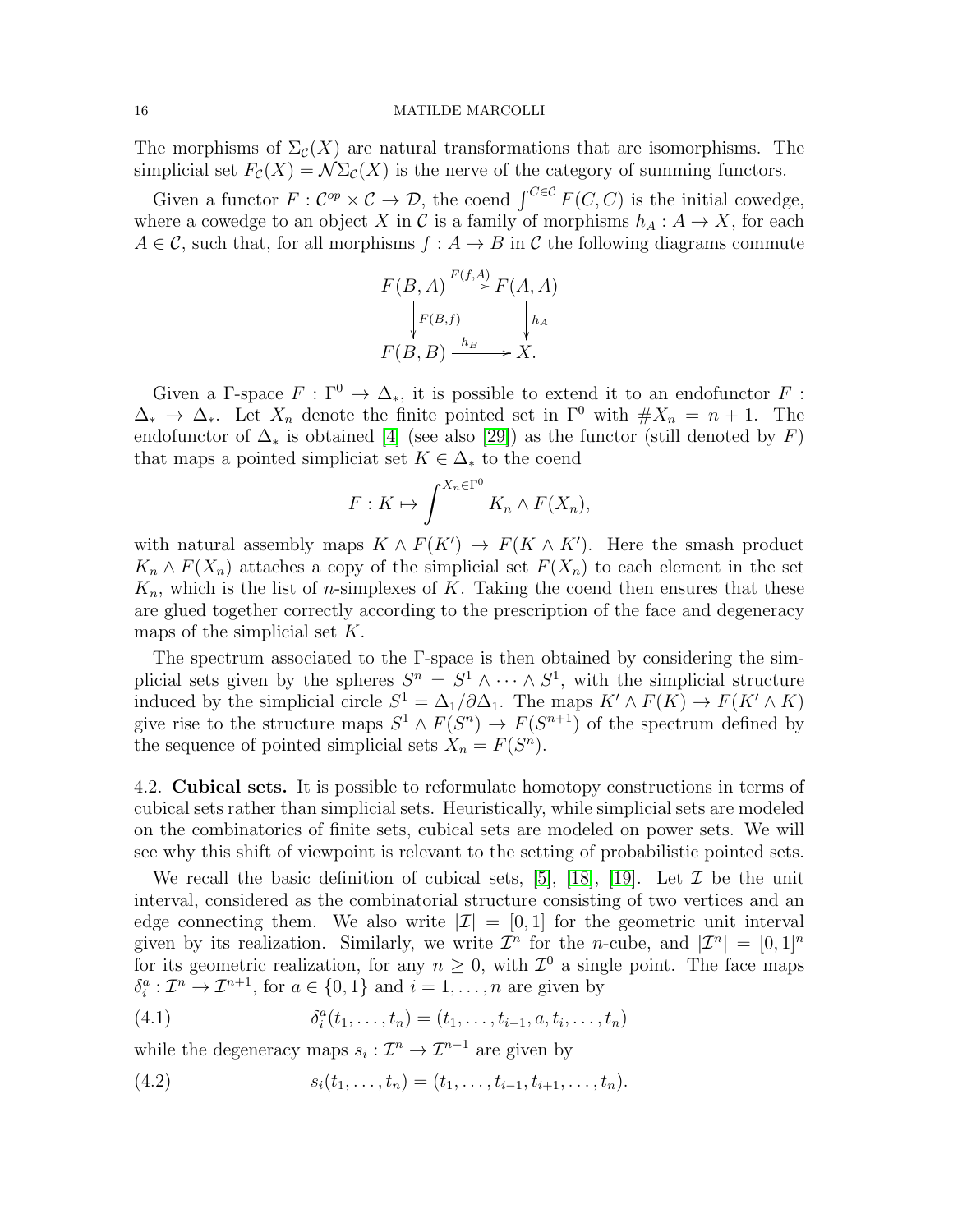These maps satisfy the cubical relations for  $i < j$ 

<span id="page-16-0"></span>(4.3) 
$$
\delta_j^b \circ \delta_i^a = \delta_i^a \circ \delta_{j-1}^b \quad \text{and} \quad s_i \circ s_j = s_{j-1} \circ s_i
$$

as well as the relations

(4.4)  
\n
$$
\delta_i^a \circ s_{j-1} = s_j \circ \delta_i^a \quad i < j
$$
\n
$$
s_j \circ \delta_i^a = 1 \qquad i = j
$$
\n
$$
\delta_{i-1}^a \circ s_j = s_j \circ \delta_i^a \quad i > j
$$

The cube category  $\mathfrak C$  has objects  $\mathcal I^n$  for  $n \geq 0$  and morphisms generated by the face and degeneracy maps  $\delta_i^a$  and  $s_i$ . A cubical set is a functor  $C: \mathfrak{C}^{op} \to \mathcal{S}$  to the category of sets. We write  $C_n = C(\mathcal{I}^n)$ .

One can enlarge the category  $\mathfrak{C}$  to a category  $\mathfrak{C}_c$  that has additional degeneracy maps  $\gamma_i: \mathcal{I}^n \to \mathcal{I}^{n-1}$  called connections (see [\[5\]](#page-45-18))

(4.5) 
$$
\gamma_i(t_1,\ldots,t_n)=(t_1,\ldots,t_{i-1},\max\{t_i,t_{i+1}\},t_{i+2},\ldots,t_n).
$$

These satisfy the relations

<span id="page-16-1"></span>(4.6) 
$$
\gamma_i \gamma_j = \gamma_j \gamma_{i+1}, i \leq j; \quad s_j \gamma_i = \begin{cases} \gamma_i s_{j+1} & i < j \\ s_i^2 = s_i s_{i+1} & i = j \\ \gamma_{i-1} s_j & i > j \end{cases};
$$

$$
\gamma_j \delta_i^a = \begin{cases} \delta_i^a \gamma_{j-1} & i < j \\ 1 & i = j, j + 1, a = 0 \\ \delta_j^a s_j & i = j, j + 1, a = 1 \\ \delta_{i-1}^a \gamma_j & i > j + 1. \end{cases}
$$

The connection maps  $\gamma_i$  are extra degeneracies. While the usual degeneracy maps  $s_i$ identify opposite faces of a cube these additional degeneracies identify adjacent faces.

A cubical set with connection is a functor  $C : \mathfrak{C}^{op}_c \to \mathcal{S}$  to the category of sets.

The category of cubical sets has these functors as objects and natural transformations as morphisms, that is, a collection  $\alpha = (\alpha_n)$  of morphisms  $\alpha_n : C_n \to C'_n$ satisfying the compatibilities  $\alpha \circ \delta_i^a = \delta_i^a \circ \alpha$  and  $\alpha \circ s_i = s_i \circ \alpha$  (and in the case with connection  $\alpha \circ \gamma_i = \gamma_i \circ \alpha$ .

It is convenient to work with cubical sets with connection, as this corrects the problem that the realization functor from cubical sets to topological spaces does not preserve finite products. Moreover, when working with cubical sets with connection, as shown in [\[1\]](#page-45-21), there is a cubical classifying space and cubical nerve construction (see also [\[10\]](#page-45-22)) which is homotopy equivalent to the usual simplicial one.

We refer to the cubical nerve of a category C with the notation  $\mathcal{N}_{c}C$ . It is defined as the cubical set with

(4.7) 
$$
(\mathcal{N}_{\mathfrak{C}}\mathcal{C})_n = \text{Fun}(\mathcal{I}^n, \mathcal{C}),
$$

where  $\mathcal{I}^n$  is the *n*-cube seen as a category with objects the vertices and morphisms generated by the 1-faces (edges), and  $\text{Fun}(\mathcal{I}^n, \mathcal{C})$  is the set of functors from  $\mathcal{I}^n$  to  $\mathcal{C}$ .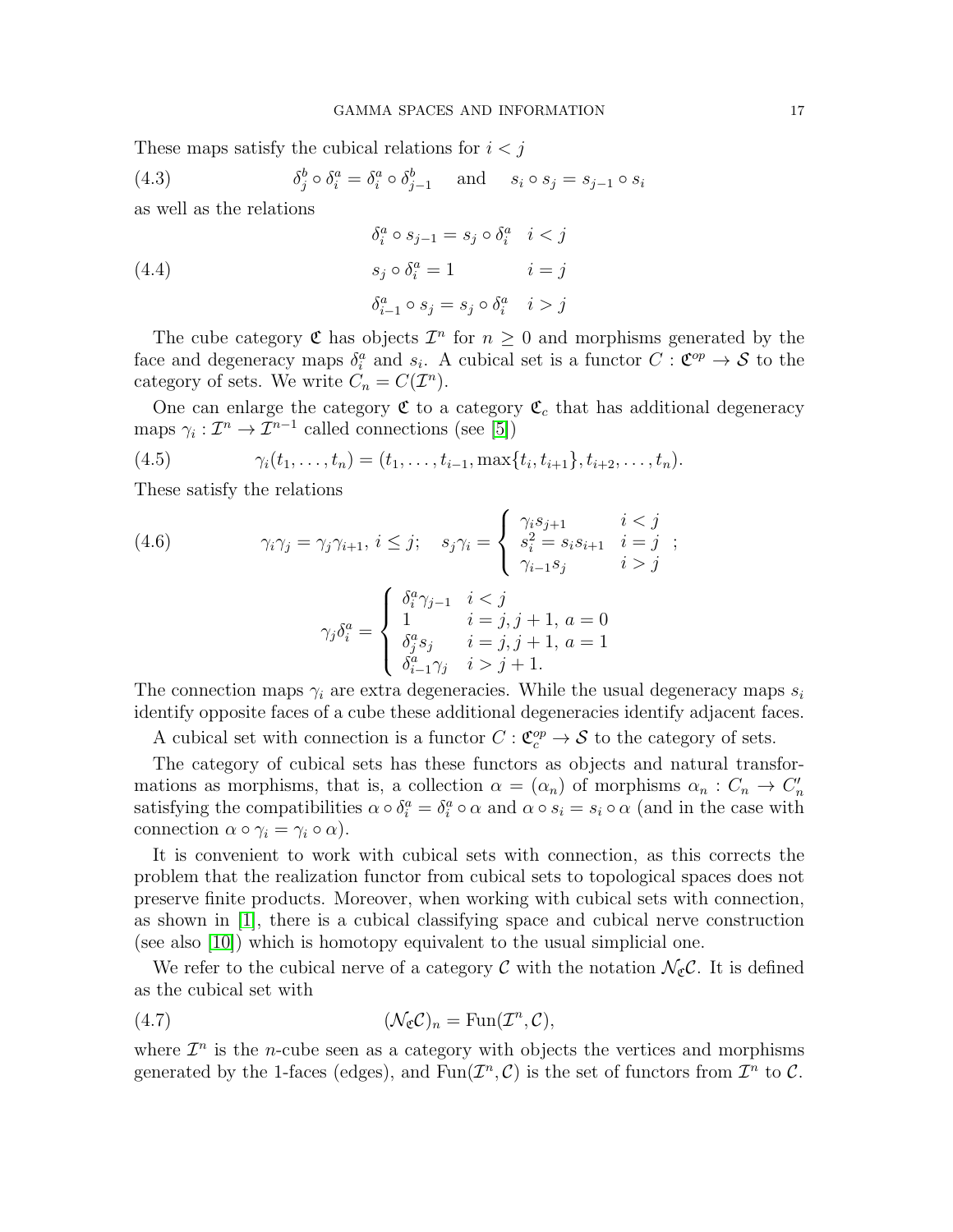4.3. Cubical Gamma spaces. We can consider the analog of Γ-spaces in the cubical setting.

**Definition 4.1.** Let  $\Gamma = \mathcal{S}_*$  be the category of pointed sets. A pointed cubical set with connection is a functor  $K: \mathfrak{C}_{c}^{op} \to \mathcal{S}_{*}$ . We denote by  $K_n = K(\mathcal{I}^n)$  with  $\star \in K_n$ the base point. We denote by  $\Box_*$  the category of pointed cubical sets with connection, with objects the functors  $K : \mathfrak{C}_c^{\mathfrak{op}} \to \mathfrak{S}_*$  and morphisms the natural transformations. A cubical  $\Gamma$ -space is a functor  $F : \Gamma^0 \to \square_*$ .

The Segal construction can be adapted to obtain cubical Γ-spaces from categories with zero object and a categorical sum. One proceeds in the same way, by constructing the category of summing functors  $\Sigma_{\mathcal{C}}(X)$  for finite pointed sets  $X \in \Gamma^0$ , and then one takes the cubical nerve  $\mathcal{N}_{\mathfrak{C}}\Sigma_{\mathcal{C}}(X)$ . The resulting cubical  $\Gamma$  space  $F_{\mathcal{C}}^{\mathfrak{C}} : \Gamma^0 \to \square_*$  assigns to a pointed finite set X the pointed cubical set with connection  $F_{\mathcal{C}}^{\mathfrak{C}}(X) = \mathcal{N}_{\mathfrak{C}}\Sigma_{\mathcal{C}}(X)$ .

Since  $\mathcal{N}_{\mathcal{C}}\Sigma_{\mathcal{C}}(X)$  is homotopy equivalent to the simplicial nerve  $\mathcal{N}\Sigma_{\mathcal{C}}(X)$  (see [\[1\]](#page-45-21)) there is no loss of generality in adopting this cubical setting for Γ-spaces.

4.4. The summing functors of probabilistic pointed sets. We consider again the category  $\mathcal{PS}_*$  of probabilistic pointed set. For a choice of a finite pointed set  $X \in \Gamma$ , we construct the category of summing functors  $\Sigma_{\mathcal{PS}_*}(X)$ .

<span id="page-17-2"></span>**Theorem 4.2.** Objects in the category  $\Sigma_{\mathcal{PS}_*}(X)$  of summing functors can be identified with choices of a point  $\Lambda = {\lambda_x}_{x \in X \setminus \{*\}} \in |{\mathcal{I}}^N|$ , with  $\#X = N+1$ , with the summing functor  $\Phi_{\Lambda}(A) = \Lambda_A X_A$  a combination of  $2^{N_A}$  pointed sets of cardinality  $N_A = \#A-1$ , with probability distribution

<span id="page-17-0"></span>(4.8) 
$$
\Lambda_A = \{ (t_1, \ldots, t_{N_A}) : t_x \in \{ \lambda_x, (1 - \lambda_x) \} \},
$$

with morphisms given by permutations of the  $2^{N_A}$  sequences in [\(4.8\)](#page-17-0).

*Proof.* Given a finite pointed set  $X \in \Gamma$  with base point  $\star$ , let  $P(X)$  be the category with objects the pointed subsets of  $X$  and morphisms given by inclusions. The objects of  $\Sigma_{\mathcal{PS}_*}(X)$  consist of functors  $\Phi: P(X) \to \mathcal{PS}_*$  satisfying  $\Phi(\star) = (\{x\}, x)$ , the zero object of  $\mathcal{PS}_*$  with  $\Lambda = 1$ , and, for any sets  $A, B \in P(X)$  with  $A \cap B = \{ \star \},\$ 

(4.9) 
$$
\Phi(A \cup B) = \Phi(A) \amalg \Phi(B),
$$

the coproduct in  $\mathcal{PS}_*$ . In particular the condition [\(4.9\)](#page-17-1) implies that, given a pointed subset  $A \in P(X)$  the value  $\Phi(A)$  is given by

(4.10) 
$$
\Phi(A) = \amalg_{a \in A \setminus \{\star\}} \Phi(\{\star, a\}).
$$

Given a morphism in  $P(X)$ , namely a pointed inclusion  $j : A \hookrightarrow A'$ , we write  $A' = A \vee B$  with  $B = (A' \setminus A) \cup \{ \star \}$  so that  $\Phi(A') = \Phi(A) \amalg \Phi(B)$ . Then the morphism  $\Phi(j)$  in  $\mathcal{PS}_*$  is the map  $\Psi = (\mathcal{I}, \mathcal{F})$  to the coproduct as in Theorem [2.17](#page-8-1)

<span id="page-17-1"></span>
$$
\Phi(j) = \Psi = (\mathcal{I}, \mathcal{F}) : \Phi(A) \to \Phi(A) \amalg \Phi(B).
$$

In terms of probabilistic pointed sets, when we consider the union  $X_a \cup X_b$  of two sets of the form  $X_a = \{ \star, a \}$  and  $X_b = \{ \star, b \}$ , this means that we select for both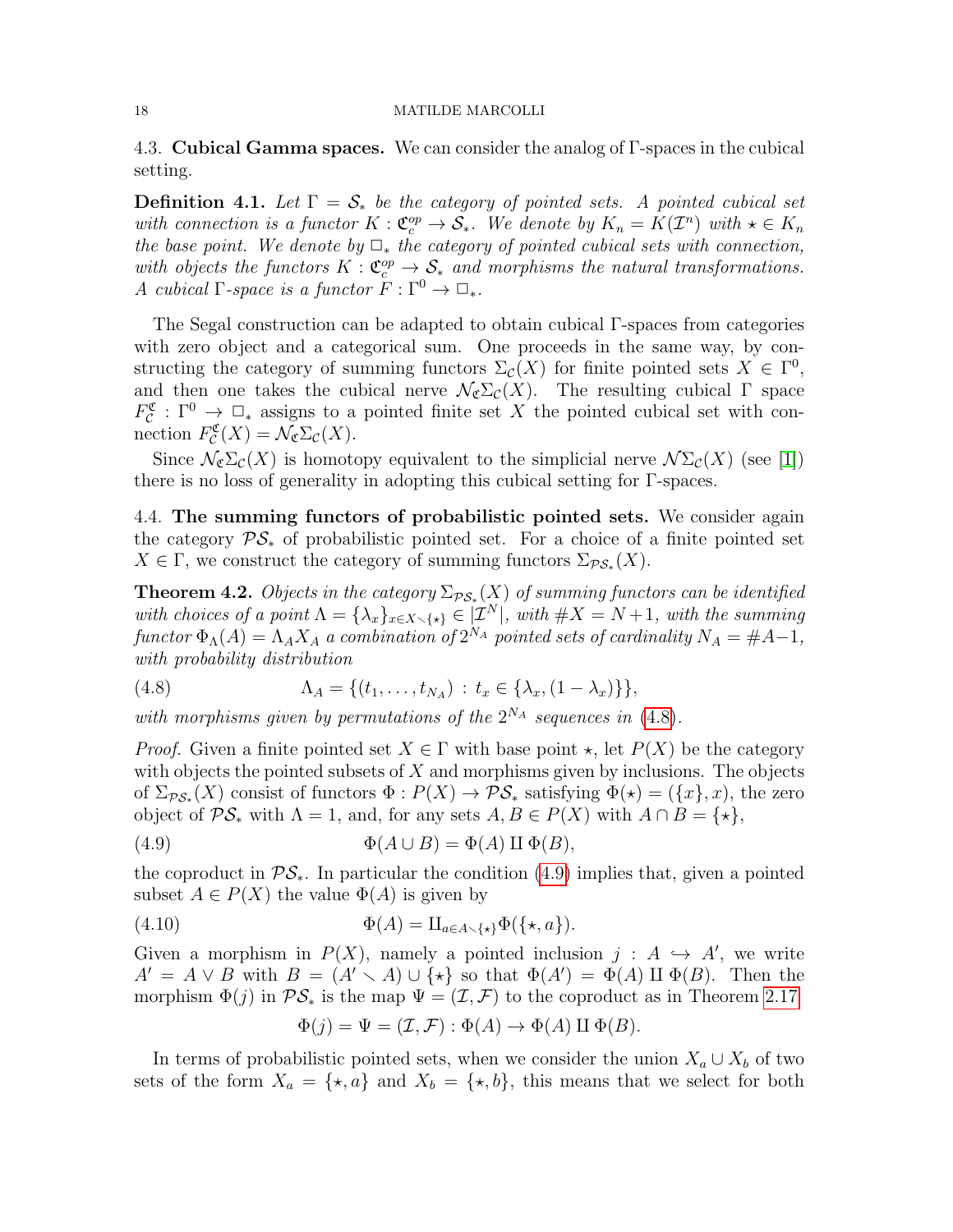$X_a$  and  $X_b$  the point  $\star$  as base point and then we take the coproduct of pointed sets  $(X_a, \star) \vee (X_b, \star) = {\star, a, b}.$  We can think of  $X_a$  and  $X_b$  as probabilistic pointed sets of the form  $\Lambda X_a = \lambda_a (X_a, \star) + (1 - \lambda_a)(X_a, a)$  and  $\Lambda X_b = \lambda_b (X_b, \star) + (1 - \lambda_b)(X_b, b)$ , where  $\lambda_a$  and  $\lambda_b$  in [0, 1] are the respective probabilities of selecting  $\star$  as the basepoint, instead of a or b. Thus, when we describe a pointed subset  $A \subset X$  as the coproduct of pointed sets  $A = \vee_{a \in A} X_a$  we are selecting for each  $X_a$  the same basepoint  $\star$ , when we view them as probabilistic pointed sets. Thus, A can be obtained from the probabilistic pointed sets  $\{\Lambda X_a\}_{a\in A\setminus\{x\}}$  with probability

<span id="page-18-0"></span>(4.11) 
$$
\lambda_A = \prod_{a \in A \setminus \{\star\}} \lambda_a.
$$

If  $\lambda_x \neq 0$  for all  $x \in X$ , these probabilities satisfy the multiplicative inclusionexclusion relation

(4.12) 
$$
\lambda_{A \cup B} = \frac{\lambda_A \cdot \lambda_B}{\lambda_{A \cap B}}.
$$

Given a pointed subset  $A \in P(X)$  and an assignment of values  $\{\lambda_a\}_{a \in A \setminus \{\star\}}$ , with  $\lambda_a \in (0,1)$ , there is a uniquely determined probabilistic pointed set, which we denote by  $\Lambda_A X_A$ , such that the pointed set A occurs in the combination  $\Lambda_A X_A$  with probability  $\prod_{a\in A\setminus\{\star\}}\lambda_a$ . For example, for  $A = \{\star, a, b\}$ , the associated probabilistic pointed set is of the form

$$
\Lambda_A X_A = \lambda_a \lambda_b (\{\star, a\} \vee \{\star b\}, \star \sim \star) + \lambda_a (1 - \lambda_b) (\{\star, a\} \vee \{\star b\}, \star \sim b)
$$

$$
+ (1 - \lambda_a) \lambda_b (\{\star, a\} \vee \{\star b\}, a \sim \star) + (1 - \lambda_a) (1 - \lambda_b) (\{\star, a\} \vee \{\star b\}, a \sim b).
$$

Similarly for  $#A = N_A + 1$ , the probabilistic pointed set  $\Lambda_A X_A$  is a combination of  $2^{N_A}$  terms with probability distribution  $\Lambda_A = \{t_1 \cdots t_{\#A} : t_a \in \{\lambda_a, (1-\lambda)_a\}\}.$ 

This shows that in order to construct a summing functor  $\Phi : P(X) \to \mathcal{PS}_*$  it suffices to assign a choice of coefficients  $\{\lambda_x\}_{x\in X\setminus\{*\}} \in |\mathcal{I}^N|$  with  $N = \#X - 1$ and that, conversely, a summing functor determines a collection of  $\lambda_x$  as the probabilities assigned to the pointed sets  $\{\star, a\}$  in  $\Phi(\{\star, a\}) = \Lambda X_a$ . Morphisms in the category  $\Sigma_{\mathcal{PS}_*}(X)$  are natural transformations that are isomorphisms on objects,  $\eta_A: \Phi(A) \stackrel{\simeq}{\to} \Phi'(A)$  compatible with inclusions  $j: A \hookrightarrow A'$ , with  $\Phi'(j) \circ \eta_A = \eta_{A'} \circ \Phi(j)$ . These are morphisms  $\eta_A$  :  $\Lambda_A X_A \to \Lambda_A' X_A'$  in  $\mathcal{PS}_*,$  with  $\eta_A = (S_A, F_A)$  with  $S_A \in \text{Mor}_{\mathcal{FP}}(\Lambda_A, \Lambda'_A)$  an isomorphism and  $F_A = \{(F_A)_{ab,r}\}\$ a collection of pointed isomorphisms between the pointed sets in the combination  $X_A$  and the pointed sets in the combination  $X'_A$ , with probabilities  $\sum_r \mu_r^{(ab)} = (S_A)_{ab}$ . The only stochastic matrices with a stochastic inverse are permutation matrices, hence the probabilities  $\Lambda_A$  and  $\Lambda'_A$  are related by a permutation so  $(S_A)_{ab}$  are either 0 or 1. Thus, the underlying pointed sets are identified by isomorphisms  $F_{a,r}$  with probabilities  $\sum_{r} \mu_r = 1$ . The probability  $\Lambda_A$  consists of all sequences  $t_1 \cdots t_N$  with  $t_i \in {\lambda_{a_i}, (1 - \lambda_{a_i})}$ , for  $#A = N + 1$  and  $\{\lambda_x\}_{x \in X \setminus \{\star\}}$  specifying the summing functor  $\Phi$ . Thus, a permutation relating  $\Lambda_A$  and  $\Lambda_{A'}$ , compatibly with morphisms  $\Phi(j)$  and  $\Phi'(j)$  induced by the inclusions  $j : A \hookrightarrow B$ , is a permutation of the  $2^N$  sequences  $t_1 \cdots t_N$ .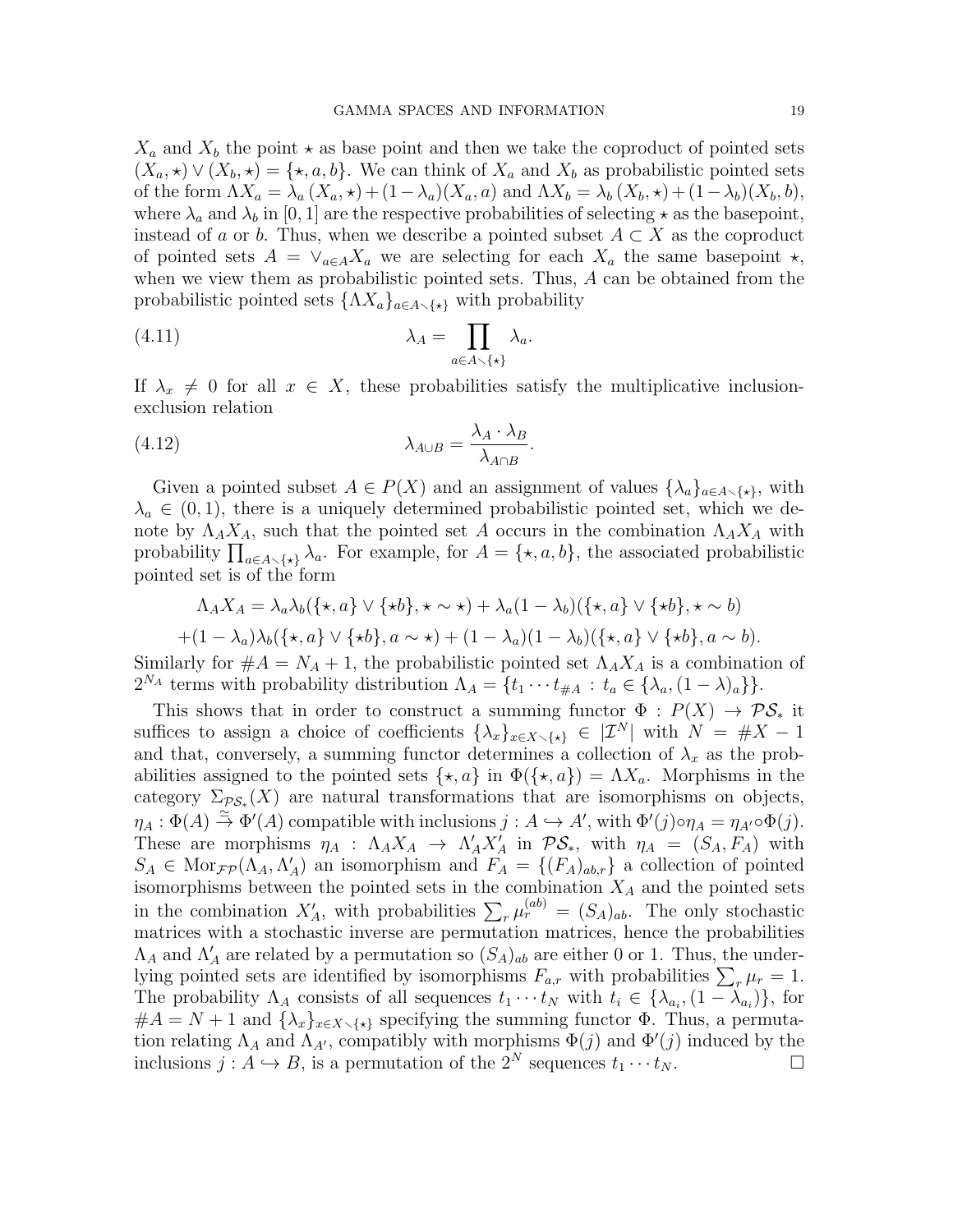<span id="page-19-0"></span>**Proposition 4.3.** The cubical nerve  $\mathcal{N}_{\mathfrak{C}}\Sigma_{\mathcal{PS}_*}(X)$  has sets

$$
K_n = (\mathcal{N}_{\mathfrak{C}} \Sigma_{\mathcal{PS}_*}(X))_n = \text{Fun}(\mathcal{I}^n, \Sigma_{\mathcal{PS}_*}(X))
$$

given by all the assignments of a pair  $(\Lambda, \mathbb{P}_n)$  consisting of a point  $\Lambda = {\lambda_x\}_{x \in X \setminus {\{\star\}}} \in$  $|\mathcal{I}^{#X-1}|$  and a pointed polytope with  $2^n$  vertices  $\mathbb{P}_n = \{(t_1,\ldots,t_n) : t_i \in \{\lambda_{x_i}, 1-\}$  $\{\lambda_{x_i}\}\}\$ , and distinguished vertex the sequence  $(\lambda_{x_1}, \ldots, \lambda_{x_n})\$ .

*Proof.* The cubical nerve of the category  $\Sigma_{\mathcal{PS}_*}(X) = {\Sigma_{\mathcal{PS}_*}(X)_n}$  is constructed by considering, for all  $n \geq 0$ , the set of functors  $\Theta : \mathcal{I}^n \to \Sigma_{\mathcal{PS}_*}(X)$ . The objects of  $\mathcal{I}^n$  are the vertices of the cube  $\mathcal{I}^n$ , namely all the sequences  $v = (s_1, \ldots, s_n)$  with  $s_i \in \{0,1\}$ . To each vertex v of  $\mathcal{I}^n$ , a functor  $\Theta: \mathcal{I}^n \to \Sigma_{\mathcal{PS}_*}(X)$  associates an object of  $\Sigma_{\mathcal{PS}_*}(X)$ , that is, a summing functor  $\Phi_v: P(X) \to \mathcal{PS}_*$ , which is specified, as above, by the choice of a point  $\{\lambda_x\}_{x\in X\setminus\{\star\}}$  in the realization cube  $|\mathcal{I}^{\#X-1}|$ . The morphisms in  $\mathcal{I}^n$  are generated by the edges e of the cube and the image of any of these morphisms under  $\Theta$  is a natural transformation of functors  $\Phi_v$  and  $\Phi_{v'}$ associated to adjacent vertices  $\{v, v'\} = \partial e$  of  $\mathcal{I}^n$ . These natural transformations are permutations, corresponding to the exchange of the sequences  $v, v' \in \{0, 1\}^n$ , relating the  $2^n$  sequences of  $\Lambda_A X_A = \Phi_v(A)$  and  $\Lambda'_A X'_A = \Phi_{v'}(A)$ . Thus, we can identify the datum of a functor  $\Theta : \mathcal{I}^n \to \Sigma_{\mathcal{PS}_*}(X)$  with the assignment of a point  $\{\lambda_x^v\}_{x\in X\setminus\{\star\}} \in |\mathcal{I}^{\#X-1}|$  at each vertex  $v \in \mathcal{I}^n$  together with a product probability space

<span id="page-19-1"></span>(4.13) 
$$
\mathbb{P}(v) = \prod_{i=1}^{n} (\lambda_{x_i}^v, 1 - \lambda_{x_i}^v) = (\{0, 1\}^n, (t_1, \dots, t_n)_{t_i \in {\{\lambda_{x_i}^v, 1 - \lambda_{x_i}^v\}}} ).
$$

The set  $\mathbb{P}(v)$  has a distinguished point given by the sequence  $(\lambda_{x_1}, \ldots, \lambda_{x_n})$ , by [\(4.11\)](#page-18-0). The sequences  $\Lambda^v$  and  $\Lambda^{v'}$  associated to adjacent vertices are related by the permutation that exchanges  $v = (s_1, \ldots, s_n)$  and  $v' = (s'_1, \ldots, s'_n)$  in  $\{0, 1\}^n$ , so that the sequences  $(\lambda_{x_1}^v, \ldots, \lambda_{x_n}^v)$  and  $(\lambda_{x_1}^{v'}$  $x_1^{v'}, \ldots, \lambda_{x_n}^{v'}$  $x_n^{\nu'}$  are related by the same permutation. Adjacent vertices  $v, v'$  are sequences in  $\{0, 1\}^n$  that differ at a single digit. Thus, the condition implies that the corresponding sequences  $\Lambda^v$  and  $\Lambda^{v'}$  also differ at a single  $x_i$  where  $\lambda_{x_i}$  is exchanged with  $(1 - \lambda_{x_i})$ . We can then identify the pairs  $(\Lambda^v, \mathbb{P}(v))$ consisting of a point  $\Lambda^v = \{\lambda_x^v\}_{x \in X} \in |\mathcal{I}^{*X}|$  and a pointed polytope with  $2^n$  vertices  $\mathbb{P}(v) = \{ (t_1, \ldots, t_n) : t_i \in \{ \lambda_{x_i}^v, 1 - \lambda_{x_i}^v \} \}$ , that satisfy these permutation conditions for all adjacent vertices with a single choice of  $\Lambda = {\lambda_x}_{x \in X \setminus {\{\star\}}} \in |{\mathcal{I}}^{\#X-1}|$  (independent of n) and a single pointed polytope  $\mathbb{P}_n = \{(t_1, \ldots, t_n) : t_i \in \{\lambda_{x_i}, 1-\lambda_{x_i}\}\}\$  with base point  $(\lambda_{x_1}, \ldots, \lambda_{x_n})$ ).

The geometric realization |K| of  $K = \{K_n\}$  is obtained as

$$
|K| = \bigcup_{n=1}^{\infty} K_n \times |\mathcal{I}^n| / \sim
$$

with the relation identifying faces  $(x, \delta_i^a(t)) \sim (\delta_i^a(x), t)$ , degeneracies  $(x, s_i(t)) \sim$  $(s_i(x), t)$ , and connections  $(x, \gamma_i(t)) = (\gamma_i(x), t)$ .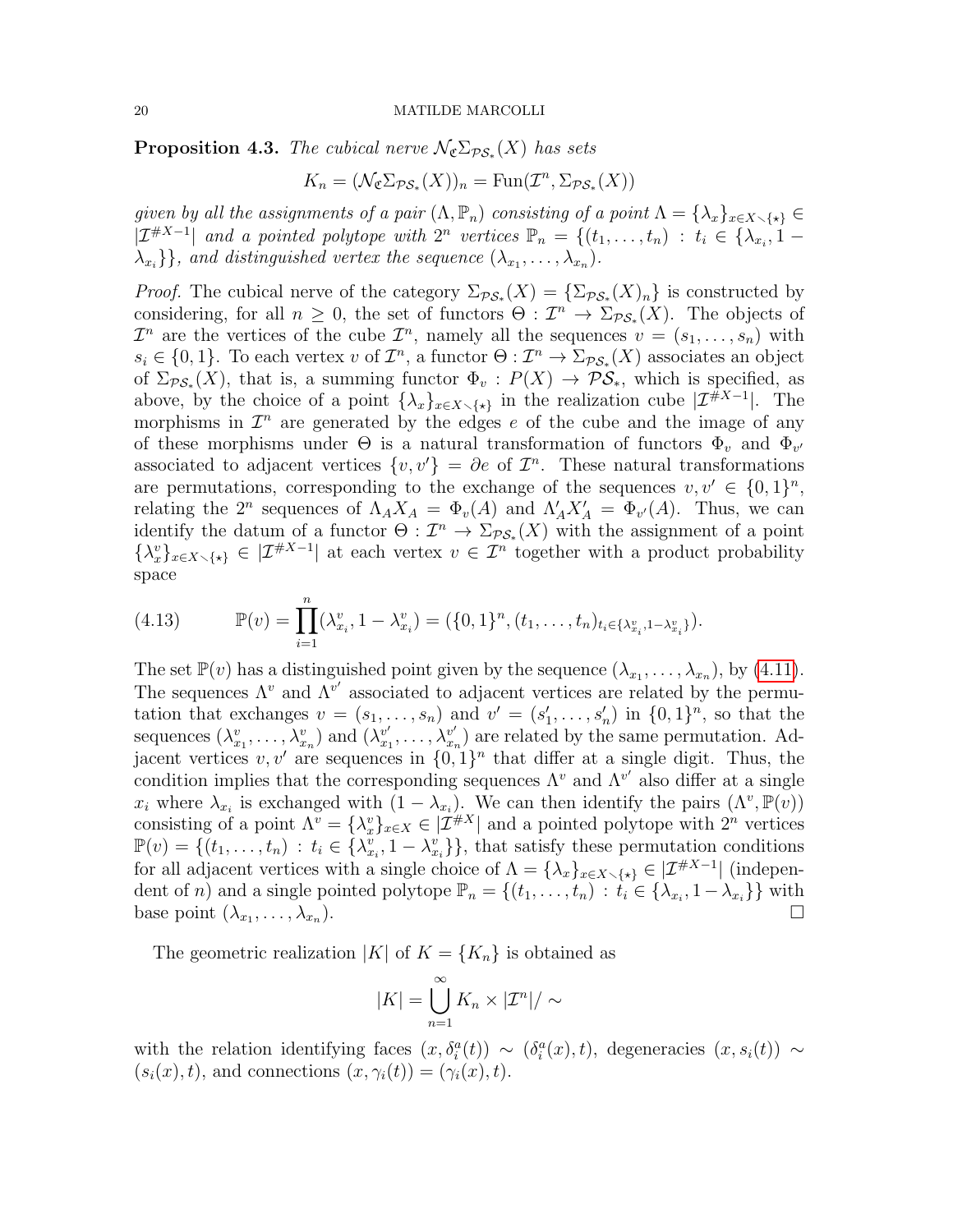<span id="page-20-2"></span>**Proposition 4.4.** The geometric realization  $|\mathcal{N}_{\mathfrak{C}}\Sigma_{\mathcal{PS}_*}(X)|$  is given by

$$
\bigcup_{Z\in |\mathcal{I}^N|}|\mathcal{I}^N_Z|,
$$

where  $\#X = N + 1$  and  $|\mathcal{I}_{Z}^{N}|$  the geometric N-cube with vertices  $\{(t_1, \ldots, t_N) : t_i \in$  $\{z_i, 1-z_i\}\}\$ , for  $Z = \{z_i\}_{i=1}^N \in |\mathcal{I}^N| = [0, 1]^N$ .



FIGURE 1. The realization  $|\mathcal{N}_{\mathfrak{C}}\Sigma_{\mathcal{PS}_*}(X)|$  for  $X = \{\star, x\}.$ 

4.5. **Smash product.** The category  $S_*$  of pointed finite sets has a smash product operation given by  $(X, x) \wedge (Y, y) = (X \times Y)(X \times \{y\} \cup \{x\} \times Y), z)$  with z the base point obtained from quotienting the subspace  $X \times \{y\} \cup \{x\} \times Y$ .

This extends to a smash product  $K \wedge K'$  of pointed cubical sets  $K, K': \mathfrak{C}_{c}^{op} \to \mathcal{S}_{*},$ as in the case of pointed simplicial sets.

The smash product can be extended to the category  $\mathcal{PS}_*$  by taking

(4.14) 
$$
\Lambda X \wedge \Lambda' X' = \sum_{ij} \lambda_i \lambda'_j (X_i \wedge Y_j, z_{ij}),
$$

for  $\Lambda X = \sum_i \lambda_i(X, x_i)$  and  $\Lambda' X' = \sum_j \lambda'_j(X'_j, x'_j)$ .

Note, however, that as observed in  $\S 2.2.4$  $\S 2.2.4$  the product of statistically independent probability spaces does not satisfy the universal property of a categorical product.

# <span id="page-20-1"></span>5. Stochastic Gamma spaces

<span id="page-20-0"></span>In the previous section we constructed a category  $\mathcal{PS}_*$  of probabilistic pointed sets and a related category  $\mathcal{FP}$  of finite probability spaces, which have with zero objects and a categorical sum and we have applied the Segal construction of Gamma spaces [\[30\]](#page-45-1). The resulting  $\Gamma$  space  $F_{\mathcal{PS}_*}$  can be seen as a generalization of the  $\Gamma$ -space  $F_{\mathcal{S}_*}$ associated to the sphere spectrum, with  $S_*$  the category of pointed finite sets.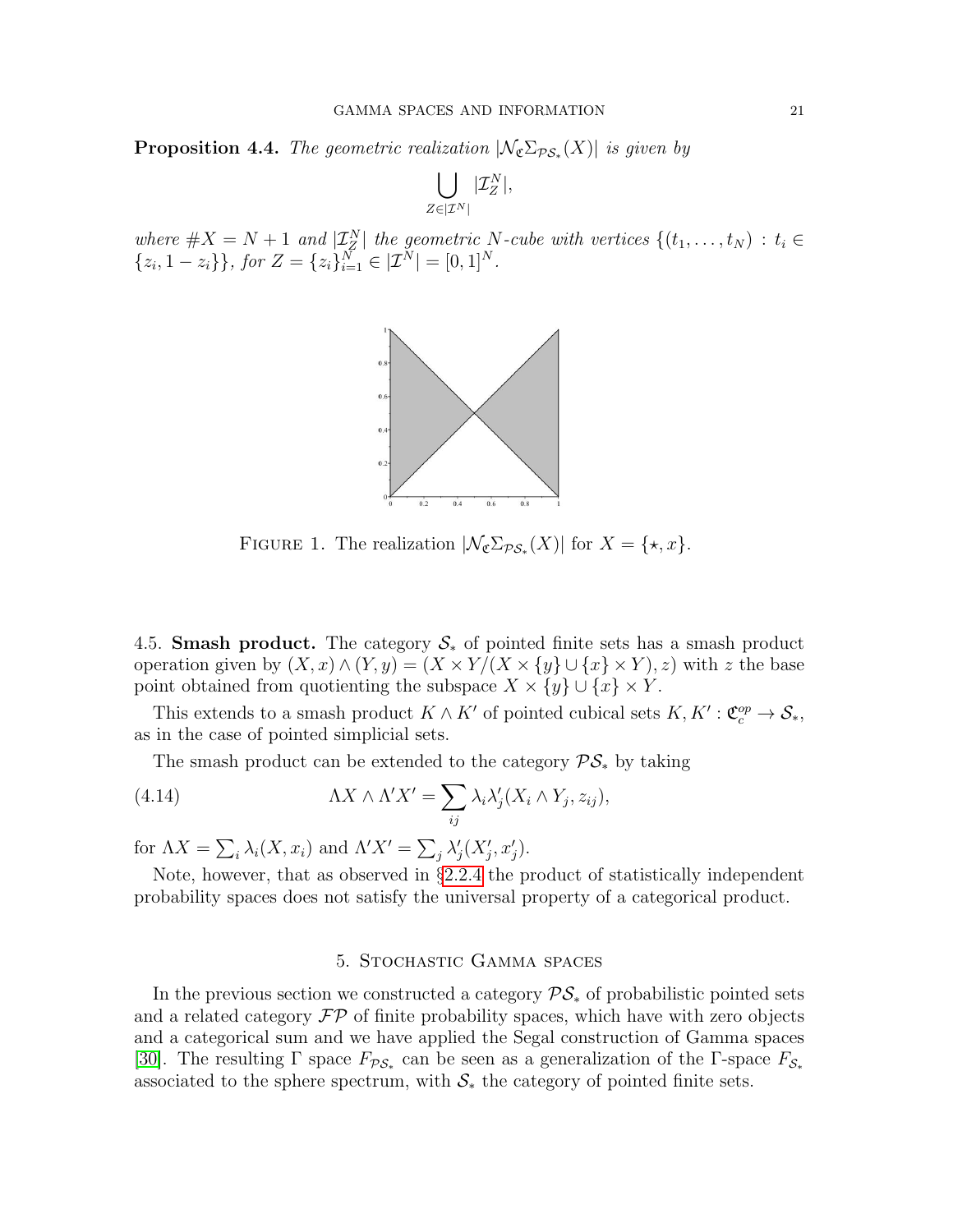Here we change the viewpoint, and we modify the Segal construction in the same manner in which we have modified the category  $\Gamma^0$  of pointed finite sets to its probabilistic version  $\mathcal{PS}_*$ . Namely we make both the notion of Gamma spaces and the associated construction of spectra stochastic.

5.1. probabilistic pointed cubical sets. We consider here a probabilistic version of the category  $\Box_*$  of pointed cubical sets, modeled on the probabilistic version  $\mathcal{PS}_*$ of the category  $S_*$  of finite pointed sets.

<span id="page-21-0"></span>**Definition 5.1.** The category  $\mathcal{P} \Box_{*}$  is obtained as a wreath product of the category  $\Box_*$  and the category of finite sets  $\mathcal{FP}$  according to the general procedure of Defini-tion [2.18.](#page-9-0) Namely, objects of  $\mathcal{P} \Box_*$  are formal convex combinations  $\Lambda K = \sum_i \lambda_i K_i$ of objects  $K_i \in \mathcal{P} \Box_*$ , that is, functors  $K_i : \mathfrak{C}^{op}_c \to \mathcal{S}_*$ . Morphisms in  $\mathcal{P} \Box_*$  between objects  $\Lambda K$  and  $\Lambda' K'$  are pairs  $\Phi = (S, \eta)$  of a stochastic matrix S with  $S\Lambda = \Lambda'$ and a collection  $\eta = {\eta_{ij,r}}$  with  $\eta_{ij,r}: K_j \to K'_i$  natural transformations chosen with probabilities  $\mu_r^{ij}$  with  $\sum_r \mu_r^{ij} = S_{ij}$ . A probabilistic pointed cubical set with connection is an object in  $\mathcal{P} \Box_*$ .

**Lemma 5.2.** The category  $\mathcal{P} \Box_*$  of probabilistic pointed cubical sets as in Definition [5.1](#page-21-0) can be identified with the category of functors

(5.1) 
$$
\mathbb{K}: \mathfrak{C}_{c}^{op} \to \mathcal{PS}_{*}.
$$

with morphisms given by natural transformations.

*Proof.* An object  $\Lambda K$  in  $\mathcal{P} \Box_*$  defines a fuctor K with  $\mathbb{K}(\mathcal{I}^n) = \sum_i \lambda_i K_i(\mathcal{I}^n)$  in  $\mathcal{PS}_*.$ Moreover, a morphism  $(S, \eta = {\eta_{ij,r}})$  in  $\mathcal{P} \square_*$  defines a natural transformation  $\eta$ :  $\mathbb{K} = \Lambda K \to \mathbb{K}' = \Lambda' K'$  with  $(S, \eta_n)$  the morphisms in  $\mathcal{PS}_*$   $\Lambda' = S\Lambda$  and  $\eta_n =$  $\{\eta_{n,ij,r}\}: K_j(\mathcal{I}^n) \to K_i(\mathcal{I}^n)$ . Conversely, a functor  $\mathbb{K}: \mathfrak{C}^{op}_c \to \mathcal{PS}_*$  given, for each n, an object  $\mathbb{K}(T^n) = \Lambda^{(n)} K^{(n)} \in \mathcal{PS}_*$ . The compatibility with the faces, degeneracies, and connections  $\delta_i^a$ ,  $\sigma_i$ , and  $\gamma_i$  implies that there are morphisms

$$
\Phi^{\delta} = (S^{\delta}, \underline{\delta}), \quad \Phi^{\sigma} = (S^{\sigma}, \underline{\sigma}), \quad \Phi^{\gamma} = (S^{\gamma}, \gamma),
$$

with  $\Phi^{\delta} = (\Phi_i^{\delta^a})$  $\delta_i^a$ )<sub>u,u'</sub>,  $\Phi^{\sigma} = (\Phi_i^{\sigma})_{u,u'}$ , and  $\Phi^{\gamma} = (\Phi_i^{\gamma})_{u,u'}$  satisfying the cubical relations. In particular, the relations [\(4.3\)](#page-16-0), [\(4.6\)](#page-16-1) imply that the stochastic matrices  $S_{\delta_i^a}$ ,  $S_{\sigma_i}$  and  $S_{\gamma_i}$  are invertible with stochastic inverses, hence all  $\Lambda^{(n)} = \Lambda$  up to permutations and all the morphisms  $\delta$ ,  $\sigma$ ,  $\gamma$  consist of a single morphism applied with probability one. Thus, up to a permutation of the terms, the  $\Phi^{\delta}$ ,  $\Phi^{\sigma}$  and  $\Phi^{\gamma}$  are diagonal, given by the identity on  $\Lambda$  and the usual faces, degeneracies, and connections on the underlying pointed cubical sets. Thus,  $\mathbb{K} = \Lambda K$  is an object of  $\mathcal{P} \Box_*$  as in Definition [5.1](#page-21-0) and the natural transformations are also given by morphisms in  $\mathcal{P} \Box_*$ .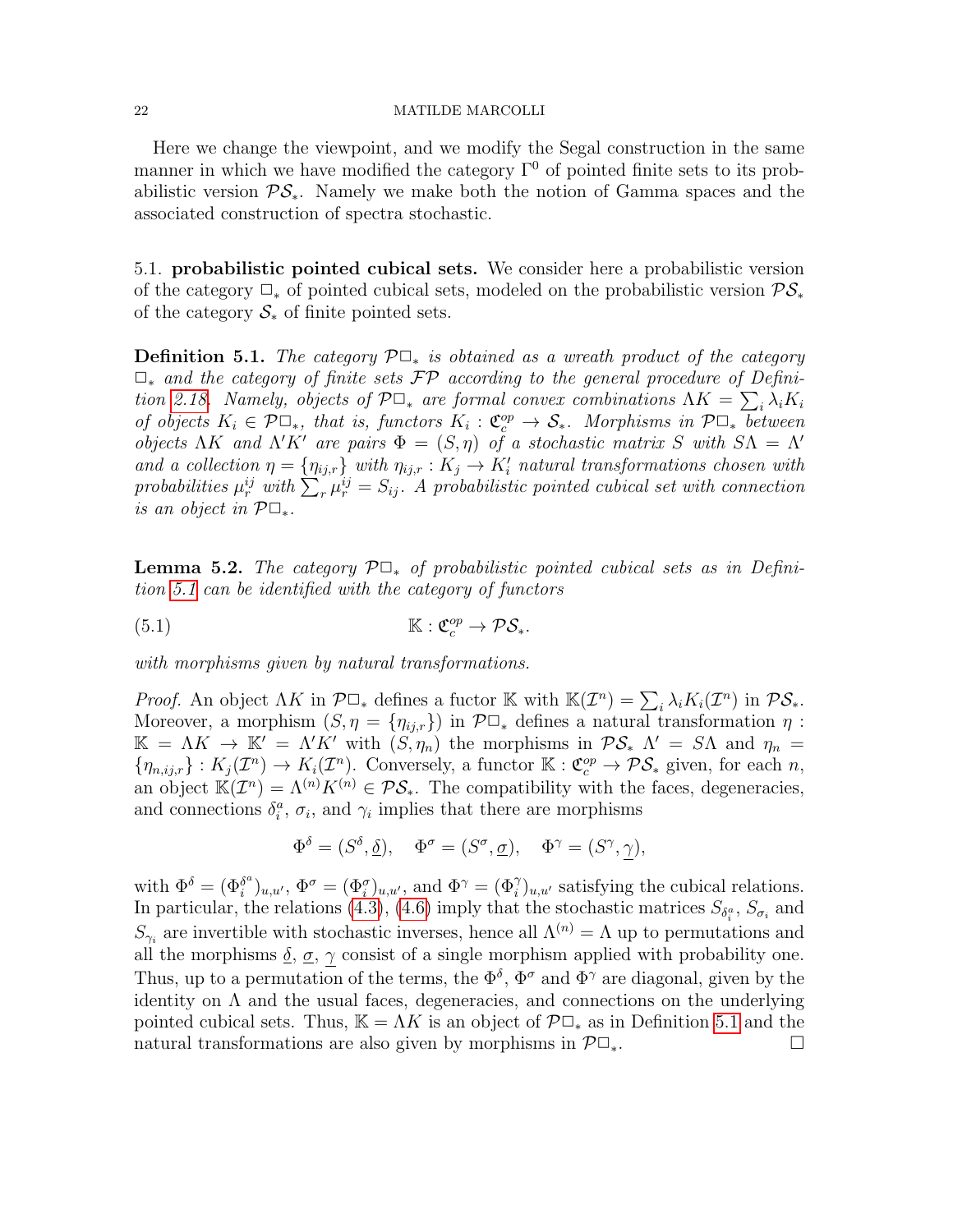5.2. Stochastic Gamma spaces. We extend then the definition of Γ-spaces to the probabilistic setting as follows.

**Definition 5.3.** A probabilistic cubical  $\Gamma$ -space is a functor  $F : \mathcal{PS}_* \to \mathcal{P} \square_*$ .

The Segal construction assigns a Γ-space  $F_c$  to a category C with zero objects and a categorical sum. We show here that the construction extends to obtain a probabilistic Γ space.

5.2.1. Stochastic summing functors. Given an object  $\Lambda X = \sum_i \lambda_i(X_i, x_i)$  in  $\mathcal{PS}_{*}$ , we consider a category  $\mathcal{P}(\Lambda X)$  defined as follows.

**Definition 5.4.** The category  $\mathcal{P}(\Lambda X)$  has objects  $\Lambda A = \sum_i \lambda_i (A_i, x_i)$  with  $(A_i, x_i) \in$  $P(X_i, x_i)$ , where  $P(X_i, x_i)$  is the category of pointed subsets and inclusions. Morphisms in  $\mathcal{P}(\Lambda X)$  are morphisms  $\Phi_{A,A''}$ :  $\Lambda A \to \Lambda A'$  where the stochastic matrix S is the identity and  $F_{A,A'} = \{F_{A_i,A'_i}\}\$ is a collection of pointed inclusions  $F_{A_i,A'_i}: (A_i,x_i) \hookrightarrow (A'_i,x_i)$  applied with probability 1.

Let C be a category with zero object and coproduct and let  $\mathcal{PC}$  be its probabilistic category as in Definition [2.18.](#page-9-0)

**Definition 5.5.** Let  $\mathcal C$  be a category with zero objects and a categorical sum and let  $\Lambda X$  be an object in  $\mathcal{PS}_*$ . The category  $\mathcal{P}\Sigma_c(\Lambda X)$  has objects the summing functors  $\Theta$ :  $\mathcal{P}(\Lambda X) \to \mathcal{C}$  and morphisms the natural transformations that are isomorphisms on objects.

**Definition 5.6.** A summing functor  $\Theta$  :  $\mathcal{P}(\Lambda X) \to \mathcal{PC}$  is a functor satisfying  $\Theta(\sum_i \lambda_i(A_i, x_i)) = \sum_i \lambda_i \Theta_i(A_i, x_i)$ , where  $\Theta_i : P(X_i, x_i) \to \mathcal{PC}$  are summing functors in  $\Sigma_{\mathcal{PC}}(X_i,x_i)$ . The category  $\mathcal{P}\Sigma_{\mathcal{PS}}(\Lambda X)$  has objects the summing functors  $\Theta$ :  $\mathcal{P}(\Lambda X) \to \mathcal{P}\mathcal{C}$  and morphisms given by natural transformations  $\{\eta_i\}$  of the summing functors  $\Theta_i$  that are isomorphisms on objects.

<span id="page-22-1"></span>**Lemma 5.7.** The the cubical nerve  $\mathcal{N}_{\mathfrak{C}}(\mathcal{P}\Sigma_{\mathcal{PC}}(\Lambda X))$  can be identified with the probabilistic pointed cubical set  $\sum_i \lambda_i \mathcal{N}_{\mathfrak{C}}(\Sigma_{\mathcal{PC}}(X_i, x_i)).$ 

*Proof.* The cubical nerve is given by  $(\mathcal{N}_{\mathfrak{C}}(\mathcal{P}\Sigma_{\mathcal{PC}}(\Lambda X))_n = \text{Fun}(\mathcal{I}^n, \mathcal{P}\Sigma_{\mathcal{PC}}(\Lambda X))$ . Thus, to each vertex  $v \in \mathcal{I}^n$  one assigns a summing functor  $\Theta_v = \sum_i \lambda_i \Theta_{v,i}$  and to each edge  $e \in \mathcal{I}^n$  one assigns a natural transformation  $\eta_e = {\eta_{e,i}}$ . Thus, a point in  $\mathcal{N}_{\mathfrak{C}}(\mathcal{P}\Sigma_{\mathcal{PC}}(\Lambda X))$  is specified uniquely by a choice of points in the  $\mathcal{N}_{\mathfrak{C}}(\Sigma_{\mathcal{PC}}(X_i, x_i))$ and viceversa, so that we can identify  $\mathcal{N}_{\mathfrak{C}}(\mathcal{P}\Sigma_{\mathcal{PC}}(\Lambda X))$  with the data of a probabilistic pointed cubical set given by the formal combination  $\sum_i \lambda_i \mathcal{N}_{\mathfrak{C}}(\Sigma_{\mathcal{PC}}(X_i, x_i)).$ 

<span id="page-22-0"></span>**Lemma 5.8.** Given  $\mathcal C$  a category with zero object and coproduct and  $\mathcal PC$  its probabilistic category as in Definition [2.18,](#page-9-0) one obtains an associated probabilistic cubical  $\Gamma$ -space  $F_{\mathcal{PC}} : \mathcal{PS}_* \to \mathcal{P} \square_*$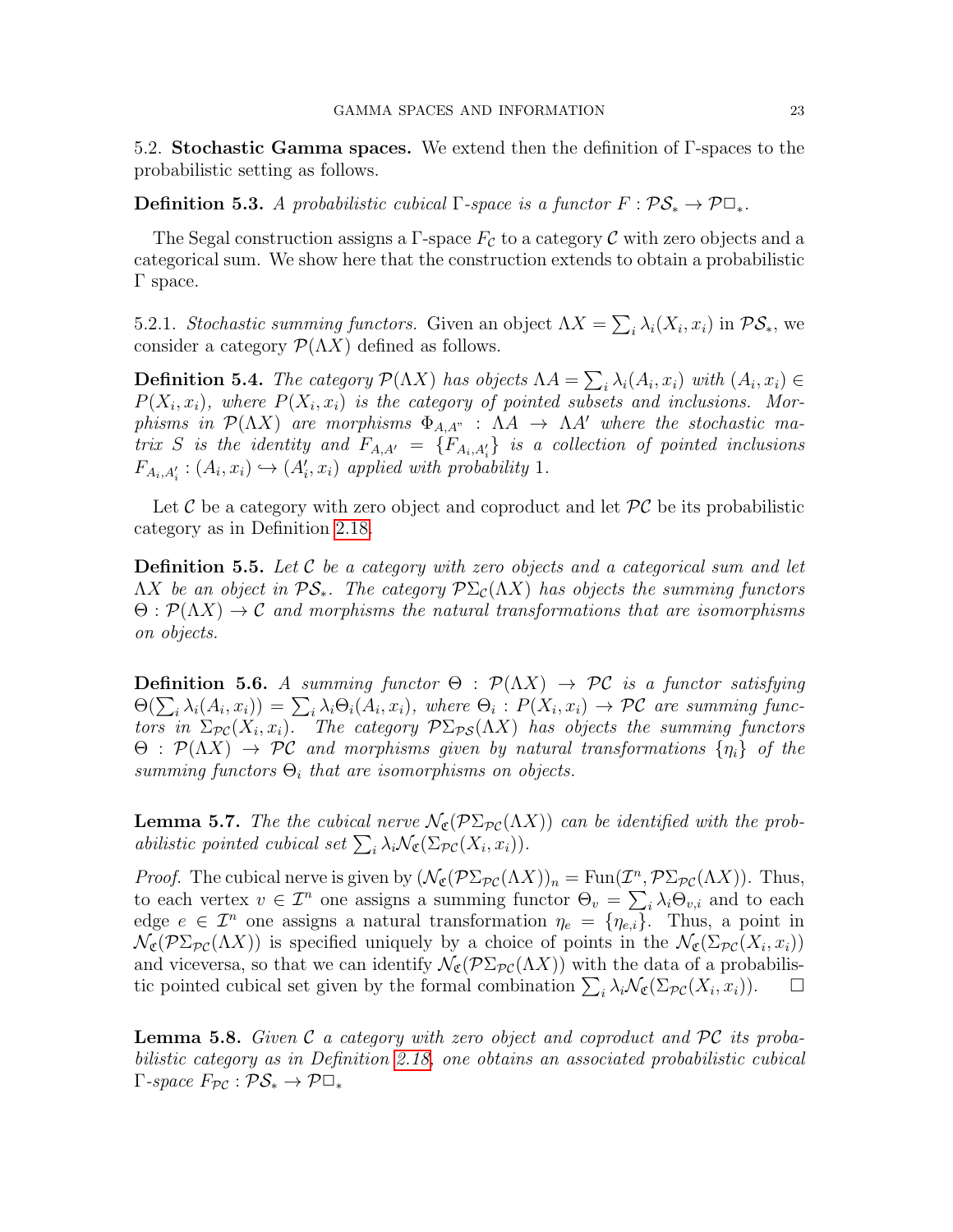*Proof.* The functor  $F_{\mathcal{PC}} : \mathcal{PS}_* \to \mathcal{P} \square_*$  assigns to an object  $\Lambda X = \sum_i \lambda_i(X_i, x_i) \in$  $\mathrm{Obj}(\mathcal{PS}_*)$  the probabilistic pointed cubical set  $\sum_i \lambda_i \mathcal{N}_{\mathfrak{C}}(\Sigma_{\mathcal{PC}}(X_i, x_i))$ . To a morphism  $\Phi = (S, F) \in \text{Mor}_{\mathcal{PS}_*}(\Lambda X, \Lambda' X')$  with  $S\Lambda = \Lambda'$  and  $F = \{F_{ij,r}\}\$  with probabilities with  $\sum_r \mu_r^{ij} = S_{ij}$ , the functor assigns the morphism of probabilistic pointed cubical sets with the same stochastic matrix S and with a collection  $\phi_{ij,r} : \mathcal{N}_{\mathfrak{C}}(\Sigma_{\mathcal{PC}}(X_j, x_j)) \to$  $\mathcal{N}_{\mathfrak{C}}(\Sigma_{\mathcal{PC}}(X'_i, x'_i))$  applied with the same probabilities  $\mu_r^{ij}$ .

**Remark 5.9.** As in the case of ordinary Γ-spaces, we can extend the functors  $F$ :  $\mathcal{PS}_* \to \mathcal{P}\Box_*$  to endofunctors  $F : \mathcal{P}\Box_* \to \mathcal{P}\Box_*$  by an analogous coend construction.

5.3. Smash product of stochastic Γ-spaces. In the usual setting of pointed sets and pointed simplicial sets, an advantage of using Γ-spaces to construct spectra lies in the fact that there is a simple construction of a smash product for  $\Gamma$ -spaces, [\[25\]](#page-45-3). The main drawback of restricting attention to spectra obtained from Γ-spaces is that the construction only gives rise to connective spectra, [\[30\]](#page-45-1), [\[33\]](#page-46-0).

The category  $\Gamma^0$  of finite pointed sets has a smash product functor  $\wedge : \Gamma^0 \times \Gamma^0 \to \Gamma^0$ , with  $((X, x), (Y, y) \mapsto (X, x) \wedge (Y, y) = (X \times Y)(X \times \{y\} \cup \{x\} \times Y), \star)$ , which extends to a smash product  $K \wedge K'$  of arbitrary pointed (simplicial) sets.

The smash product of Γ-spaces constructed in [\[25\]](#page-45-3) is obtained by first associating to a pair  $F, F': \Gamma^0 \to \Delta_*$  of  $\Gamma$ -spaces a bi- $\Gamma$ -space  $F \tilde{\wedge} F': \Gamma^0 \times \Gamma^0 \to \Delta_*$ 

$$
(F\tilde{\wedge}F')((X,x),(Y,y)) = F(X,x) \wedge F'(Y,y)
$$

and then defining

$$
(F \wedge F')((X, x) = \text{colim}_{(X_1, x_1) \wedge (X_2, x_2) \to (X, x)} (F \tilde{\wedge} F')((X_1, x_1), (X_2, x_2)),
$$

where  $(X_1, x_1) \wedge (X_2, x_2)$  is the smash product  $\wedge : \Gamma^0 \times \Gamma^0 \to \Gamma^0$ . It is shown in [\[25\]](#page-45-3) that, up to natural isomorphism, this smash product is associative and commutative and with unit given by the Γ-space S, and that the category of  $\Gamma$ -spaces is symmetric monoidal with respect to this product.

**Definition 5.10.** Given two probabilistic cubical  $\Gamma$ -spaces  $F, F' : \mathcal{PS}_* \to \mathcal{P}\Box_*$ , we set

(5.2) 
$$
(F\tilde{\wedge}F')(\Lambda X, \Lambda'Y) = F(\Lambda X) \wedge F'(\Lambda'Y)
$$

where  $\Lambda K \wedge \Lambda' K'$  in  $\mathcal{P} \Box_*$  is defined as in [\(4.14\)](#page-20-1)

(5.3) 
$$
\Lambda K \wedge \Lambda' K' = \sum_{i,j} \lambda_i \lambda_j K_i \wedge K'_j,
$$

with  $K_i \wedge K'_j$  the smash product in  $\square_*$ . One then defines

(5.4) 
$$
(F \wedge F')(\Lambda X) = \text{colim}_{\Lambda_1 X_1 \wedge \Lambda_2 X_2 \to \Lambda X} (F \tilde{\wedge} F')((\Lambda_1 X_1), (\Lambda_2 X_2)).
$$

The morphisms  $\Lambda_1 X_1 \wedge \Lambda_2 X_2 \to \Lambda X$  are of the form  $S_{u,(a,a')} = \lambda_u^{-1} S_{ua} S'_{ua'}$  when  $\lambda_u \neq 0$  and  $S_{u,(a,a')} = S_{ua} + S'_{ua'}$  otherwise and  $f \wedge f' = \{f_{ua,r} \wedge f'_{ua',r'}\}$  with probabilities  $\lambda_u^{-1} \mu_r^{ua} \mu_{r'}^{ua'}$  or  $M^{-1} \mu_r^{ua} + N^{-1} \mu_{r'}^{ua'}$ , respectively when  $\lambda_u \neq 0$  or  $\lambda_u = 0$ .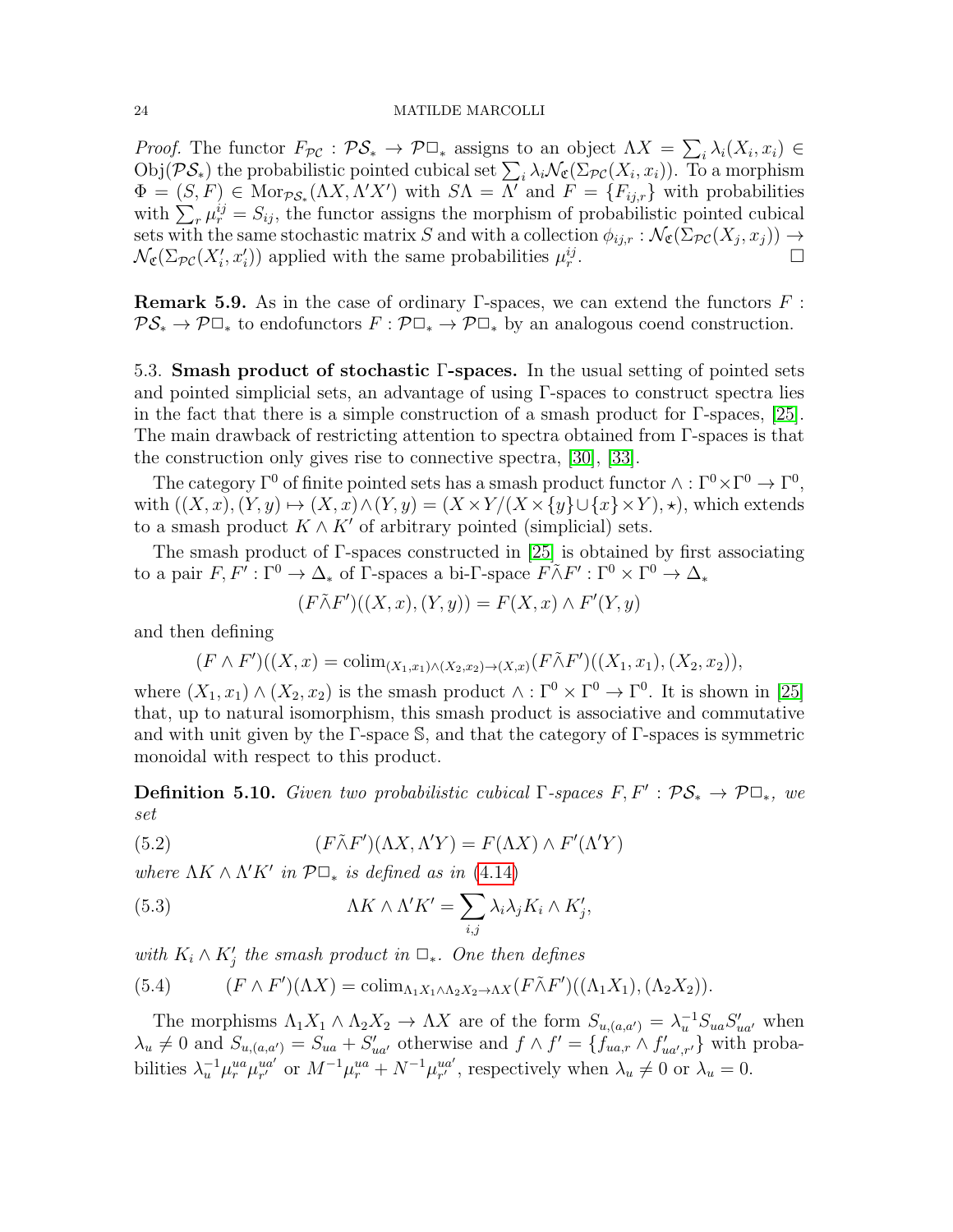# 6. Information loss on probabilistic categories

<span id="page-24-0"></span>We extend here the information loss functional on  $\mathcal{FP}$  discussed in §[3.1](#page-10-2) to probabilistic categories  $\mathcal{PC}$  and in particular to the category  $\mathcal{PS}_*$  of probabilistic pointed sets and the category  $\mathcal{P} \Box_*$  of probabilistic pointed cubical sets.

6.1. Probabilistic categories and information. Let  $\mathcal C$  be a category with zero object and coproduct and let  $\mathcal{PC}$  be the associated probabilistic category  $\mathcal{FP} \wr \mathcal{C}$ constructed as in Definition [2.18.](#page-9-0)

# **Lemma 6.1.** The sets of morphisms  $Mor_{\mathcal{PC}}(\Lambda C, \Lambda' C')$  are convex sets.

Proof. Given  $\Phi, \Phi' \in \text{Mor}_{\mathcal{PC}}(\Lambda C, \Lambda' C')$  and any  $\lambda \in [0, 1]$  we obtain a morphism  $\lambda \Phi + (1 - \lambda) \Phi'$  as follows. We have  $\Phi = (S, F)$  and  $\Phi' = (S', F')$  with S, S' stochastic matrices with  $S\Lambda = \Lambda'$  and  $S'\Lambda = \Lambda'$  and  $F = \{F_{ab,r}\}\$  and  $F' = \{F'_{ab,r'}\}\$  with respective probabilities  $\mu_r^{ab}$  and  $\nu_{r'}^{ab}$  with  $\sum_r \mu_r^{ab} = S_{ab}$  and  $\sum_{r'} \nu_{r'}^{ab} = S_{ab}'$ . The combination  $S_{\lambda} = \lambda S + (1 - \lambda)S'$  is a stochastic matrix with  $S_{\lambda}\Lambda = \Lambda'$ . We take  $F_{\lambda} = \{F_{ab,r}\} \cup \{F'_{ab,r'}\}$  with probabilities  $\lambda \mu_r^{ab}$  and  $(1 - \lambda) \nu_{r'}^{ab}$ . We obtain in this way a morphism  $\lambda \Phi + (1 - \lambda) \Phi' = (S_{\lambda}, F_{\lambda}) \in \text{Mor}_{\mathcal{PC}}(\Lambda C, \Lambda' C')$ ).  $\qquad \qquad \Box$ 

In the same way, we also have the following forms of convex combinations in the category PC.

**Lemma 6.2.** Given objects  $\Lambda C$ ,  $\Lambda' C'$  and  $\Sigma C''$  in  $\mathcal{PC}$ , and given  $\lambda \in [0,1]$ , consider the object

<span id="page-24-1"></span>(6.1) 
$$
\lambda \Lambda C + (1 - \lambda) \Lambda' C' := \sum_{i} \lambda \lambda_i C_i + \sum_{j} (1 - \lambda) \lambda'_j C'_j.
$$

A choice of morphisms  $\Phi \in \text{Mor}_{\mathcal{PC}}(\Lambda C, \Sigma C'')$  and  $\Phi' \in \text{Mor}_{\mathcal{PC}}(\Lambda' C', \Sigma C'')$  determines a morphism

<span id="page-24-2"></span>(6.2) 
$$
\lambda \Phi + (1 - \lambda) \Phi' \in \text{Mor}_{\mathcal{PC}}(\lambda \Lambda C + (1 - \lambda) \Lambda' C', \Sigma C'')
$$

with stochastic matrix  $\lambda S + (1 - \lambda)S'$  and morphisms  $\{F_{ua,r}\}\cup \{F'_{ua',r'}\}$  with probabilities  $\lambda \mu_r^{ua}$  and  $(1-\lambda)\mu_{r'}^{ua'}$ . Similarly, given objects  $\Lambda C$ ,  $\Sigma C'$ ,  $\Sigma C''$ , one can form an object  $\lambda \Sigma C' + (1-\lambda)\Sigma C''$  and morphisms  $\lambda \Phi + (1-\lambda)\Phi' \in \text{Mor}_{\mathcal{PC}}(\Lambda C, \lambda \Sigma C' + (1-\lambda)\Sigma C'')$ with  $\lambda S + (1 - \lambda)S'$  and with  $\{F_{ua,r}\}\cup \{F'_{u'a,r'}\}$  with probabilities  $\lambda \mu_r^{ua}$  and  $(1 - \lambda)\mu_{r'}^{u'a}$ .

<span id="page-24-3"></span>Definition 6.3. An information loss functional

 $\mathcal{H}: \cup_{\Lambda C, \Lambda' C'} \mathcal{M}$ or $_{\mathcal{PC}}(\Lambda C, \Lambda' C') \to \mathbb{R}$ 

is characterized by the properties:

- (1) vanishing on isomorphisms:  $\mathcal{H}(\Phi) = 0$  if  $\Phi$  is an isomorphism
- (2) additivity under composition:  $\mathcal{H}(\Phi \circ \Phi') = \mathcal{H}(\Phi) + \mathcal{H}(\Phi')$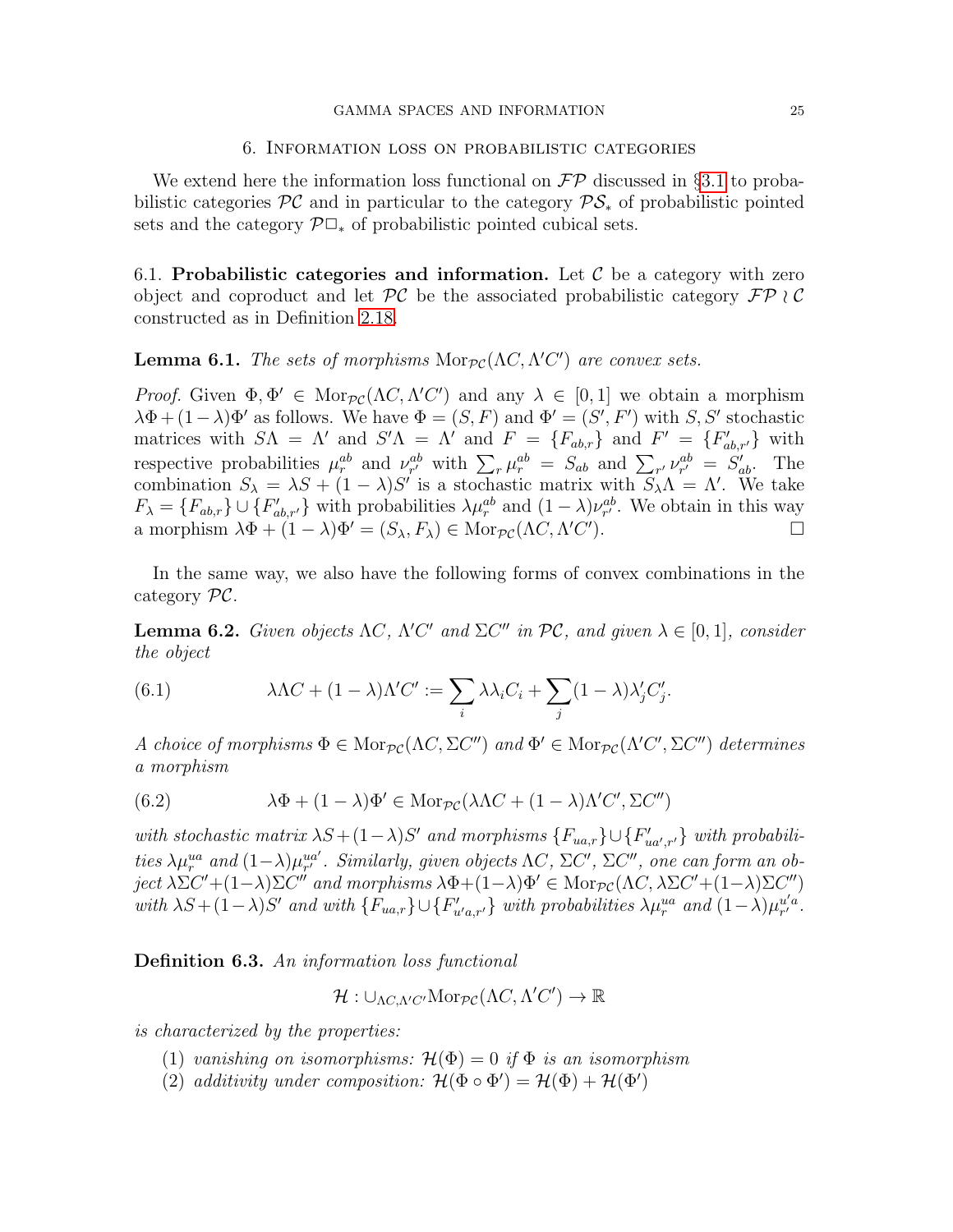(3) extensivity under convex combinations:

$$
\mathcal{H}(\lambda \Phi + (1 - \lambda)\Phi') = \lambda \mathcal{H}(\Phi) + (1 - \lambda)\mathcal{H}(\Phi') + \mathcal{H}(\hat{1}_{(\lambda, 1 - \lambda)}),
$$

for objects and morphisms as in [\(6.1\)](#page-24-1), [\(6.2\)](#page-24-2), where  $\hat{1}_{(\lambda,1-\lambda)}$  is the unique morphism in PC from the object  $\Lambda$ 0, with  $\Lambda = (\lambda, 1 - \lambda)$  and 0 the zero object of  $C$  to the zero object of  $PC$ .

We say that  $\mathcal H$  is a strong information loss functional if it also satisfies the property

(4) inclusion-exclusion on coproducts:

$$
\mathcal{H}(\Phi \amalg_{\mathcal{PC}} \Phi') = \mathcal{H}(\Phi) + \mathcal{H}(\Phi') - \mathcal{H}(\widetilde{\Sigma C''}),
$$

for  $\Phi \in \text{Mor}(\Lambda C, \Sigma C'')$ ,  $\Phi' \in \text{Mor}(\Lambda'C', \Sigma C'')$  and  $\tilde{\Sigma}C''$  the unique morphism from the zero object of  $PC$  to  $\Sigma C''$ .

**Remark 6.4.** Let  $\mathcal{C}$  be a category with zero object and categorical sum, and let  $\mathcal{PC}$  be the associated probabilistic category. The category  $\mathcal{FP}$  of finite probabilities embeds in PC via the functor  $\mathcal{J}: \mathcal{FP} \to \mathcal{PC}$  that maps  $\Lambda = (\lambda_i) \mapsto \sum_i \lambda_i 0_i$ , a sum of copies of the zero object of C and morphisms S to  $\Phi = (S, 1)$ .

<span id="page-25-1"></span>**Lemma 6.5.** An information loss functional on  $\mathcal{PC}$  satisfying the first three prop-erties of Definition [6.3](#page-24-3) restricts to the embedding of  $\mathcal{FP}$  in  $\mathcal{PC}$  as  $\mathcal{H}(\mathcal{J}(S)) =$  $\kappa(H(\Lambda') - H(\Lambda))$ , where  $H(\Lambda) = -\sum_i \lambda_i \log \lambda_i$  is the Shannon entropy, for some constant  $\kappa \neq 0$ . The induced  $\mathcal{H} \circ \mathcal{J}$  is a strong information loss functional.

*Proof.* This follows directly from Proposition [3.4,](#page-13-0) since the restriction to  $\mathcal{FP}$  satisfies the properties of an information loss functional on the category of finite probabilities, which must then be of the form  $\mathcal{H}(S) = \kappa (H(\Lambda') - H(\Lambda))$ , for some  $\kappa \neq 0$ . The condition of inclusion-exclusion on coproducts is automatically satisfied by the induced information loss functional on  $\mathcal{FP}$ , since for a product of statistically independent probabilities the Shannon entropy is additive,  $H(\Lambda \Lambda') = H(\Lambda) + H(\Lambda')$ , hence  $\mathcal{H}(S \amalg S') = \kappa(H(\Sigma) - H(\Lambda \Lambda')) = \mathcal{H}(S) + \mathcal{H}(S') - \kappa H(\Sigma)$ , see Corollary [3.5.](#page-14-1)

<span id="page-25-0"></span>**Lemma 6.6.** An information loss functional on  $\mathcal{PC}$  satisfying the first three prop-erties of Definition [6.3](#page-24-3) must be of the form  $\mathcal{H}(\Phi) = \tilde{H}(\Lambda' C') - \tilde{H}(\Lambda C)$ , for  $\Phi \in$  $\text{Mor}_{\mathcal{FP}}(\Lambda C, \Lambda' C')$ , with  $\tilde{H}: \text{Obj}(\mathcal{PC}) \to \mathbb{R}$  given by  $\tilde{H}(\Lambda C) := -\mathcal{H}(\hat{1}_{\Lambda C})$  with  $\hat{1}_{\Lambda C}$ the unique morphism in PC between the object  $\Lambda C$  and the zero object of PC.

*Proof.* The argument is the same as in [\[2\]](#page-45-4) and in the case of  $\mathcal{FP}$  of Proposition [3.4,](#page-13-0) namely the composition  $\hat{1}_{\Lambda' C'} \circ \Phi = \hat{1}_{\Lambda C}$  for all  $\Phi \in \text{Mor}_{\mathcal{PC}}(\Lambda C, \Lambda' C')$ , hence by additivity under composition  $\mathcal{H}(\Phi) = \mathcal{H}(\hat{1}_{\Lambda C}) - \mathcal{H}(\hat{1}_{\Lambda C}).$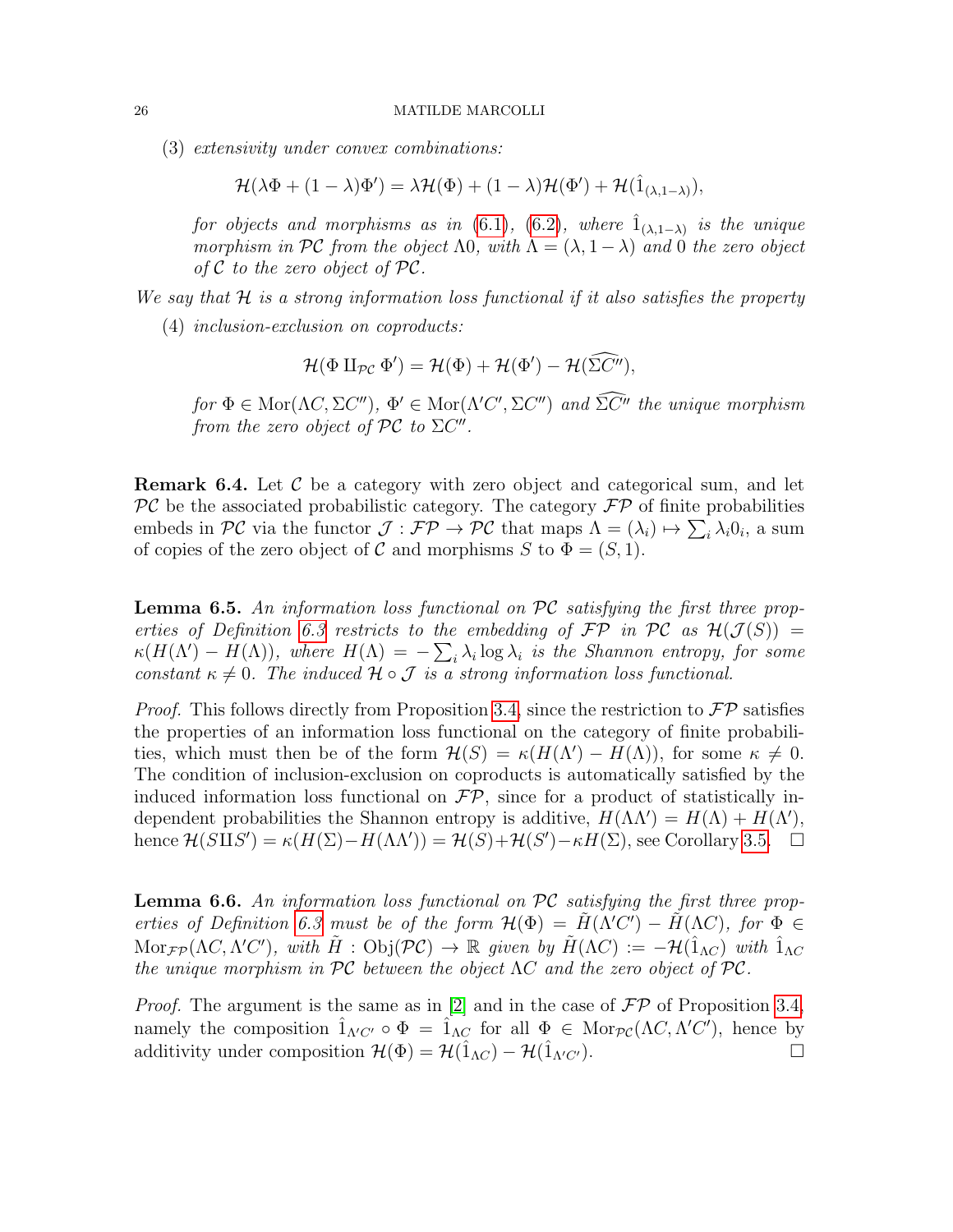<span id="page-26-1"></span>**Lemma 6.7.** Let  $H$  be an information loss functional on  $\mathcal{PC}$  satisfying the first three properties of Definition [6.3,](#page-24-3) and let  $H(\Lambda C) := -\mathcal{H}(\hat{1}_{\Lambda C})$  be the associated functional of Lemma [6.6.](#page-25-0) Then  $H$  satisfies the extensivity property

<span id="page-26-0"></span>(6.3) 
$$
\tilde{H}(\Lambda C) = \kappa H(\Lambda) + \sum_{i} \lambda_i \tilde{H}(C_i) = \kappa (H(\Lambda) + \sum_{i} \lambda_i H(C_i)),
$$

where  $H(\Lambda)$  is the Shannon entropy and  $\tilde{H} = \kappa H : \mathrm{Obj}(\mathcal{C}) \to \mathbb{R}$  given by  $\tilde{H}(C) =$  $-\mathcal{H}(\hat{1}_C)$  with  $\hat{1}_C$  the unique morphism from C to the zero object of C.

Proof. This property follows from the property of extensivity under convex combinations for information loss functionals of Definition [6.3,](#page-24-3) which combined with Lemma [6.5](#page-25-1) gives

$$
\tilde{H}(\lambda \Lambda C + (1 - \lambda) \Lambda' C') = \lambda \tilde{H}(\Lambda C) + (1 - \lambda) \tilde{H}(\Lambda' C') + \kappa H(\lambda, 1 - \lambda).
$$

One can then inductively show as in Proposition [3.4](#page-13-0) that this implies the extensivity property  $(6.3)$ .

<span id="page-26-2"></span>**Lemma 6.8.** An information loss functional  $H$  on  $\mathcal{PC}$  satisfying the first three properties of Definition [6.3](#page-24-3) induces a functional  $\mathcal{H}$  :  $\text{Mor}_{\mathcal{C}}(C, C') \rightarrow \mathbb{R}$  given by  $\mathcal{H}(f) = \tilde{H}(C') - \tilde{H}(C)$ , with  $\tilde{H}: \text{Obj}(\mathcal{C}) \to \mathbb{R}$  as in Lemma [6.7.](#page-26-1) This functional  $\mathcal{H}: \text{Mor}_{\mathcal{C}}(C, C') \to \mathbb{R}$  satisfies the properties

- (1) vanishing on isomorphisms:  $\mathcal{H}(f) = 0$  if f is an isomorphism
- (2) additivity on compositions:  $\mathcal{H}(f \circ f') = \mathcal{H}(f) + \mathcal{H}(f')$

If H is a strong information loss functional on  $\mathcal{PC}$  satisfying also the fourth condition of Definition [6.3](#page-24-3) then  $\mathcal{H}: \text{Mor}_{\mathcal{C}}(C, C') \to \mathbb{R}$  also satisfies

(3) inclusion-exclusion on coproducts:  $\mathcal{H}(f \amalg_{\mathcal{C}} f') = \mathcal{H}(f) + \mathcal{H}(f') - \mathcal{H}(\hat{C}''')$ , for  $f \in \text{Mor}_{\mathcal{C}}(C, C'')$ ,  $f' \in \text{Mor}_{\mathcal{C}}(C', C'')$ , and  $\hat{C}''$  the unique morphism in  $\mathcal{C}$  from the zero object of  $C$  to  $C''$ .

Proof. The properties follow directly from the properties of the information loss functional  $\mathcal{H}: \text{Mor}_{\mathcal{PC}}(\Lambda C, \Lambda C') \to \mathbb{R}$  applied to objects given by a single C, C' in Obj(C) with probabilities  $\Lambda = 1$  and  $\Lambda' = 1$ .

In the case of categories  $\mathcal C$  that also have a product, we can consider a more restrictive kind of information loss functionals on  $\mathcal{PC}$ , by requiring that the induced information measure on  $\mathcal C$  of Lemma [6.8](#page-26-2) also has a compatibility with products.

<span id="page-26-3"></span>**Definition 6.9.** If the category  $\mathcal C$  has a product  $\otimes$ , then a functional  $\mathcal H(f) = \tilde H(C') H(C)$  on the morphisms of C, satisfying the properties of Lemma [6.8](#page-26-2) is multiplicative if it also has the property that  $H : Obi(\mathcal{C}) \to \mathbb{R}$  satisfies

(6.4) 
$$
\tilde{H}(C \otimes C') = \tilde{H}(C) \cdot \tilde{H}(C').
$$

Note that the function  $\tilde{H}$ :  $Obj(\mathcal{C}) \to \mathbb{R}$  being multiplicative does not imply any multiplicativity property for  $H : Obj(\mathcal{PC}) \to \mathbb{R}$ , both because the product on C does not extend to a categorical product on  $\mathcal{PC}$ , as we previously discussed, and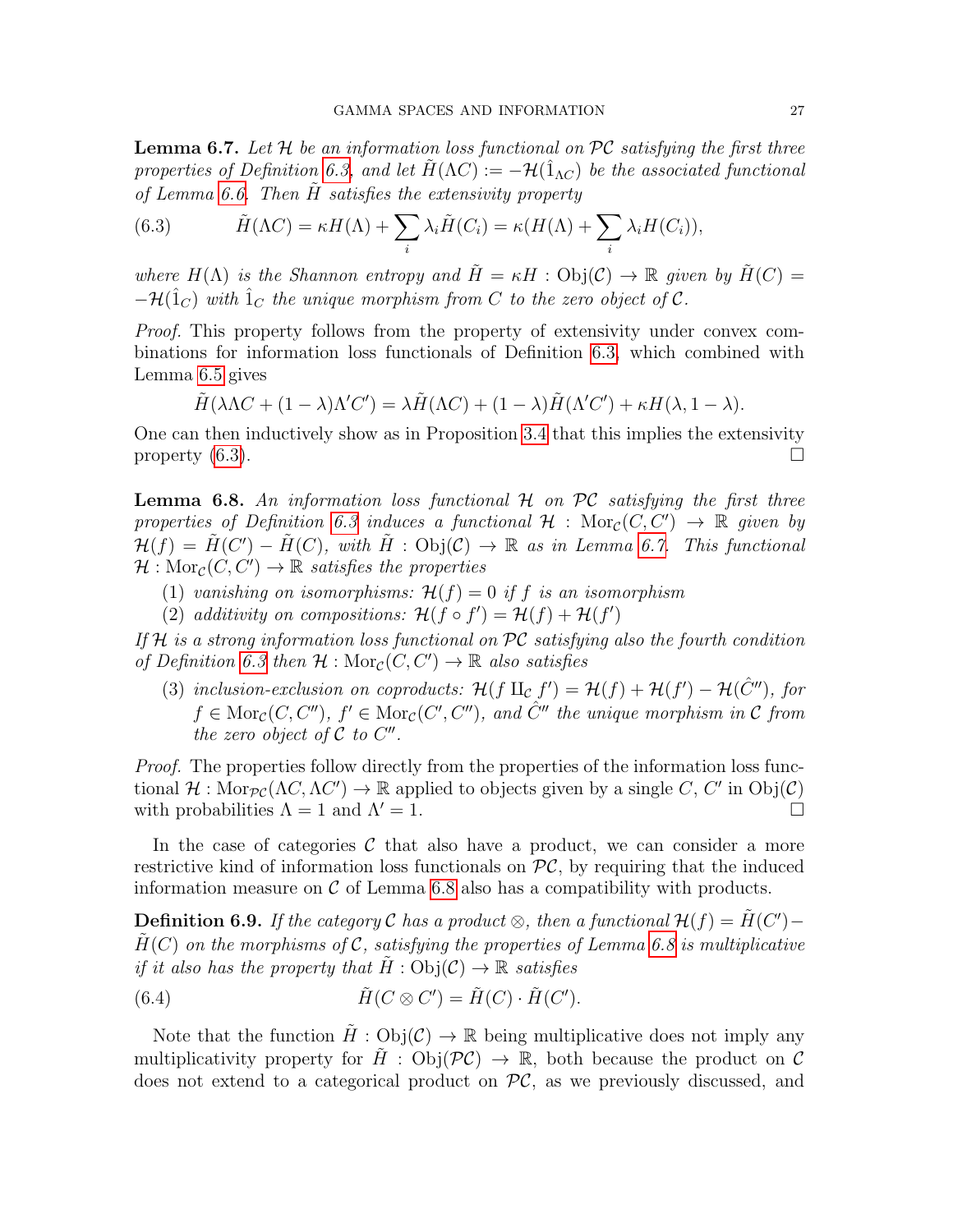because the Shannon entropy  $H(\Lambda)$  behaves additively on products of statistically independent measures, while  $H(C)$  behaves multiplicatively.

# 7. Information loss and probabilistic Gamma spaces

<span id="page-27-0"></span>We show the existence of interesting information loss functionals on the category  $\mathcal{P}\Box_{\ast}$  of probabilistic pointed cubical sets. By the results of Lemma [6.5,](#page-25-1) Lemma [6.6,](#page-25-0) and Lemma [6.7,](#page-26-1) it suffices to construct an information loss functional associated to the objects of  $\Box_*$ , namely to the pointed cubical sets given by functors  $K: \mathcal{C}_c^{op} \to \mathcal{S}_*,$ which satisfies the three properties listed in Lemma [6.8.](#page-26-2)

The first two properties of Lemma [6.8](#page-26-2) are satisfied by a functional of the form  $H(K') - H(K)$  (with K and K' the source and target of the morphism) where H is any real valued invariant of cubical (or simplicial) sets. For example, the Euler characteristic, the Betti numbers, the chromatic number, etc. However, the third property of Lemma [6.8,](#page-26-2) the inclusion-exclusion relation on coproducts restricts the possible invariants that can be used to construct information loss functionals to invariants that behave like an Euler characteristic, in the sense that they satisfy an inclusion-exclusion relation.

The Euler characteristic has an especially nice property among inclusion-exclusion invariants, namely it is (up to a multiplicative constant) the only additive homotopy invariant of finite CW complexes [\[8\]](#page-45-23). Moreover, it is the only homotopy invariant that is determined by a local formula, by adding over vertices a rational contribution given by an alternating sum of an averaged number of i-cells that contain the vertex, see [\[24\]](#page-45-24). It is unclear, however, whether a local characterization of this kind holds for invariants  $\hat{H}$  arising from information loss functionals.

**Lemma 7.1.** Let H be a strong information loss functional on PC with  $C = S_*$  the category of pointed sets. Then the inclusion-exclusion property for coproducts implies that  $H(X, \star)$  satisfies the inclusion-exclusion relation

<span id="page-27-1"></span>(7.1) 
$$
\tilde{H}(A \cup B, \star) = \tilde{H}(A, \star) + \tilde{H}(B, \star) - \tilde{H}(A \cap B, \star)
$$

for pointed subsets  $A, B$  of  $(X, \star)$ . It also satisfies  $\tilde{H}(\star) = 0$ .

*Proof.* The relation  $\mathcal{H}(F \amalg F') = \mathcal{H}(F) + \mathcal{H}(F') - \mathcal{H}(\hat{Y})$  combined with  $\mathcal{H}(F \amalg F') =$  $\tilde{H}(Y) - \tilde{H}(X \amalg X')$  and  $\mathcal{H}(F) = \tilde{H}(Y) - \tilde{H}(X), \mathcal{H}(F') = \tilde{H}(Y) - \tilde{H}(X')$  gives additivity on coproducts on objects

(7.2) 
$$
\tilde{H}(X \amalg X') = \tilde{H}(X) + \tilde{H}(X').
$$

We write  $(A, \star) = \amalg_{a \in A \setminus \{ \star \}} (\{a, \star \}, \star)$  and  $(B, \star) = \amalg_{b \in B \setminus \{ \star \}} (\{b, \star \}, \star)$  so that

<span id="page-27-2"></span>
$$
\tilde{H}(A \cup B, \star) = \sum_{x \in (A \cup B) \smallsetminus \{\star\}} \tilde{H}(\{x, \star\}, \star)
$$
\n
$$
= \sum_{a \in A \smallsetminus \{\star\}} \tilde{H}(\{a, \star\}, \star) + \sum_{b \in B \smallsetminus \{\star\}} \tilde{H}(\{b, \star\}, \star) - \sum_{x \in (A \cap B) \smallsetminus \{\star\}} \tilde{H}(\{x, \star\}, \star)
$$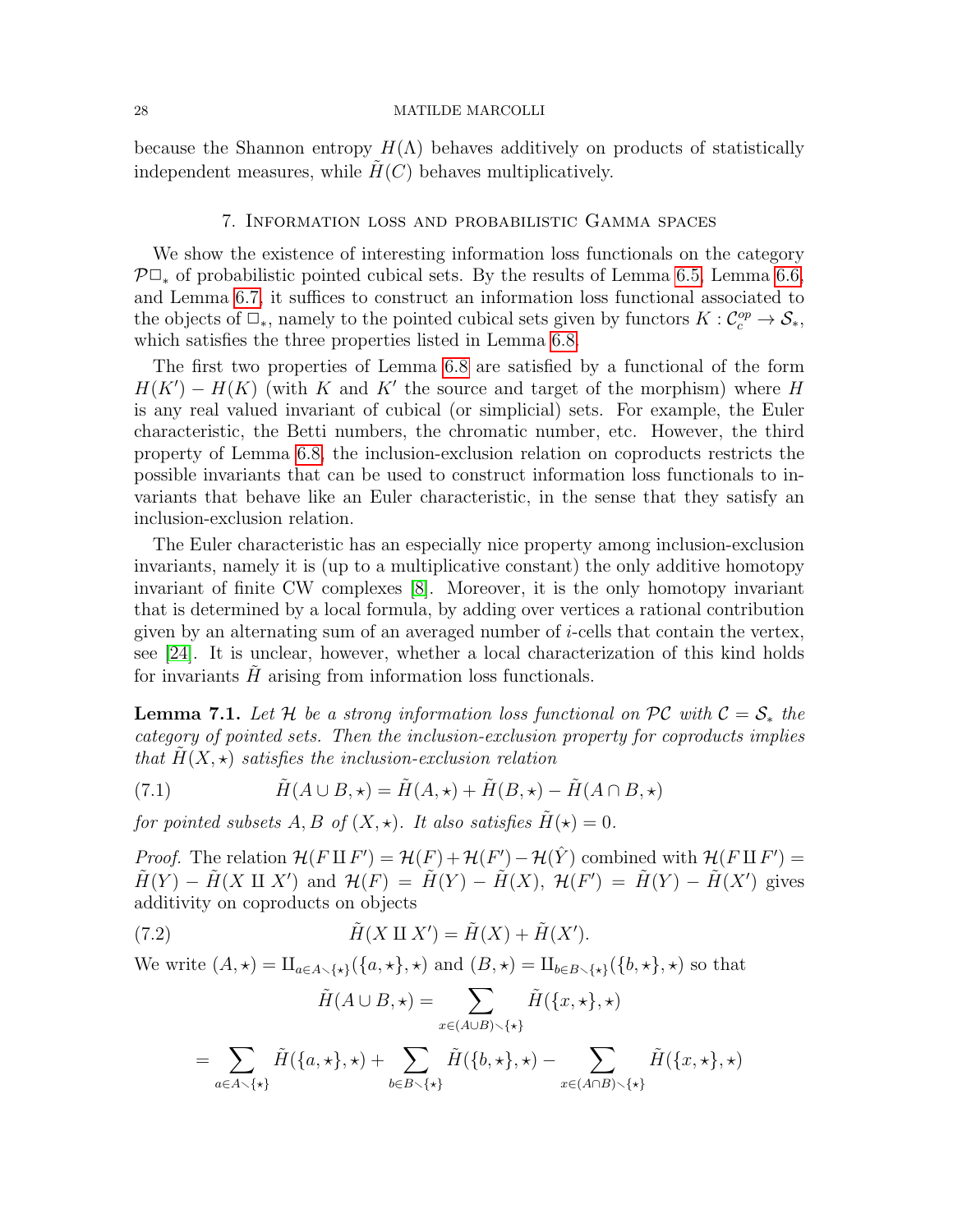$= \tilde{H}(A, \star) + \tilde{H}(B, \star) - \tilde{H}(A \cap B, \star).$ In particular  $\tilde{H}(\star) = \tilde{H}((\{\star\}, \star) \amalg (\{\star\}, \star)) = \tilde{H}(\star) + \tilde{H}(\star)$ , hence  $\tilde{H}(\star) = 0$ .

<span id="page-28-0"></span>**Corollary 7.2.** All the possible functionals  $H(A, \star)$  satisfying [\(7.1\)](#page-27-1) are of the form  $H(A, \star) = \kappa(\#A - 1)$ , for some  $\kappa \in \mathbb{R}$ .

*Proof.* Consider the pointed sets of the form  $(\{x, \star\}, \star)$ . Let  $\kappa \in \mathbb{R}$  be the value  $H({x, \star}, \star) = \kappa$ . For  $\kappa = 0$  one obtains  $H \equiv 0$ , in which case the functional [\(6.3\)](#page-26-0) reduces to just the Shannon entropy, while if  $\kappa \neq 0$  then

$$
\tilde{H}(A, \star) = \sum_{a \in A \smallsetminus \{\star\}} \tilde{H}(\{a, \star\}, \star) = \kappa \cdot \#(A \smallsetminus \{\star\}).
$$

If we drop the strong assumption for the information loss functional  $\mathcal{H}$  on  $\mathcal{PS}_*$  then we obtain many more possibilities besides multiples the counting of points (reduced Euler characteristic)  $\tilde{\chi}(X, x) = \#X - 1$ .

**Lemma 7.3.** Let H be an information loss functional H on  $\mathcal{PS}_*$  satisfying the first three properties of Definition [6.3.](#page-24-3) Then the induced  $H : \text{Obj}(\mathcal{S}_*) \to \mathbb{R}$  as in Lemma [6.7](#page-26-1) is a function  $\rho(N)$  of the cardinality  $N = \#X - 1$ . Requiring some additional properties on the behavior on products or coproducts in  $\mathcal{S}_*$  determines a more restrictive class of functions. For example:

- additivity on coproducts:  $\rho(N) = \kappa N$
- multiplicativity on products:  $\rho : \mathbb{N} \to \mathbb{R}_+^*$  a multiplicative semigroup
- both of the previous properties:  $\rho(N) = N$
- additivity on products:  $\rho(N) = \kappa \log(N)$  or more generally  $\rho(N) = \kappa \log(\sigma(N))$ with  $\sigma : \mathbb{N} \to \mathbb{R}_+^*$  a multiplicative semigroup
- multiplicativity on coproducts:  $\rho(N) = \lambda^N$ .

*Proof.* The map  $\tilde{H}$  : Obj $(\mathcal{S}_*) \to \mathbb{R}$  assigns to a pointed set  $(X, x)$  an invariant under isomorphisms, hence a function of the cardinality of  $X$ . For the listed cases, the first is discussed Corollary [7.2.](#page-28-0) The product in  $S_*$  is the smash product  $X \wedge Y =$  $X \times Y/(X \times \{y\} \cup \{x\} \times Y)$  with  $\#(X \wedge Y) = N \cdot M$  for  $N = \#X - 1$  and  $M = \#Y - 1$ , hence multiplicative behavior on product implies  $\rho(NM) = \rho(N)\rho(M)$ , which means  $\rho : \mathbb{N} \to \mathbb{R}_+^*$  is a multiplicative semigroup. As a multiplicative semigroup  $\mathbb N$  is freely generated by the primes, hence a semigroup homomorphism  $\rho : \mathbb{N} \to \mathbb{R}_+^*$  is determined by specifying a generator  $t_p \in \mathbb{R}_+^*$  for each prime p in N. Additivity on coproducts and multiplicativity on products imply that  $H$  is the reduced Euler characteristic  $\tilde{\chi}(X, x) = \#X - 1$ . If we require additivity on products  $H(X \wedge Y) =$  $H(X) + H(Y)$ , we have  $\rho(NM) = \rho(N) + \rho(M)$ , which is satisfied by functions of the form  $\rho(N) = \kappa \log(\sigma(N))$  with  $\sigma : \mathbb{N} \to \mathbb{R}_+^*$  a multiplicative semigroup. Multiplicative behavior on coproducts is satisfied by exponentiation of any invariant that is additive on coproducts hence by functions of the form  $\rho(N) = \lambda^N$ .  $N$  .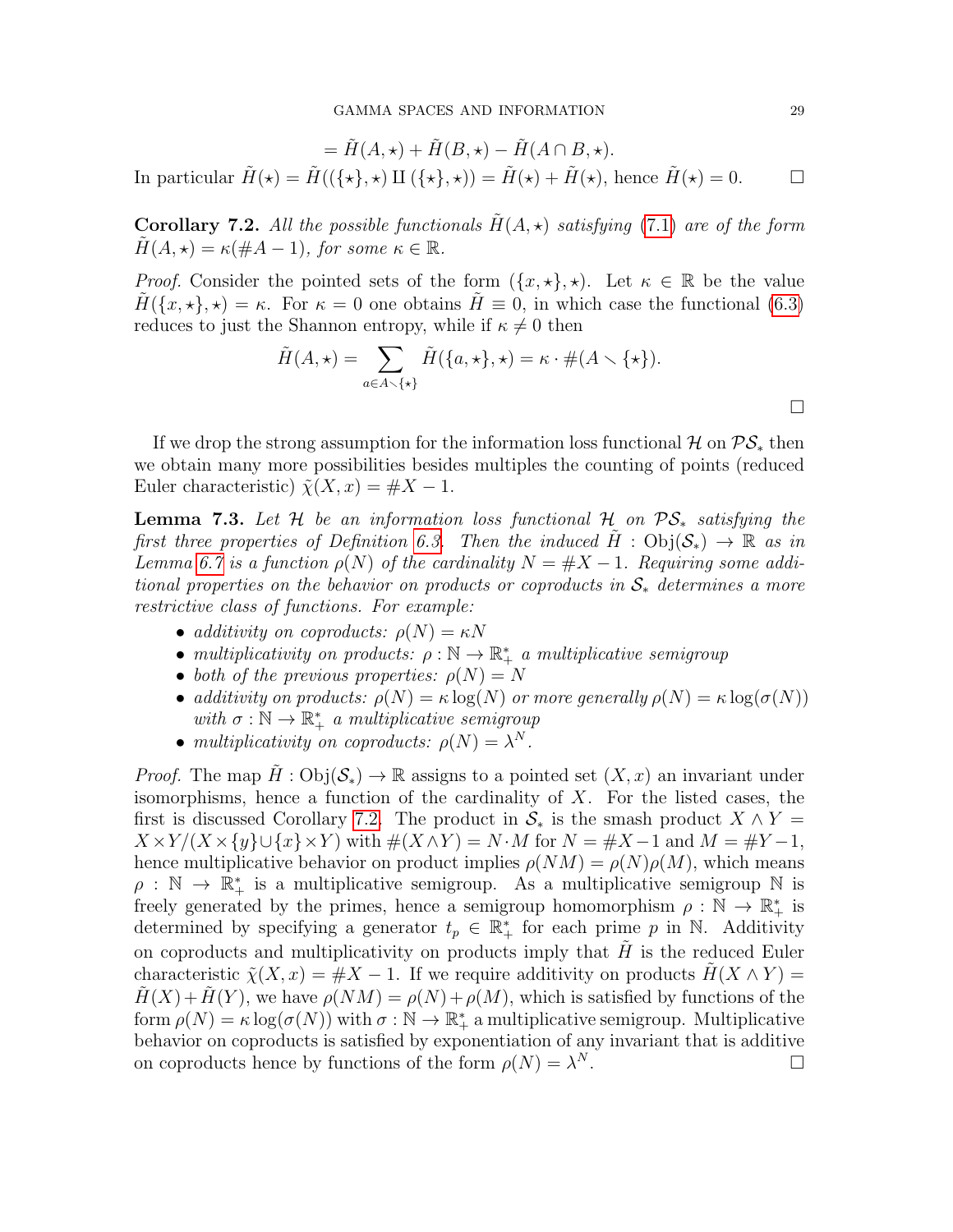<span id="page-29-0"></span>**Lemma 7.4.** Let H be a strong information loss functional on PC with  $C = \Box_*$  the category of pointed cubical sets with connection. The inclusion-exclusion property for coproducts implies that  $H(K)$  satisfies the inclusion-exclusion relation

(7.3) 
$$
\tilde{H}(K \cup K') = \tilde{H}(K) + \tilde{H}(K') - \tilde{H}(K \cap K'),
$$

for K, K' such that  $K \cap K'$  is also a pointed cubical sets with connection.

Proof. The inclusion-exclusion property for coproducts on morphisms implies, as above, additivity for coproduct of objects,

<span id="page-29-1"></span>
$$
\tilde{H}(K \amalg_{\Box_*} K') = \tilde{H}(K) + \tilde{H}(K'),
$$

where  $K\amalg_{\Box_{*}} K' = K \vee K'$ . Then using the previous lemma applied to  $(K \cup K')(\mathcal{I}^n) =$  $K_n \cup K'_n \in \mathcal{S}_*$  we obtain the stated inclusion-exclusion relation.

The fact that the invariants  $H$  that arise from information loss functionals satisfy an inclusion-exclusion relation is reasonable in the context of information theory. Indeed, mutual information satisfies an inclusion-exclusion relation, hence we can regard the expression  $(6.3)$ , where H satisfies an inclusion-exclusion relation represented by the additivity [\(7.2\)](#page-27-2) with respect to the coproduct in  $\mathcal{C}$ , as a generalization of the inclusionexclusion property of a mutual information measure.

**Remark 7.5.** Under the hypotheses of Lemma [7.4,](#page-29-0) if we also know that  $H(K)$  is a homotopy invariant, then the additivity on coproducts  $\tilde{H}(K \vee K') = \tilde{H}(K) + \tilde{H}(K')$ (hence the inclusion-exclusion [\(7.3\)](#page-29-1)) together with the property that  $H(\lbrace x, \star \rbrace, \star) = \kappa$ imply that  $H(K) = \kappa \cdot \tilde{\chi}(K)$  where  $\tilde{\chi}(K) = \chi(K) - 1$  is the reduced Euler characteristic. In particular, if  $\kappa = 1$ , this implies that  $H(K) = \tilde{\chi}(K)$  is also multiplicative under smash products  $\tilde{\chi}(K \wedge K') = \tilde{\chi}(K)\tilde{\chi}(K')$ , as in Definition [6.9.](#page-26-3)

The characterization above of the reduced Euler characteristic can also be restated as the characterization as the unique  $\mathbb Z$  valued function on finite pointed CW complexes that satisfies  $\tilde{\chi}(\{x, \star\}, \star) = 1$  and  $\tilde{\chi}(K) = \tilde{\chi}(A) + \tilde{\chi}(B)$  for any cofiber sequence  $A \rightarrow K \rightarrow B$ , see Theorem 28.85 of [\[32\]](#page-46-3).

7.1. Information loss functionals and probabilistic Gamma spaces. Here we consider a fixed information loss functional  $\mathcal{H}: \mathcal{P}\square_* \to \mathbb{R}$  with sufficiently good properties and we obtain other information loss functionals on  $\mathcal{PS}_*$  and  $\mathcal{P}\Box_*$  (with weaker properties) obtained by precomposing with probabilistic  $\Gamma$  spaces  $F_{\mathcal{PC}} : \mathcal{PS}_* \to \mathcal{P} \square_*$ associated to probabilistic categories PC.

**Lemma 7.6.** Let  $\mathcal{H}: \mathcal{P}\Box_* \to \mathbb{R}$  be an information loss functional satisfying the first three properties of Definition [6.3.](#page-24-3) Let  $F_{\mathcal{PC}} : \mathcal{PS}_* \to \mathcal{P} \square_*$  be a probabilistic  $\Gamma$ -space obtained from a probabilistic category PC as in Lemma [5.8,](#page-22-0) and let  $\hat{F}_{\mathcal{PC}} : \mathcal{P} \Box_* \to \mathcal{P} \Box_*$ be its extension to an endofunctor of  $\mathcal{P} \Box_*$ . Then the compositions  $\mathcal{H} \circ F_{\mathcal{PC}}$  and  $\mathcal{H} \circ \hat{F}_{\mathcal{PC}}$ are also information loss functionals, respectively on  $\mathcal{PS}_*$  and  $\mathcal{P}\Box_*$ , satisfying the first three properties of Definition [6.3.](#page-24-3)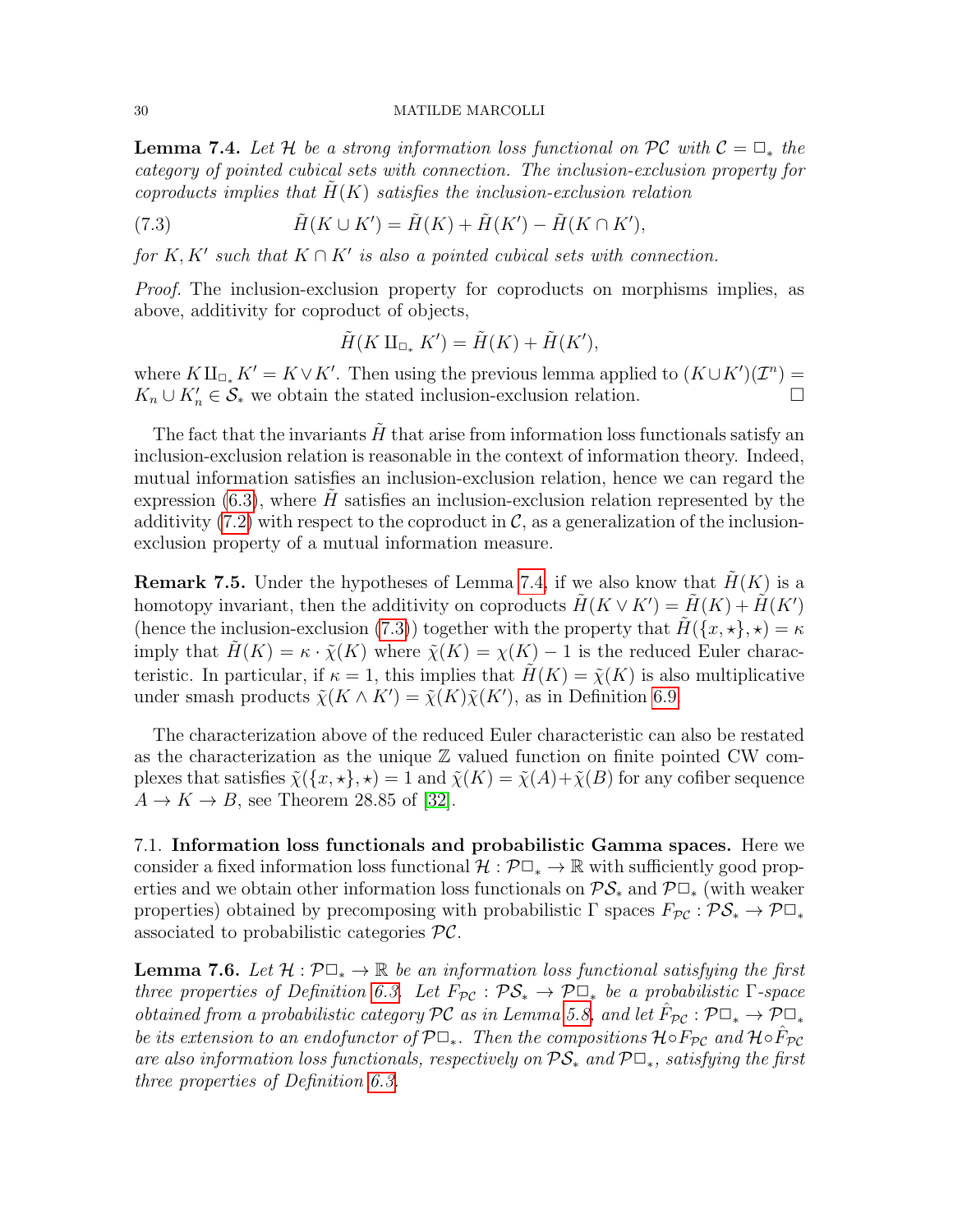*Proof.* By functoriality  $F_{\mathcal{PC}}$  maps compositions of morphisms to compositions, hence the additivity of H under composition is preserved by precomposing with  $F_{\mathcal{PC}}$ . Vanishing on isomorphisms is also preserved for the same reason. Extensivity under convex combination is preserved because, as seen in Lemma [5.7,](#page-22-1) the functor  $F_{\mathcal{PC}}$ assigns to an object  $\Lambda X = \sum_i \lambda_i (X_i, x_i)$  in  $\mathcal{PS}_*$  the object in  $\mathcal{P} \Box_*$  given by the combination  $\sum_i \lambda_i K_i$  with  $K_i = \mathcal{N}_{\mathfrak{C}}(\Sigma_{\mathcal{PC}}(X_i, x_i))$ . Thus, in particular it satisfies

$$
F_{\mathcal{PC}}(\lambda \Lambda X + (1 - \lambda)\Lambda' X') = \lambda F_{\mathcal{PC}}(\Lambda X) + (1 - \lambda) F_{\mathcal{PC}}(\Lambda' X'),
$$

and the extensivity of  $H$  then gives

$$
\mathcal{H}(\lambda F_{\mathcal{PC}}(\Lambda X) + (1-\lambda)F_{\mathcal{PC}}(\Lambda' X')) = \lambda \mathcal{H}(F_{\mathcal{PC}}(\Lambda X)) + (1-\lambda)\mathcal{H}(F_{\mathcal{PC}}(\Lambda' X')) + \mathcal{H}(\hat{1}_{(\lambda,1-\lambda)}).
$$

**Remark 7.7.** The compositions  $\mathcal{H} \circ F_{\mathcal{PC}}$  and  $\mathcal{H} \circ \hat{F}_{\mathcal{PC}}$  in general do not satisfy the strong condition of Definition [6.3,](#page-24-3) even if  $\mathcal H$  is a strong information loss functional on  $\mathcal{P} \Box_*$ . This can be seen in the case of  $\mathcal{C} = \mathcal{S}_*$ . The description of the pointed cubical sets  $\mathcal{N}_{\mathfrak{C}}(\Sigma_{\mathcal{PS}_*}(X,x))$  in Proposition [4.3](#page-19-0) and Proposition [4.4](#page-20-2) shows that  $\mathcal{N}_{\mathfrak{C}}(\Sigma_{\mathcal{PS}_*}((X,x)\vee(Y,y))$  is not additive in  $(X,x)$  and  $(Y,y)$  hence even if  $\mathcal H$ satisfies the strong condition of Definition [6.3](#page-24-3) the composition  $\mathcal{H} \circ F_{\mathcal{PS}_*}$  does not.

Let  $\mathcal{H} : \mathcal{P} \Box_* \to \mathbb{R}$  be an information loss functional satisfying the first three properties of Definition [6.3,](#page-24-3) given by a difference of invariants of target and source objects of the form

<span id="page-30-0"></span>(7.4) 
$$
\tilde{H}(\Lambda K) = H(\Lambda) + \sum_{i} \lambda_i H(K_i), \quad \text{with} \quad H(K) = \log \tilde{\chi}(K),
$$

with  $H(\Lambda)$  the Shannon entropy and with  $\tilde{\chi}(K)$  the reduced Euler characteristic. Clearly this information loss functional does not satisfy the inclusion-exclusion property of the strong condition. It satisfied instead an additivity property on products

<span id="page-30-1"></span>(7.5) 
$$
H(K \wedge K') = H(K) + H(K'),
$$

which follows from the multiplicative property of the reduced Euler characteristic. It also satisfies homotopy invariance, since it factors through the reduced Euler characteristic.

Consider an information loss functional as above, with [\(7.4\)](#page-30-0), so that it satisfies the additivity property [\(7.5\)](#page-30-1). Consider probabilistic Γ-spaces  $F : \mathcal{PS}_* \to \mathcal{P} \Box_*$  of the form

(7.6) 
$$
F(\Lambda X) = \Lambda' K' \wedge F_{\mathcal{PS}_*}(\Lambda X),
$$

for  $\Lambda' K'$  a given stochastic pointed cubical set in  $\mathcal{P} \Box_*$ . These generalize in our probabilistic setting the classical  $\Gamma$ -spaces  $F : \Gamma^0 \to \Delta_*$  of the form  $F(X) = K \wedge F_{\Gamma^0}(X)$ , with  $F_{\Gamma^0} : \Gamma^0 \hookrightarrow \Delta_*$ , whose associated spectrum, obtained via the Segal construction,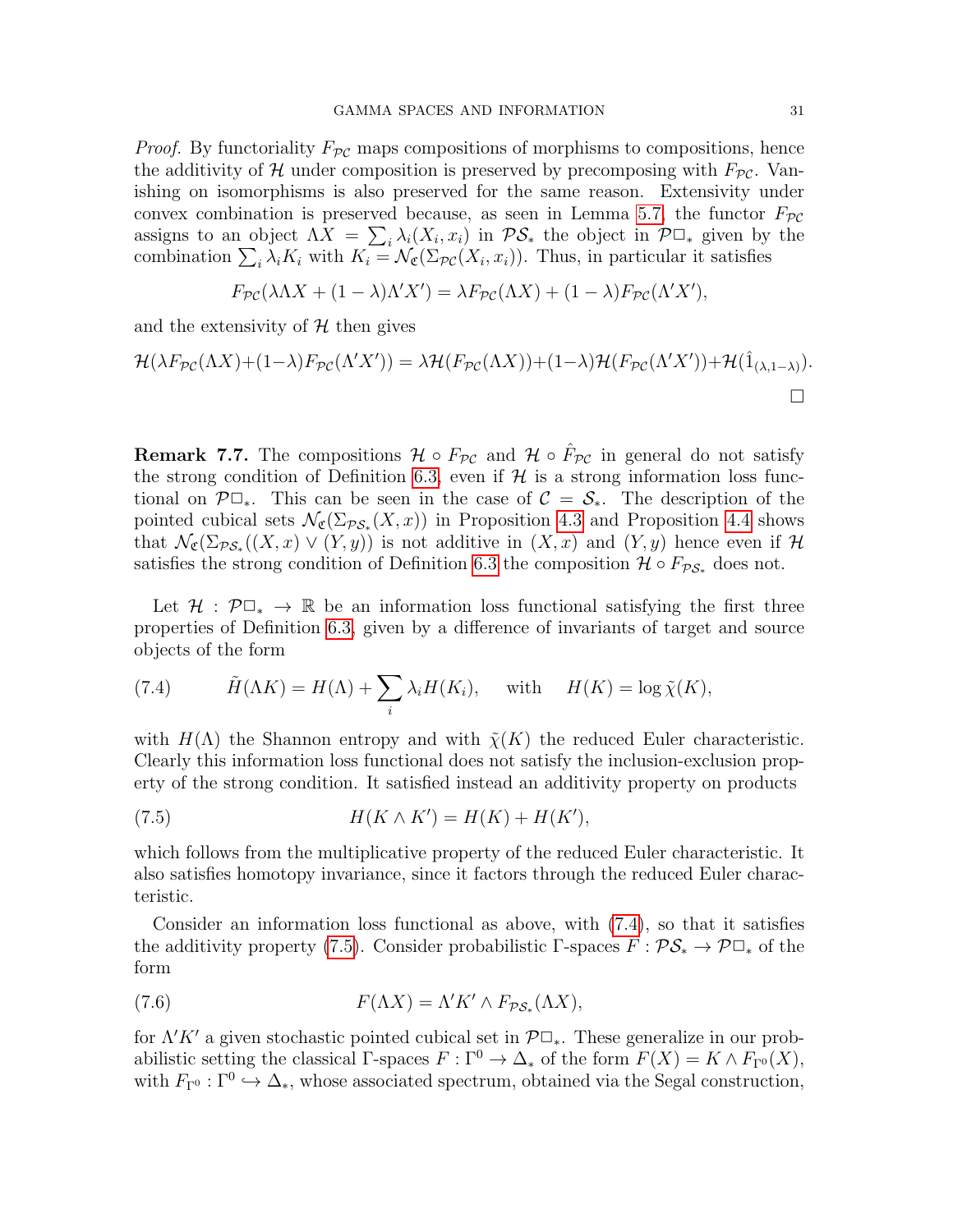is the suspension spectrum of the simplicial set K. These probabilistic  $\Gamma$ -spaces represent a product of two statistically independent systems,  $\Lambda' K'$  and  $F_{\mathcal{PS}_*}(\Lambda X)$  and the chosen information measure accordingly splits additively

$$
\tilde{H}(F(\Lambda X)) = \tilde{H}(\Lambda' K') + \tilde{H}(F_{\mathcal{PS}_*}(\Lambda X)).
$$

Conversely, any probabilistic Γ-space  $F : \mathcal{PS}_* \to \mathcal{P} \square_*$  with the property that  $H(F(\Lambda X)) = \alpha + H(F_{\mathcal{PS}_*}(\Lambda X))$  for some fixed  $\alpha \in \mathbb{R}$  independent of X and  $\Lambda$ and for all  $\Lambda X \in \mathcal{PS}_*$  should be regarded from the information point of view as equivalent to a product of two statistically independent systems, one of which is the basic  $F_{\mathcal{PS}_*}(\Lambda X)$ .

## 8. Quantum Information and Categories

<span id="page-31-0"></span>The probabilistic category  $\mathcal{PC}$  associated to a category  $\mathcal C$  with zero object and sum can be seen as a wreath product of the category  $\mathcal C$  and the category  $\mathcal F\mathcal P$  of finite classical probabilities, hence as a probabilistic version of the category  $\mathcal{C}$ , in the context of classical probability. We consider here a similar approach that associates to a category  $\mathcal C$  with zero object and sum a probabilistic category  $\mathcal Q$  based on quantum rather than classical probability.

8.1. The category of quantum probabilities. We assign to a finite set  $X$  a Hilbert space  $\mathcal{H}_X = \bigoplus_{x \in X} \mathbb{C}_x$  with  $\mathbb{C}_x$  a one-dimensional space at the site  $x \in X$ . More generally, we can replace the  $\mathbb{C}_x$  with copies of a fixed finite dimensional Hilbert space  $\mathcal V$  of a fixed dimension, which represents the internal degrees of freedom at the site  $x \in X$ .

**Definition 8.1.** The category  $\mathcal{FQ}$  of finite quantum probabilities has objects given by pairs pairs  $(X, \rho_X)$  of a finite set X and a density matrix  $\rho_X$  on the finite dimensional Hilbert space  $\mathcal{H}_X$ , that is, a linear operator on  $\mathcal{H}_X$  satisfying  $\rho_X^* = \rho_X$ ,  $\rho_X \geq 0$ , and  $Tr(\rho_X) = 1$ . The morphisms  $Mor_{\mathcal{FQ}}((X, \rho_X), (Y, \rho_Y))$  are given by quantum channels  $\Phi$ , that is, completely positive trace preserving maps with  $\Phi(\rho_X) = \rho_Y$ .

Quantum channels  $\Phi$  can always be written (non-uniquely) in Kraus form as

$$
\Phi(\rho) = \sum_i A_i \rho A_i^*, \quad \text{ with } \sum_i A_i^* A_i = 1.
$$

One can also represent completely positive trace preserving maps with  $\Phi(\rho_X) = \rho_Y$ through the associated stochastic Choi matrix  $S_{\Phi}$  with

(8.1) 
$$
(\rho_Y)_{ij} = \sum_{a,b} (S_{\Phi})_{ab} (\rho_X)_{ab}
$$

Kraus representations can be obtained from factorizations  $S_{\Phi} = AA^*$ .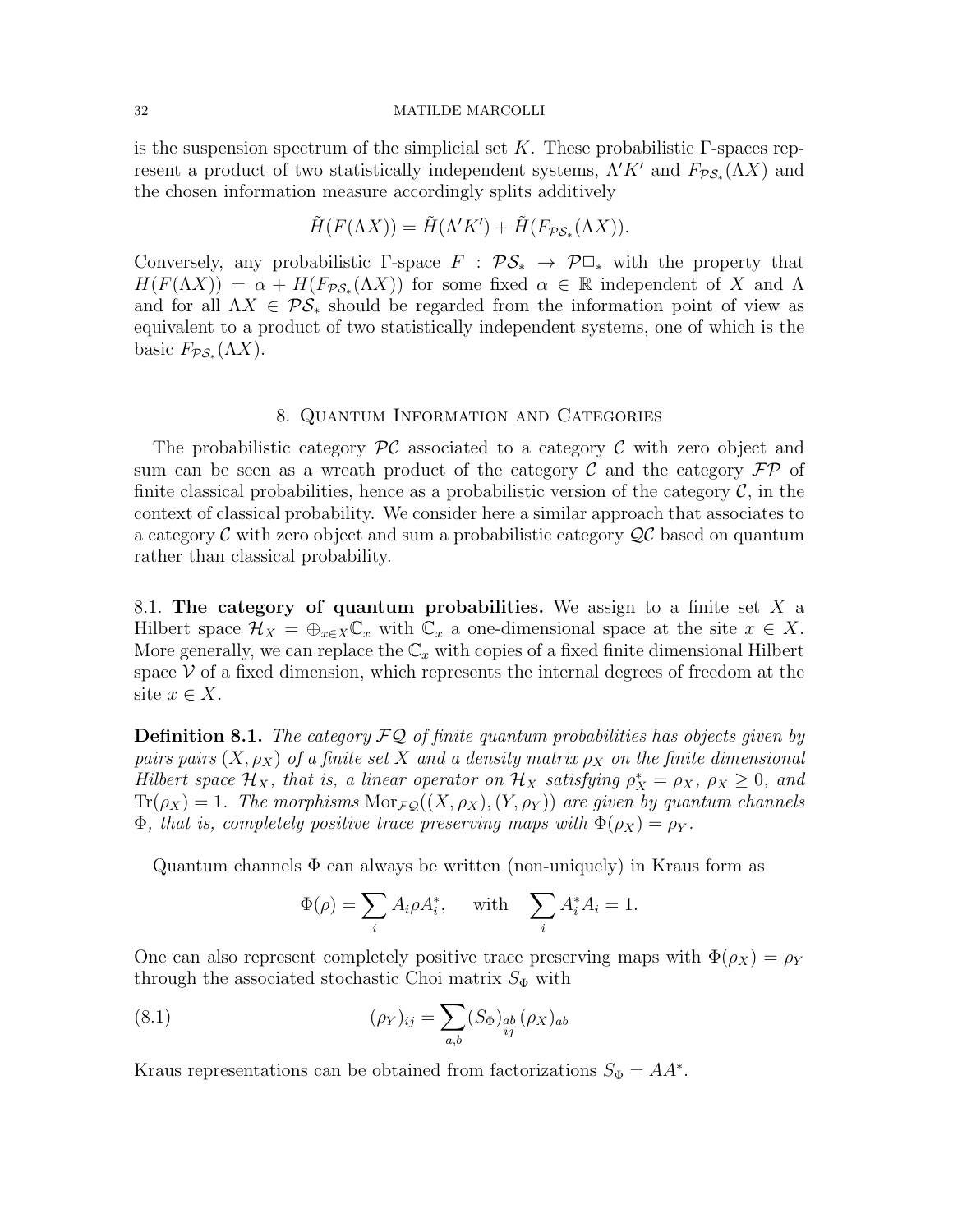8.2. Quantum probabilistic categories  $\mathcal{QC}$ . As in the case of classical probability, given a category  $\mathcal C$  with zero object and sum, we construct a probabilistic version  $\mathcal{Q}\mathcal{C}$  that maintains the same properties, but in this case based on the quantum probabilities of  $\mathcal{FQ}$  rather than on the classical probabilities of  $\mathcal{FP}$ .

<span id="page-32-0"></span>**Definition 8.2.** The category QC has objects given by  $\rho C = ((C_a, C_b), \rho_{ab})_{ab}$ , where  $(C_a, C_b)$  is a finite collection of pairs of objects in C indexed over a finite set a, b =  $1, \ldots, N$  and  $\rho = (\rho_{ab})$  is an  $N \times N$  density matrix. For  $\rho C = ((C_a, C_b), \rho_{ab})$  and  $\rho' C' = ((C_i', C_j'), \rho'_{ij}),$  the morphisms  $\Xi \in \text{Mor}_{\mathcal{QC}}(\rho C, \rho' C')$  are given by a finite collection

$$
\Xi = \{(\phi_{ai,r}, \psi_{bj,r})\}, (S_{\Phi_r})_{\substack{ab\\ij}}\}
$$

where  $\sum_r S_{\Phi_r} = S_{\Phi}$  is the Choi matrix of a quantum channel  $\Phi$  with  $\Phi(\rho) = \rho'$ . The composition of morphisms  $\Xi' \circ \Xi$  is given by the collection

$$
\Xi' \circ \Xi = \{ (\phi_{ua,r'} \circ \phi_{ai,r}, \psi_{vb,r'} \circ \psi_{bj,r}), (S_{\Phi_r})_{\substack{ab \ g' \\ ij}} (S_{\Phi'_{r'}})_{\substack{ij \\ uv}} \}
$$

which satisfies  $\sum_{r,r',i,j} (S_{\Phi_r})_{\substack{ab \ ij}} (S_{\Phi_{r'}})_{\substack{ij \ uv}} = \sum_{i,j} (S_{\Phi})_{\substack{ab \ ij}} (S_{\Phi'})_{\substack{ij \ uv}} = (S_{\Phi' \circ \Phi})_{\substack{ab \ uv}}$ 

**Remark 8.3.** The notation for the objects of  $\mathcal{QC}$  in the form  $\rho C = ((C_a, C_b), \rho_{ab})_{ab}$ , for  $a, b = 1, \ldots, N$ , includes the case where  $N = 1$ . In this case the objects are just single objects  $C \in \mathrm{Obj}(\mathcal{C})$  with weight  $\rho = 1$  and morphisms in  $\mathcal{QC}$  between two objects of this form are morphisms in  $\mathcal{C}$ . This embeds the category  $\mathcal C$  into its quantum probability version  $\mathcal{QC}$ , as in the case of the classical probabilities.

Remark 8.4. As usual in quantum information, one interprets the off-diagonal terms  $\rho_{ij}$  of a density matrix  $\rho$  as describing the interference between the amplitudes of the  $i$ -th and  $j$ -th state, hence a measure of coherence of the mixed state. Thus, the objects  $\rho C$  of the category  $\mathcal{Q}C$  have an assigned amount of coherence of pairs of objects in C, described by the coefficients  $\rho_{ij}$  of a density matrix. The morphisms in  $\mathcal{Q}C$  also correspond to pairs of morphisms in  $\mathcal C$  with assigned coherence, but also transform the density matrix of the source to that of the target through a quantum channel obtained as the combined coherence measures of all the pairs in the collection.

**Proposition 8.5.** Let C be a category with zero object and sum. Then the category QC of Definition [8.2](#page-32-0) also has a zero object and categorical sum. The zero object is given by the pair  $(0, 1)$  with 0 the zero object of C with  $\rho = 1$  and the coproduct is of the form

<span id="page-32-1"></span>(8.2) 
$$
\rho C \amalg \rho' C' = (C_i \amalg_C C'_j, \rho \otimes \rho').
$$

Proof. The argument is analogous to the case of classical probabilities that we discussed previously. The zero object of  $\mathcal{QC}$  is given by the pair  $(0, 1)$  with 0 the zero object of C and  $\rho = 1$ . There is a unique morphism in  $\mathcal{Q}C$  from  $(0, 1)$  to an object  $\rho C = ((C_i, C_j), \rho_{ij})$  given by the unique morphisms  $0 \to C_i$  in  $C$  and  $\Phi_{ij} = \rho_{ij}$ .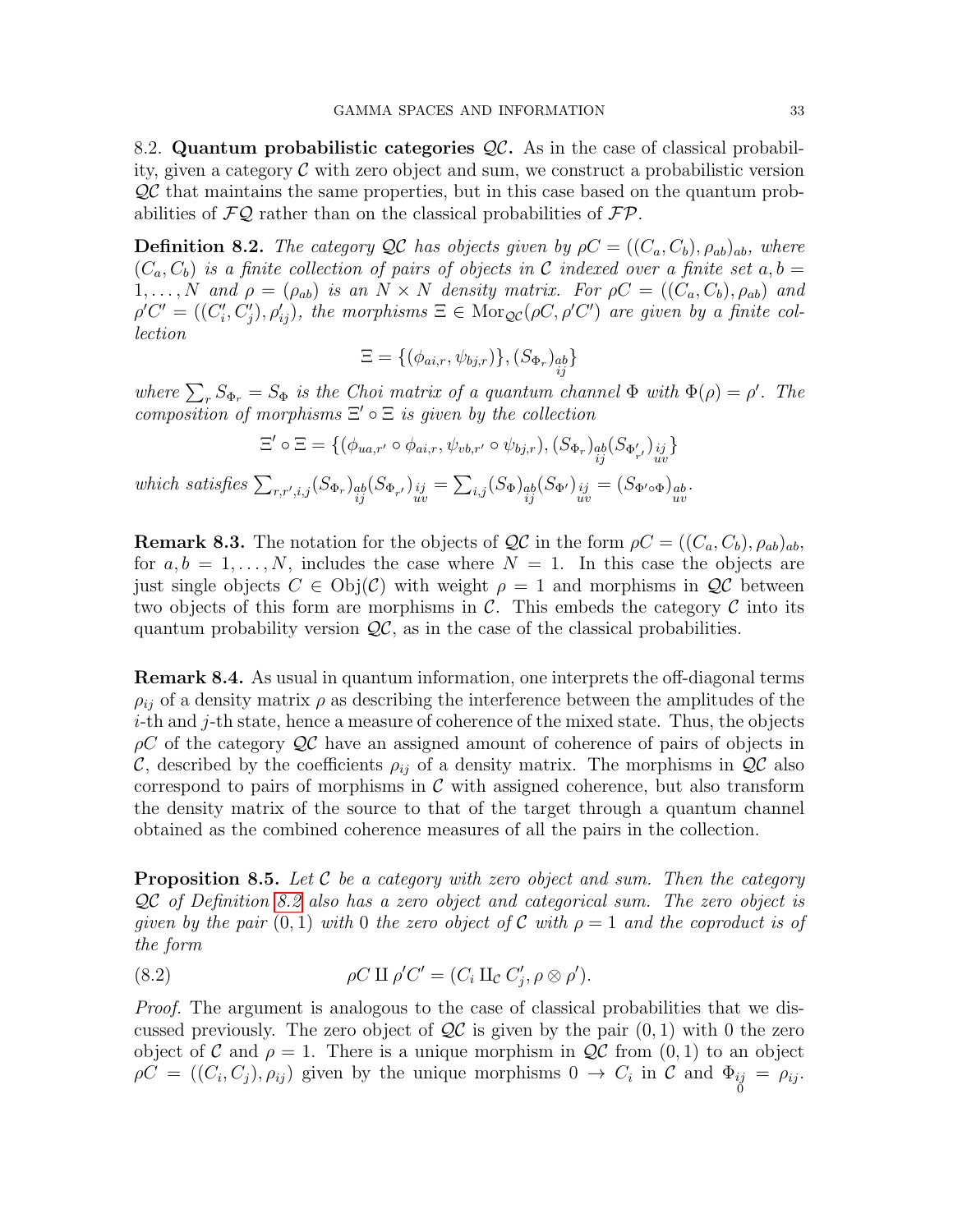The unique morphism from an object  $\rho C = ((C_i, C_j), \rho_{ij})$  to the zero object similarly consists of the unique morphisms  $C_i \rightarrow 0$  in  $\mathcal{C}$  and  $\Phi_{i,j} = \delta_{ij}$ , which gives  $\sum_{ij} \Phi_{ij} \rho_{ij} = \text{Tr}(\rho) = 1$ . The universal property of the coproduct is satisfied with maps

$$
((C_u, C_s), \tilde{\rho}_{us})
$$
  

$$
((\phi_{ri}, \psi_{sj}), \Phi_1) \rightarrow (\psi_{ua}, \psi_{sb}), \Phi_2)
$$
  

$$
((C_i, C_j), \rho_{ij}) \rightarrow (\overline{(z_i, z_j)}, \phi') \times \Pi_{\mathcal{C}} C'_j, \rho \otimes \rho'_{(\mathcal{I}_a, \mathcal{I}_b), \Psi')}((C_a, C_b), \rho'_{ab})
$$

where  $\mathcal{I}_i: C_i \to C_i$   $\amalg_{\mathcal{C}} C'_j$  are the maps of the universal property of the coproduct in C and the maps  $\Psi \rho = \rho \otimes \rho'$  and  $\Psi' \rho' = \rho \otimes \rho'$  are given by

$$
\Psi_{\substack{ij \ (i'j'),(ab)}} = \delta_{ii'}\delta_{jj'}\rho'_{ab} \quad \text{and} \quad \Psi'_{\substack{ab \ (ij),(a'b')}} = \delta_{aa'}\delta_{bb'}\rho_{ij}
$$

The map  $\rho C \amalg \rho' C' \to \tilde{\rho} \tilde{C}$  that makes the diagram commute is then given, at the level of the quantum channels, by

(8.3) 
$$
\tilde{\Phi}_{(ij),(ab)}^{us} = \tilde{\rho}_{us}^{-1}(\Phi_1)_{ij}^{us}(\Phi_2)_{ab}^{us}
$$

when the entry  $\tilde{\rho}_{us} \neq 0$  and

(8.4) 
$$
\tilde{\Phi}_{(ij),(ab)} = (\Phi_1)_{us}^{us} \delta_{ab} + (\Phi_2)_{us}^{us} \delta_{ij}
$$

when the matrix entry  $\tilde{\rho}_{us}=0$ . Indeed this gives for  $\tilde{\rho}_{us}\neq 0$ 

$$
\sum_{(i',j'),(a,b)} \tilde{\Phi}_{(i'j'),(ab)}^{\quad \ us} \Psi_{(i'j'),(ab)} = \left( \sum_{i',j'} (\Phi_1)_{i'j'}^{us} \delta_{ii'} \delta_{jj'} \right) \cdot \tilde{\rho}_{us}^{-1} \left( \sum_{a,b} (\Phi_2)_{ab}^{us} \rho'_{ab} \right) = (\Phi_1)_{ij}^{us}
$$

and for  $\rho_{us} = 0$  it gives

$$
\sum_{i',j',a,b} ((\Phi_1)_{i'j'}^{us} \delta_{ab} \delta_{ii'} \delta_{jj'} \rho'_{ab} + (\Phi_2)_{ab}^{us} \delta_{ij} \delta_{ii'} \delta_{jj'} \rho'_{ab})
$$

$$
= (\sum_a \rho'_{aa}) (\Phi_1)_{ij}^{us} + \sum_{ab} (\Phi_2)_{ab}^{us} \rho'_{ab} \delta_{ij}
$$

which is just equal to  $(\Phi_1)_{ij}^{\text{us}}$ , because  $\text{Tr}(\rho') = 1$  and  $\sum_{ab}(\Phi_2)_{ab}^{\text{us}}\rho'_{ab} = \tilde{\rho}_{us} = 0$ . The case of composition with  $\Psi'$  is analogous. At the level of the morphisms, one considers the coproducts  $(\phi_{ui,r} \amalg_{\mathcal{C}} \phi_{ua,r'}, \psi_{sj,r} \amalg_{\mathcal{C}} \psi_{sb,r'})$ , with  $r = 1, ..., N$  and  $r' = 1, ..., M$ , in  $\mathcal C$  weighted with

$$
\tilde{\rho}_{us}^{-1}(\Phi_{1,r})_{ij}^{us}(\Phi_{2,r'})_{ab}^{us}, \quad \text{for} \quad \tilde{\rho}_{us} \neq 0
$$
  

$$
(\Phi_{1,r})_{ij}^{us} \frac{\delta_{ab}}{M} + (\Phi_{2,r'})_{ab}^{us} \frac{\delta_{ij}}{N}, \quad \text{for} \quad \tilde{\rho}_{us} = 0.
$$

The rest of the argument is analogous to Theorem [2.17.](#page-8-1)  $\Box$ 

Remark 8.6. Note that, as in the case of classical probabilities, the coproduct induced by  $(8.2)$  on the category  $\mathcal{FQ}$  of finite quantum probabilities is just the product of independent systems  $\rho \amalg_{\mathcal{FQ}} \rho' = \rho \otimes \rho'.$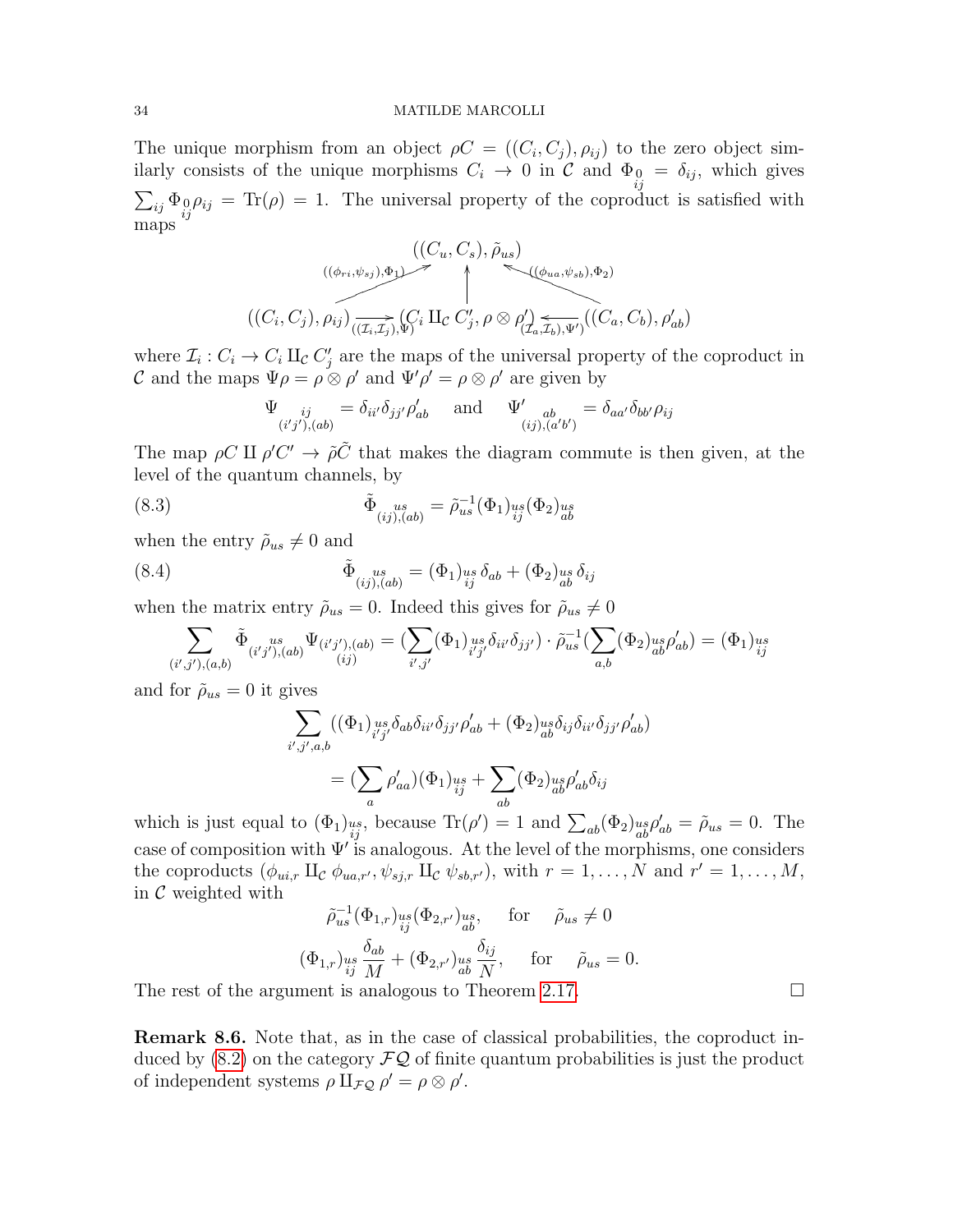We can identify a decoherence subcategory of  $\mathcal{QC}$  that corresponds to the case of mixed states with diagonal density matrices (in a fixed basis). This can be described the following category.

**Definition 8.7.** The decoherence subcategory  $\mathbb{PC}$  has objects given by pairs  $(C, z) =$  $((C_1,\ldots,C_n),(z_1:\cdots:z_n))$  with  $C_i\in\text{Obj}(\mathcal{C})$  and  $z=(z_1:\cdots:z_n)\in\mathbb{P}^{n-1}(\mathbb{C})$ with morphisms given by a morphism  $\Phi : \mathbb{P}^{n-1} \to \mathbb{P}^{m-1}$  induced by a linear map  $\tilde{\Phi}: \mathbb{C}^n \to \mathbb{C}^m$  up to scalars with  $\Phi z = z'$  and a collection  $\{(\tilde{\phi}_{ji,r} : C_i \to C'_j, \tilde{\Phi}_r)\}\$  with  $\sum_r \tilde{\Phi}_r = \tilde{\Phi}$ . The coproduct is given by  $(C, z)$  II  $(C', z') = ((C_i \amalg C_j)_{ij}, \alpha_{n,m}(z, z'))$ where  $\alpha_{n,m}: \mathbb{P}^{n-1} \times \mathbb{P}^{m-1} \to \mathbb{P}^{nm-1}$  is the Segre embedding.

In particular, in this case one can interpret the objects  $(C, z)$  as a superposition of the objects  $C_i$  where the probability of observing  $C_i$  is  $|z_i|^2$ .

8.3. A variant: categories of arrows. A variant on the construction of the categories QC considered in the previous section can be obtained by working with arrows of C instead of pairs of objects in C. We illustrate this version of the construction here. The results in the following sections apply to both the categories  $\mathcal{QC}$  constructed above and the categories QAC constructed here.

First we associate to a category  $\mathcal C$  with zero object and sum another category  $\mathcal A\mathcal C$ with objects the morphisms of  $\mathcal{C}$ .

**Definition 8.8.** The category AC has objects  $\phi_{C,C'}$  given by elements of  $\text{Mor}_{\mathcal{C}}(C, C')$ for arbitrary  $C, C' \in Obj(\mathcal{C})$  and morphisms  $L \in \text{Mor}_{\mathcal{AC}}(\phi_{C,C'}, \phi_{A,A'})$  given by pairs  $L = (L_1, L_2)$  with  $L_1 \in \text{Mor}_{\mathcal{C}}(C, A)$  and  $L_2 \in \text{Mor}_{\mathcal{C}}(C', A')$  such that the diagram commutes



**Lemma 8.9.** If the category  $\mathcal C$  has zero object and categorical sum then the category AC also does. The zero object of AC is the identity morphism  $1_0$  of the zero object of C and the coproduct  $\phi_{C,C'} \amalg_{AC} \phi_{A,A'}$  is given by the unique morphism  $\phi_{\text{CIIA},C'\text{II}A'}$ :  $C \amalg_{\mathcal{C}} A \to C' \amalg_{\mathcal{C}} A'$  determined by the morphisms  $\phi_{C,C'}$  and  $\phi_{A,A'}$ .

*Proof.* There is a unique morphism  $L = (L_1, L_2)$  from any  $\phi_{C,C'}$  to the zero object  $1_0$  with  $L_1$  the unique morphism in C from C to the zero object and  $L_2$  the unique morphism in  $\mathcal C$  from  $C'$  to the zero object. Similarly, there is a unique morphism from the zero object  $1_0$  to any  $\phi_{C,C'}$  with  $L_1$  the unique morphism in C from the zero object to C and  $L_2$  the unique morphism in C from the zero object to C', hence  $1_0$  is a zero object in AC. Consider the morphisms  $L_C : C \to C \amalg_{\mathcal{C}} A$  and  $L_A : A \to C \amalg_{\mathcal{C}} A$ in  $C$  that satisfy the universal property of the coproduct in  $C$ . Similarly, consider  $L_{C'}: C' \to C' \amalg_{\mathcal{C}} A'$  and  $L_{A'}: A' \to C' \amalg_{\mathcal{C}} A'$ . Given morphisms  $\phi_{C,C'}$  and  $\phi_{A,A'}$ , by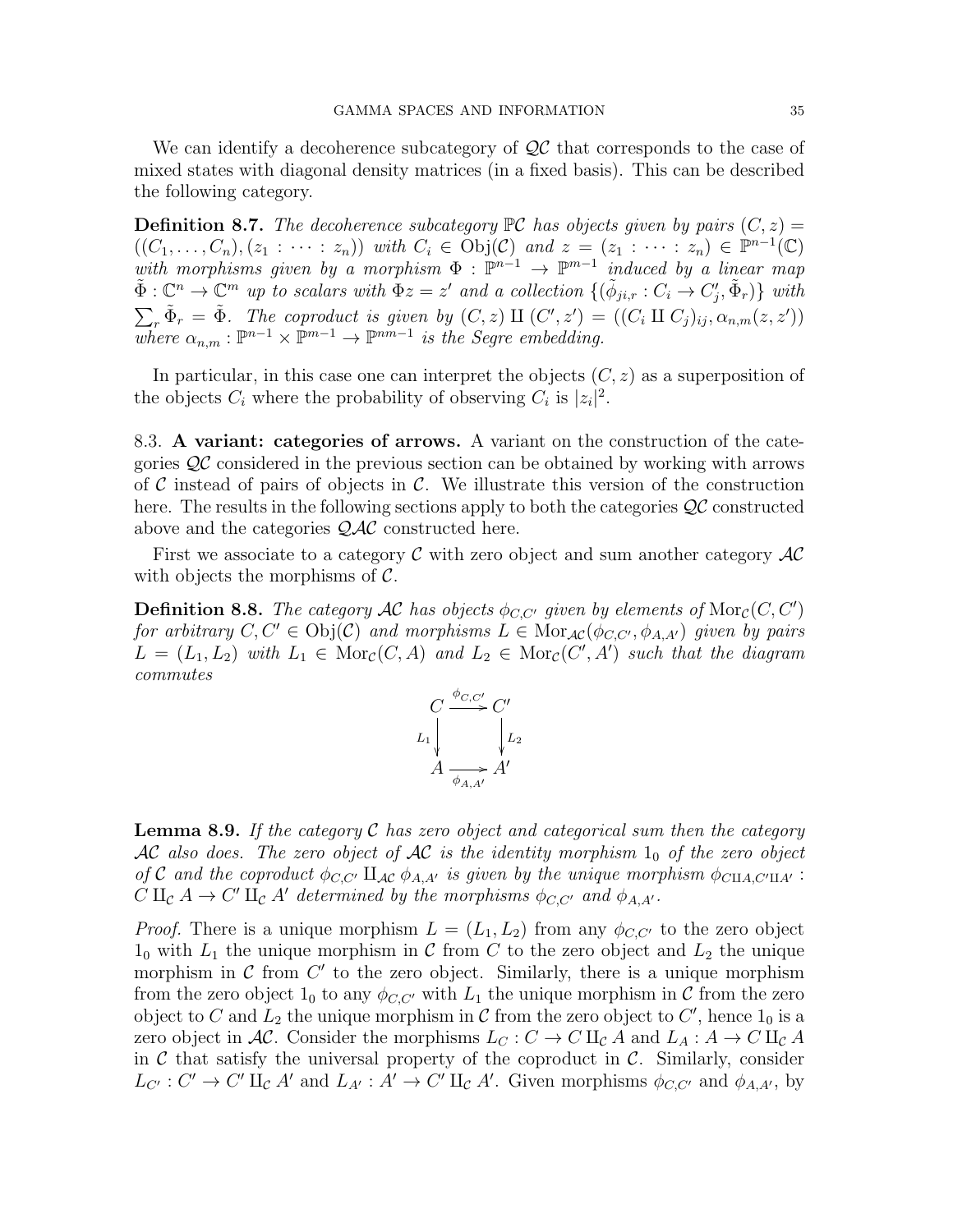the universal property of the coproduct in C there is a unique morphism from  $C\amalg_{\mathcal{C}} A$ to  $C'$   $\amalg_c$  A' such that the diagram commutes



We show that the morphism  $\phi_{C,C'} \amalg_{AC} \phi_{A,A'} : C \amalg_{C} A \to C' \amalg_{C} A'$  obtained in this way is the coproduct in  $AC$  by showing that is satisfies the universal property. Suppose given morphisms in  $AC$ 

$$
C \xrightarrow{\phi_{C,C'}} C' \qquad \text{and} \qquad A \xrightarrow{\phi_{A,A'}} A'
$$
  
\n
$$
L_1 \downarrow \qquad \qquad L_2 \downarrow \qquad \qquad L_2 \downarrow \qquad \qquad L_2
$$
  
\n
$$
R \xrightarrow{\psi} R' \qquad \qquad R \xrightarrow{\psi} R'
$$

By the universal property of the coproduct in  $\mathcal C$  there are unique morphisms  $L$ :  $C \amalg_{\mathcal{C}} A \to R$  and  $L' : C' \amalg_{\mathcal{C}} A' \to R'$  such that  $L \circ L_C = L_1$  and  $L \circ L_A = L_2$  and  $L' \circ L_{C'} = L'_1$  and  $L' \circ L_{A'} = L'_2$ . The diagram



commutes because both  $\psi \circ L$  and  $L \circ (\phi_{C,C'} \amalg_{AC} \phi_{A,A'})$  have the property that they give a vertical arrow that makes the following diagram commutative



as one can see by replacing  $\psi \circ L_1 = L'_1 \circ \phi_{C,C'}$  and  $\psi \circ L_2 = L'_2 \circ \phi_{A,A'}$ . By the universal property of the coproduct in  $C$  there is a unique morphism with this property, hence  $\psi \circ L = L \circ (\phi_{C,C'} \amalg_{AC} \phi_{A,A'})$ . Thus,  $(L, L') : \phi_{C,C'} \amalg_{AC} \phi_{A,A'} \to \psi$ constructed in this way is a morphism in  $AC$ , and it is the unique morphism such that  $(L, L') \circ (L_C, L_A) = (L_1, L_2)$  and  $(L, L') \circ (L_{C'}, L_{A'}) = (L'_1, L'_2)$ . This shows that the coproduct in  $AC$  satisfies the universal property.

Then we associate to the category of arrows  $AC$  a category  $QAC$ , which can be seen as a wreath product of  $AC$  and the category of finite quantum probabilities  $FQ$ , defined as follows.

**Definition 8.10.** The category QAC has objects  $\rho \phi = {\phi_{ij}, \rho_{ij}}$  given by collections of morphisms  $\phi_{ij}: C_i \to C_j$  in C, for  $i, j = 1, ..., N$  for any  $N \in \mathbb{N}$ , together with an  $N \times N$  density matrix  $\rho = (\rho_{ij})$ . Morphisms Mor<sub>QAC</sub>( $\rho \phi$ ,  $\rho' \phi'$ ), with  $\phi = (\phi_{ij})$  and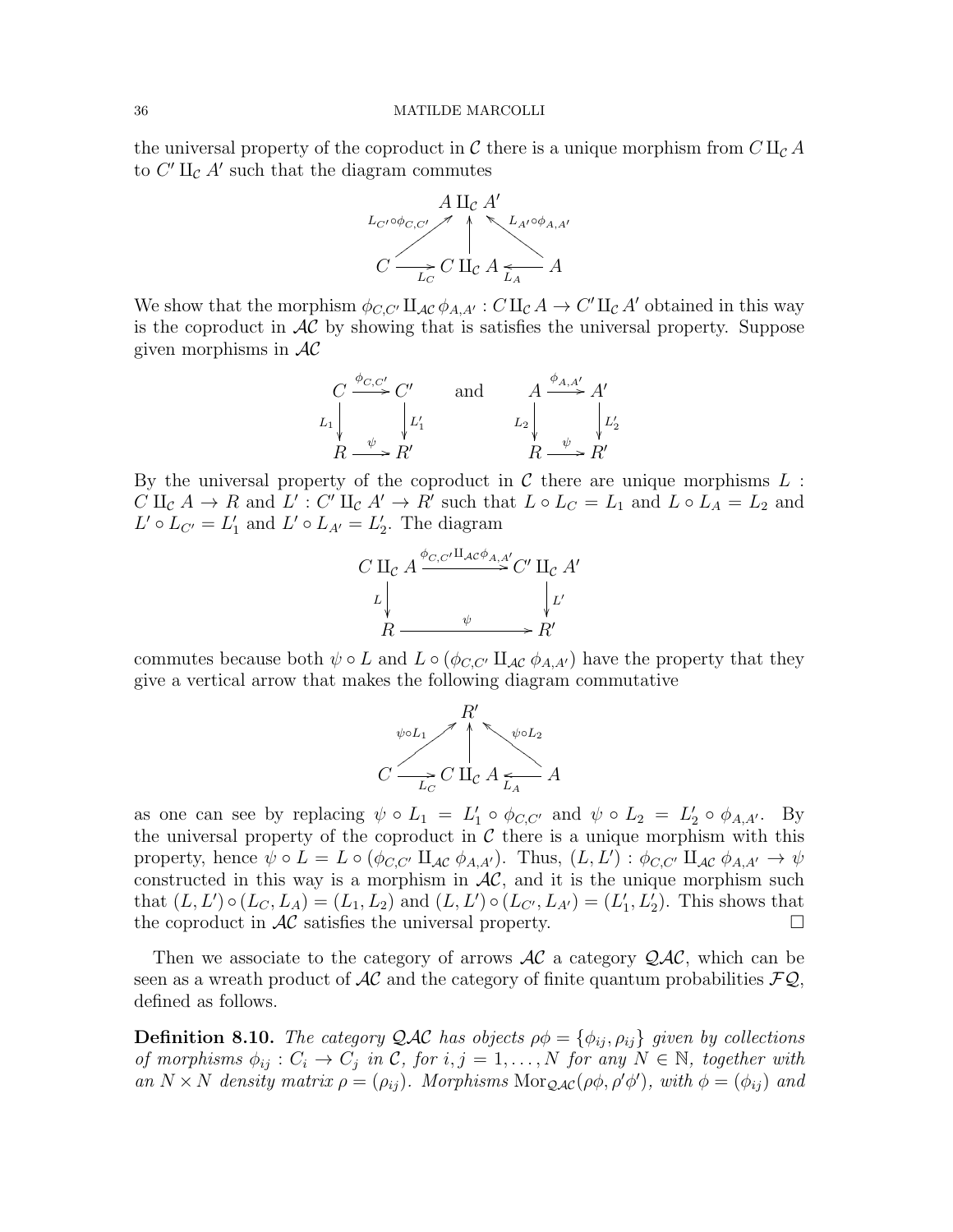$\phi' = (\phi'_{ab})$  are pairs  $(L, \Phi)$  of a quantum channel  $\Phi(\rho) = \rho'$ , with Choi matrix  $(S_{\Phi})_{ij}$ and a finite collection  $L = \{ (L_{ij,r}, (S_{\Phi_r})_{ij}) \}$  of morphisms  $L_{ij,r} : \phi_{ij} \to \phi'_{ab}$  in  $\mathcal{AC}_{ab}$ ab  $\{ \}$  of morphisms  $L_{\substack{ij \ n b'}} : \phi_{ij} \rightarrow \phi'_{ab}$  in  $\mathcal{A} \mathcal{C}$ with associated  $S_{\Phi_r}$  satisfying  $\sum_r S_{\Phi_r} = \overline{S}_{\Phi}$ .

# 9. Quantum Information and Gamma Spaces

<span id="page-36-0"></span>As in the case of classical information discussed earlier, we can construct a Γspace  $F_{\mathcal{Q}\mathcal{C}}:\Gamma^0\to\mathbb{Z}_*$  associated to a quantum probabilistic category  $\mathcal{Q}\mathcal{C}$  obtained as in the previous section. We can then consider the associated probabilistic Γ-space  $F_{\mathcal{O}\mathcal{C}} : \mathcal{PS}_* \to \mathcal{P} \square_*$ . We consider explicitly the case where the underlying category  $\mathcal{C}$ is given by the category of pointed sets  $S_{\ast}$ .

9.1. Summing functors of quantum pointed sets. We refer here to the category  $\mathcal{QC}$  with  $\mathcal{C} = \mathcal{S}_*$  the category of finite pointed sets as "quantum pointed sets". We consider here the associated category  $\Sigma_{\mathcal{QS}*}(X)$  of summing functors  $\Theta: P(X) \to$  $\mathcal{QS}_{*}$ , for a pointed set  $(X, \star)$ , with  $P(X)$  the category of pointed subsets  $(A, \star)$  with morphisms given by inclusions.

<span id="page-36-2"></span>**Theorem 9.1.** An object  $\Theta$  in the category of summing functors  $\Sigma_{\mathcal{QS}*}(X)$  is completely specified by the choice of a point  $\alpha = {\alpha_x}_{x \in X \setminus {\{\star\}}} \in \mathcal{I}^N$ , with  $\#X = N + 1$ , and, for each choice of  $\alpha$ , a set of complex numbers  $\theta = {\theta_x}_{x \in X \setminus \{*\}}$  contained in the annuli

<span id="page-36-1"></span>(9.1) 
$$
\theta_x \in \mathcal{A}_x = \{ z \in \mathbb{C} : \alpha_x (1 - \alpha_x) - \frac{1}{4} \le |z|^2 \le \alpha_x (1 - \alpha_x) \},
$$

or disks  $\{|z|^2 \leq \alpha_x(1-\alpha_x)\}$  if  $\alpha_x(1-\alpha_x) \leq 1/4$ . The summing functor then maps  $\Theta_{\alpha,\theta}(A) = \rho_A C_A$  where  $\rho_A C_A$  consists of a collection of  $2^{N_A} \times 2^{N_A}$  pairs of pointed sets of cardinality  $N_A + 1 = #A$  with  $\rho = (\rho_{ij})$  the  $2^{N_A} \times 2^{N_A}$  density matrix with entries given by the sequences  $(t_1, \ldots, t_{N_A})$  with  $t_a \in \{\alpha_a, 1-\alpha_a, \theta_a, \bar{\theta}_a\}$  for  $a \in A \setminus \{\star\}$ . The morphisms of  $\Sigma_{\mathcal{QS}*}(X)$  are given by the group  $\mathcal{U}(2)^{\otimes N}$  of unitary transformations acting by  $U_x \rho^{(x)} U_x^*$  on

<span id="page-36-3"></span>
$$
\rho^{(x)} = \begin{pmatrix} \alpha_x & \theta_x \\ \bar{\theta}_x & 1 - \alpha_x \end{pmatrix}
$$

and by collections of isomorphisms of pointed sets.

*Proof.* Summing functors  $\Theta \in \Sigma_{\mathcal{QS}*}(X)$  have the properties that  $\Theta({\{\star\}}, \star) = ({\{\star\}}, \star)$ the zero object of  $\mathcal{QS}_*$  and  $\Theta(A \cup B) = \Theta(A) \amalg_{\mathcal{QS}_*} \Theta(B)$  for any  $A, B \in P(X)$  with  $A \cap B = \{ \star \}.$  We proceed as in the case of Theorem [4.2.](#page-17-2) The properties of the summing functor implies that it suffices to know the value on sets  $\Theta({a,\star})$ , since we then obtain

(9.2) 
$$
\Theta(A) = \amalg_{a \in A \smallsetminus \{\star\}} \Theta(\{a, \star\})
$$

with the coproduct in  $\mathcal{QS}_*$ . As in the case of classical probabilities, we consider  $\Theta({a,\star})$  as a superposition of the two possible choices of base point  $a,\star$  in the set  ${a, \star}$ , except that now, in addition to the superposition we also need to account for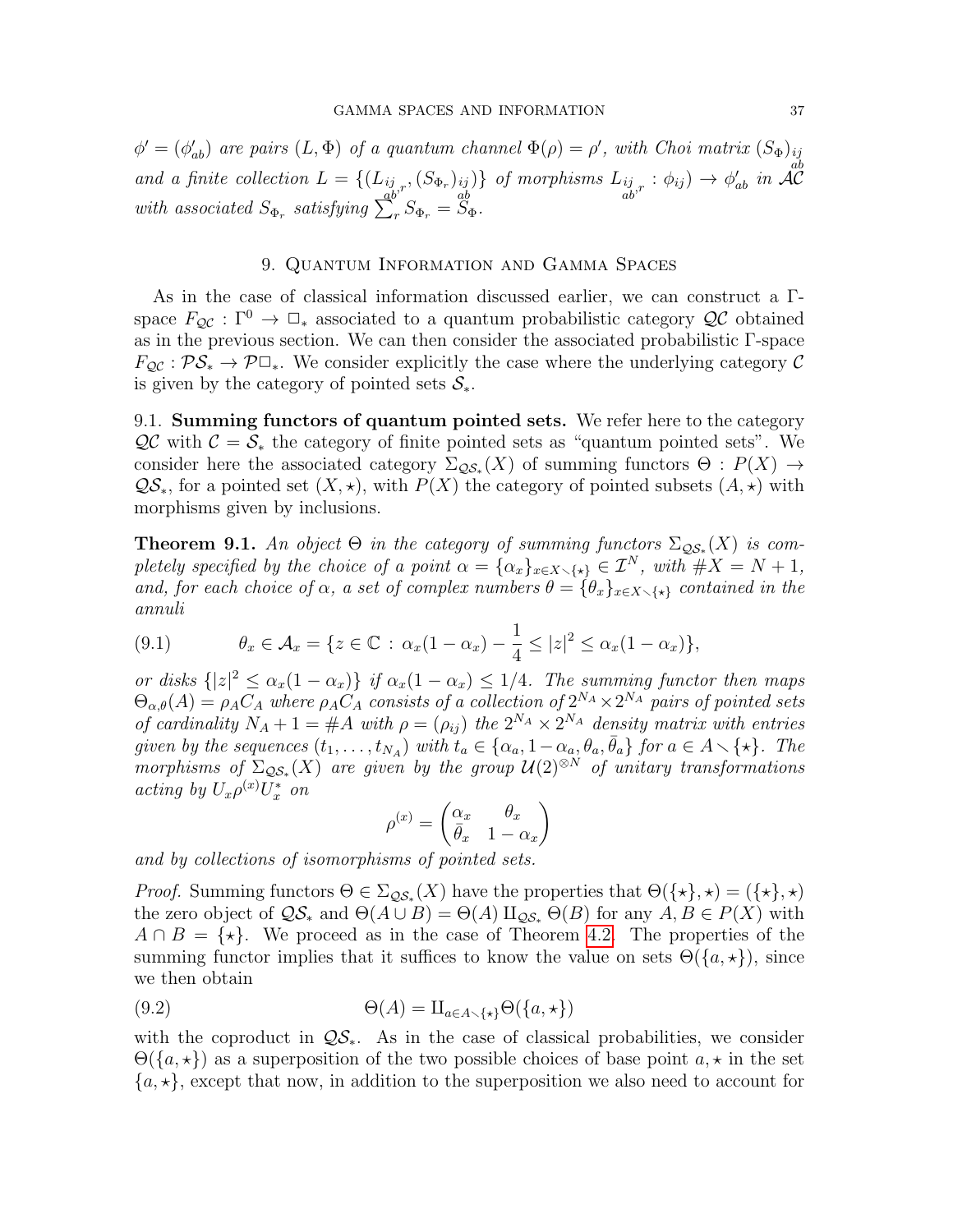interference effects. Thus, we assign to  $\{a, \star\}$  the object in  $\mathcal{QS}_*$  given by the following set

<span id="page-37-3"></span>(9.3) 
$$
\Theta(\{a,\star\}) = \begin{cases} ((\{a,\star\},\star),(\{a,\star\},\star)) & \rho_{11} = \alpha_a \\ ((\{a,\star\},\star),(\{a,\star\},a)) & \rho_{12} = \theta_a \\ ((\{a,\star\},a),(\{a,\star\},\star)) & \rho_{21} = \bar{\theta}_a \\ ((\{a,\star\},a),(\{a,\star\},a)) & \rho_{22} = 1 - \alpha_a \end{cases}
$$

This reduces to the classical choice in the diagonal case with  $\theta_a = 0$ . This then determines the value  $\Theta(A)$  for all  $A \in P(X)$  as the a list of  $2^{N_A} \times 2^{N_A}$  pairs of sets of cardinality #A with associated density matrix  $\rho_A = \otimes_{a \in A \setminus \{*\}} \rho^{(a)}$ , the N<sub>A</sub>-fold tensor product of the matrices as above

<span id="page-37-0"></span>(9.4) 
$$
\rho^{(a)} = \begin{pmatrix} \alpha_a & \theta_a \\ \bar{\theta}_a & 1 - \alpha_a \end{pmatrix}.
$$

The entries of  $\rho_A$  can then be identified with the sequences  $(t_1, \ldots, t_{N_A})$  with  $t_a \in$  $\{\alpha_a, 1 - \alpha_a, \theta_a, \overline{\theta_a}\}\$ for  $a \in A \setminus \{\star\}$ , where the diagonal entries correspond to those sequences that contain only the letters  $\{\alpha_a, 1-\alpha_a\}$  as in the classical case. Thus, in order to specify a summing functor  $\Theta$  it suffices to assign a choice of values  $\{\alpha_x\}_{x\in X\setminus\{\star\}}$ and of  $\{\theta_a\}_{x\in X\setminus\{\star\}}$ . The only constraint on the choice of the  $\alpha_x$  comes from the normalization of the trace  $\text{Tr}(\rho) = 1$ , for which, as in the classical case, it suffices to require that all the  $\alpha_x \in [0,1]$ , hence  $\{\alpha_x\}_{x \in X \setminus \{\star\}} \in |\mathcal{I}^N|$  with  $N = \#X - 1$ . The constraints on the  $\theta_x$  come from the requirement that the density matrices satisfy  $\rho_A \geq 0$ . It suffices the ensure that the density matrices  $\rho^{(a)}$  of [\(9.4\)](#page-37-0) have non-negative eigenvalues. The characteristic polynomial  $p(\lambda) = \lambda^2 - \text{Tr}(\rho)\lambda + \det(\rho) = \lambda^2 - \lambda + \det(\rho)$  has non-negative eigenvalues when the discriminant  $\text{Tr}(\rho)^2 - 4 \det(\rho) = 1 - 4 \det(\rho) \ge 0$ and  $\det(\rho) \geq 0$ . This gives the condition [\(9.1\)](#page-36-1).

The morphisms in  $\Sigma_{\mathcal{QS}_*}(X)$  consist of natural transformations of the functors that are isomorphisms on objects. This means isomorphisms  $\eta_A : \Theta(A) \to \Theta'(A)$  in  $\mathcal{QS}_{*}$  that are compatible with the inclusions  $j : A \hookrightarrow A'$ , with  $\eta_A \circ \Theta(j) = \Theta'(j) \circ$  $\eta_A$ . An isomorphism  $\eta$ :  $\rho_A X_A \to \rho'_A X'_A$  in  $\mathcal{QS}_*$  consists of an invertible quantum channel mapping  $\rho_A$  to  $\rho'_A$  and a collection of isomorophisms of the pairs of pointed sets in the collections  $X_A$  and  $X'_A$ . The invertible quantum channel is given by a unitary transformation, and the requirement that the isomorphisms are natural transformations of the functors, that is, that they are compatible with the inclusions of subsets, implies that the unitary transformation  $\rho'_{A} = U_{A}\rho_{A}U_{A}^{*}$  with  $U_{A} \in \mathcal{U}(2^{N_{A}})$ is a product of unitary transformations of the matrices  $\rho^{(a)}$  of [\(9.4\)](#page-37-0),  $U_A = U_{a_1} \otimes \cdots \otimes$  $U_{a_{N_A}}$  with unitaries  $U_a \in \mathcal{U}(2)$ . Note that the relation [\(9.1\)](#page-36-1) between the off diagonal entry  $\theta_a$  and the diagonal  $\alpha_a$  is preserved under the action of  $\mathcal{U}(2)$ .

<span id="page-37-2"></span>**Proposition 9.2.** The cubical nerve  $K = \mathcal{N}_{\mathfrak{C}}(\Sigma_{\mathcal{QS}*}(X))$  with  $K_n = \text{Fun}(\mathcal{I}^n, \Sigma_{\mathcal{QS}*}(X))$ is given by the action groupoid of  $\mathcal{U}(2)^{\otimes N}$  acting on the cubical set

<span id="page-37-1"></span>(9.5) 
$$
\mathcal{Z}_N = \bigcup_{Z \in |\mathcal{I}^N|} \bigcup_{k=0}^N \mathcal{I}_Z^k \times \mathcal{A}_k,
$$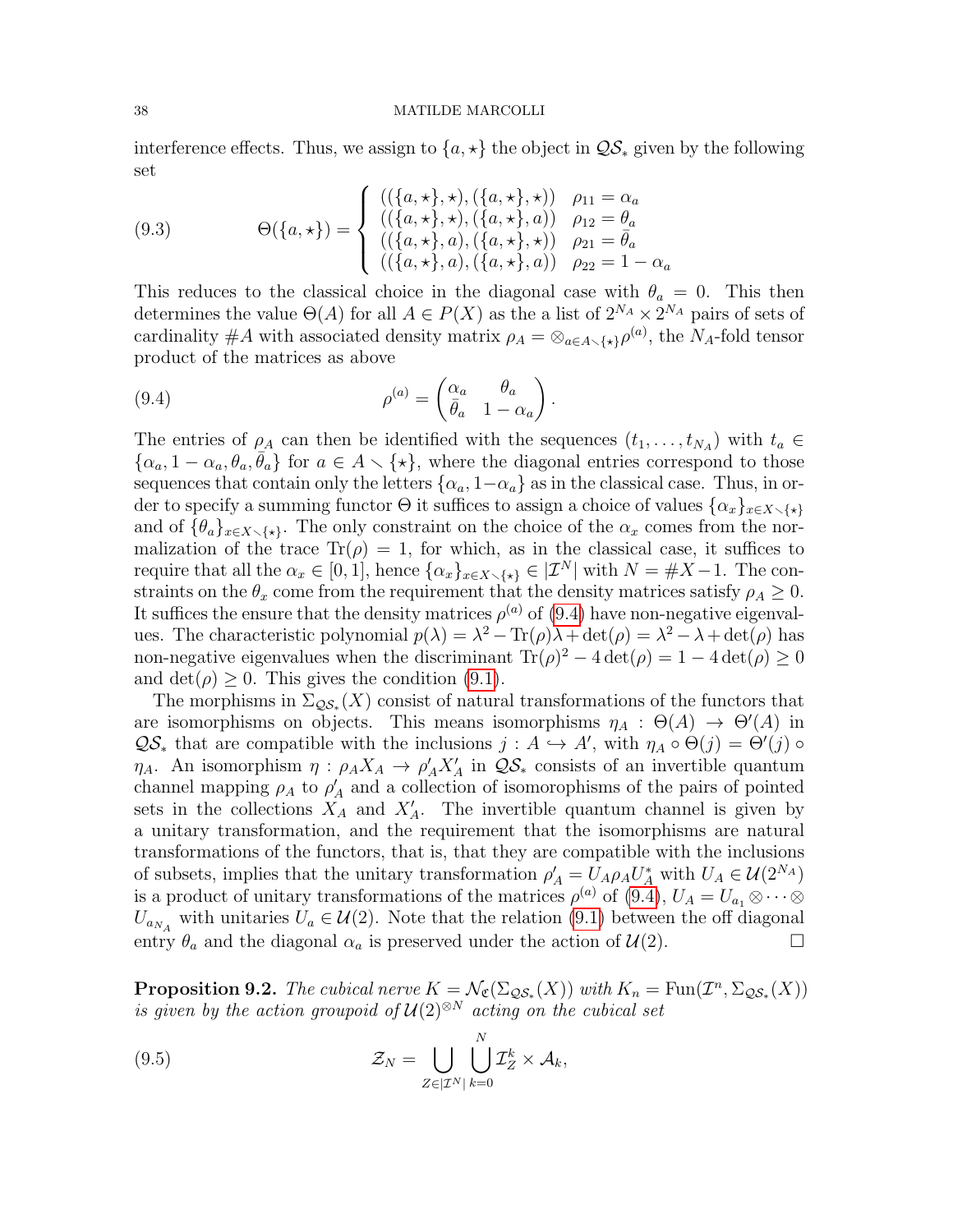with  $\mathcal{A}_k$  a product of  $N - k$  annuli (or disks)  $\mathcal{A}_x$  as in [\(9.1\)](#page-36-1).

*Proof.* A functor  $\mathcal{I}^n \to \Sigma_{\mathcal{QS}_*}(X)$  assigns to each vertex  $v \in \mathcal{I}^n$  a summing functor  $\Theta_v \in \Sigma_{\mathcal{QS}_*}(X)$ , hence a choice of  $\{\lambda_x, \theta_x\}_{x \in X \setminus \{\star\}}$  satisfying [\(9.1\)](#page-36-1). Edges of  $\mathcal{I}^n$ correspond to natural transformations between  $\Theta_v$  and  $\Theta_{v'}$  for  $\partial(e) = \{v, v'\}$ . Let  $\mathcal{A}_{\alpha}$  denote as in [\(9.1\)](#page-36-1) the annulus  $\mathcal{A}_{\alpha} = {\alpha(1 - \alpha) - 1/4 \leq |z|^2 \leq \alpha(1 - \alpha)},$ when  $\alpha(1-\alpha) > 1/4$ . In the case where  $\alpha(1-\alpha) \leq 1/4$  we just have the disk  $\mathcal{A}_{\alpha} = \{ |z|^2 \leq \alpha(1-\alpha) \}.$  Then the datum of a functor  $\mathcal{I}^n \to \Sigma_{\mathcal{QS}_*}(X)$  corresponds to assigning for each vertex  $v \in \mathcal{I}^n$  a union  $\cup_{k=0}^n \mathbb{P}_k(v) \times \mathcal{A}_k(v)$  of products of pointed polytopes with  $2^k$  vertices and products of annuli (or disks)  $\mathcal{A}_k(v)$ , where for a given choice of  $\{\lambda_x, \theta_x\}_{x \in X \setminus \{\star\}}$  satisfying [\(9.1\)](#page-36-1),  $\mathbb{P}_k(v)$  is the polytope given as in [\(4.13\)](#page-19-1) by the classical probability space  $\{0,1\}^k$  with probability  $(t_1 \ldots t_k)$  with  $t_i \in \{\alpha_i(1-\alpha_i)\}\$ and  $\mathcal{A}_k(v)$  is a union of products of annuli  $\prod \mathcal{A}_{\alpha_i}$ , considered with their cubical structure. Arguing as in Proposition [4.3,](#page-19-0) the functors associated to adjacent vertices, hence the corresponding sequences  $t_1, \ldots, t_n$  in the alphabet  $t_i \in \{\lambda_{x_i}^v, 1 - \alpha_{x_i}^v \theta_{x_i}^v, \overline{\theta}_{x_i}^v\}$ , are related by a morphism in  $\Sigma_{\mathcal{QS}*}(X)$ . These are unitary transformations in  $\mathcal{U}(2)^{\otimes n}$ . In particular, since the sequences  $s_1 \dots s_n \in \{0,1\}^n$  labeling adjacent vertices of  $\mathcal{I}^n$ differ at a single digit  $s_k$ , the corresponding sequences  $t_1, \ldots, t_n$  differ in the action of a single  $U_k \in \mathcal{U}(2)$  relating the density matrices  $\rho_v^{(x_k)}$  and  $\rho_{v'}^{(x_k)}$  $v''$ . As in Proposition [4.3,](#page-19-0) this reduces the choices of the data  $\{\alpha_x^v, \theta_x^v\}$  to a single choice  $\{\alpha_x, \theta_x\}_{x \in X \setminus \{\star\}}$  at a single vertex, with the assignments at a the other vertices of the cube obtained by applying unitary transformations associated to the edges of the cube. Thus, the cubical nerve  $\mathcal{N}_{\mathfrak{C}}(\Sigma_{\mathcal{QS}_{*}}(X))$  can be described as the action groupoid of the action of  $\mathcal{U}^{\otimes N}$ on the set  $\mathcal{Z}_N$  of [\(9.5\)](#page-37-1), which parameterizes the choice of data  $\{\alpha_x, \theta_x\}_{x \in X \setminus \{\star\}}$ .  $\Box$ 

**Lemma 9.3.** The simplicial set  $F_{\mathcal{QS}*}(X) = \mathcal{N}_{\mathfrak{C}}(\Sigma_{\mathcal{QS}*}(X))$  is homotopy equivalent to the Borel homotopy quotient  $\mathcal{M}_G = EG \times_G \mathcal{Z}_N$ , with  $G = \mathcal{U}(2)^{\otimes N}$ , for  $N = \#X - 1$ , and  $\mathcal{Z}_N$  the set [\(9.5\)](#page-37-1).

*Proof.* Proposition [9.2](#page-37-2) shows that the category  $\Sigma_{\mathcal{QS}_*}(X)$  of summing functors can be identified with the action groupoid of the group of unitary transformations  $\mathcal{U}(2)^{\otimes N}$ acting on density matrices of the form  $\rho = \otimes_x \rho^{(x)}$ , or equivalently on the set  $\mathcal{Z}_N$  of [\(9.5\)](#page-37-1) that parameterizes them. Thus, the nerve  $\mathcal{N}\Sigma_{\mathcal{QS}*}(X)$  can be identified with the classifying space BG of the action groupoid  $\mathcal{G} = \mathcal{Z}_N \rtimes \mathcal{U}(2)^{\otimes N}$ , with  $N = \#X - 1$ . The classifying space BG of an action groupoid  $\mathcal{G} = \mathcal{Z} \rtimes G$  of a Lie group action on a manifold is homotopy equivalent to the Borel construction of the homotopy quotient  $\mathcal{Z}_G = EG \times_G \mathcal{Z}$  (see e.g. Proposition B.11 of [\[35\]](#page-46-4)).

<span id="page-38-1"></span>**Corollary 9.4.** The geometric realization  $|\mathcal{N}_{\mathfrak{C}}(\Sigma_{\mathcal{QS}_{*}}(X))|$  is homotopy equivalent to a union of strata of the form

<span id="page-38-0"></span>(9.6) 
$$
\mathcal{Z}_{N,\mathcal{P}}^j \times B\left(\mathcal{U}(2)^{\otimes j}\otimes(\mathcal{U}(1)\times\mathcal{U}(1))^{\otimes (N-j)}\right)
$$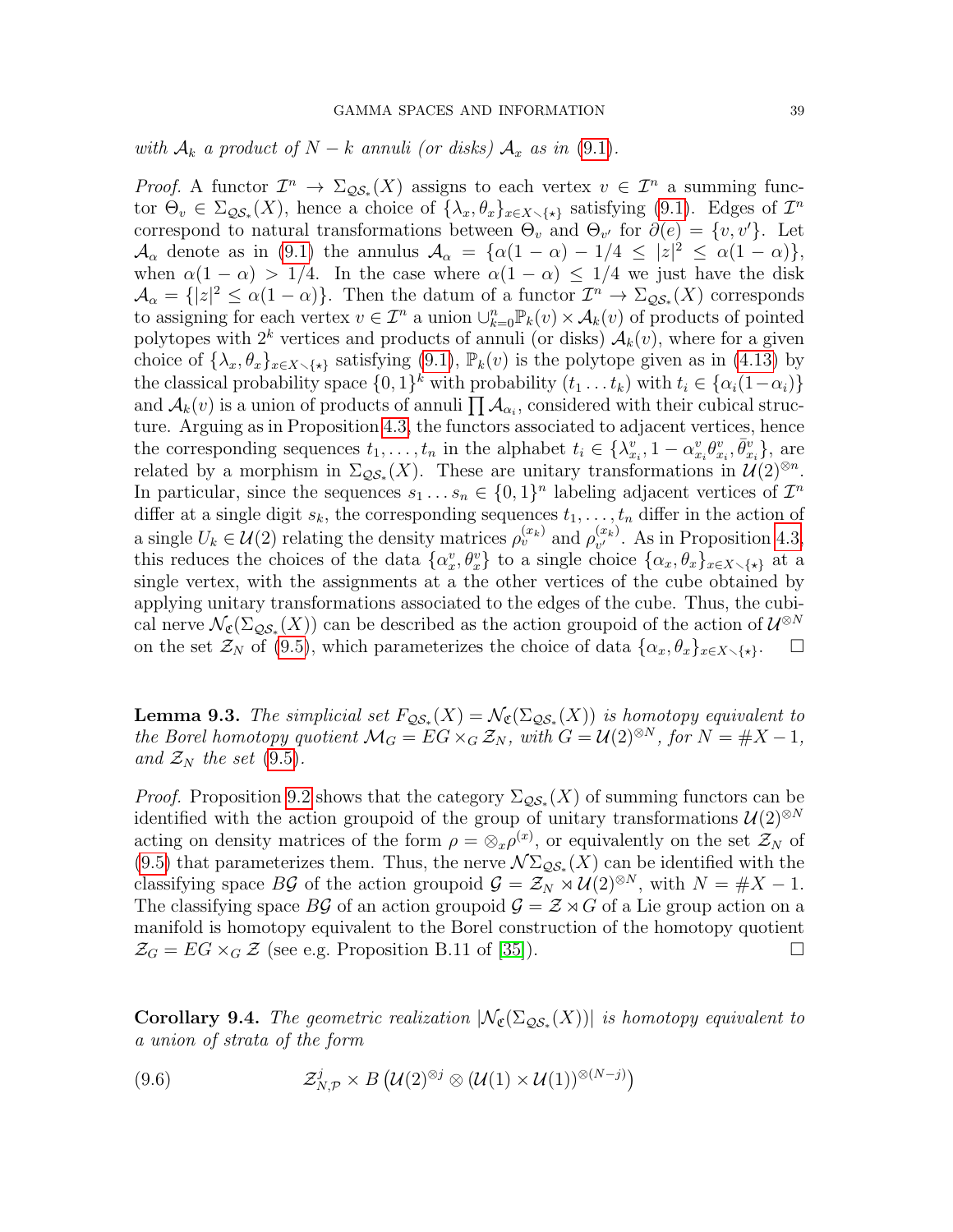where  $\mathcal{Z}_{N,\mathcal{P}}^j \subset |\mathcal{N}_{\mathcal{C}} \Sigma_{\mathcal{PS}_{*}}(X)|$  is a subset of the realization of  $F_{\mathcal{PS}_{*}}(X)$ , the value of the Γ-space of classical probabilities, given by

(9.7) 
$$
\mathcal{Z}_{N,\mathcal{P}}^j = \bigcup_{Z \in \mathcal{S}_j} |\mathcal{I}_Z^N|,
$$

with  $S_i$  the set of sequences  $\{\alpha_x\}$  with j entries equal to 1/2, and where  $B(\mathcal{U}(2)^{\otimes j} \otimes$  $(\mathcal{U}(1) \times \mathcal{U}(1))^{\otimes (N-j)})$  are the classifying spaces of the stabilizers  $\mathcal{U}(2)^{\otimes j} \otimes (\mathcal{U}(1) \times$  $\mathcal{U}(1))^{\otimes (N-j)}$  of the strata  $\mathcal{Z}_N^j$  of  $\mathcal{Z}_N$  with  $\mathcal{Z}_{N,\mathcal{P}}^j = \mathcal{Z}_N^j/\mathcal{U}(2)^{\otimes N}$ .

*Proof.* The homotopy quotient  $\mathcal{Z}_G$  has projection maps

<span id="page-39-0"></span>
$$
BG \xleftarrow{\pi_1} \mathcal{Z}_G \xrightarrow{\pi_2} \mathcal{Z}/G,
$$

where the projection  $\pi_1$  is a fibration over BG with fiber  $\mathcal{Z}$ , while the preimage of a point  $x \in \mathcal{Z}/G$  is a copy of  $BG_x$  with  $G_x \subset G$  the isotropy group. In the case of the set  $\mathcal{Z}_N$  of [\(9.5\)](#page-37-1) with the action of  $G = \mathcal{U}(2)^{\otimes N}$ , we can decompose  $\mathcal{Z}_N$  into strata with associated stabilizers of the action. The top stratum  $\mathcal{Z}_N^0$  consists of  $\mathcal{Z}_N^0$  =  $\bigcup_{Z\in\mathcal{S}_0\subset[\mathcal{I}^N]}\bigcup_k\mathcal{I}_Z^k\times\mathcal{A}_k$ , where  $\mathcal{S}_0$  is the set of those sequences  $Z=\{\alpha_x\}_{x\in X\setminus\{\star\}}$  where none of the  $\alpha_x$  is equal to 1/2. The lower strata  $\mathcal{Z}_N^j$  consist of  $\mathcal{Z}_N^0 = \bigcup_{Z \in \mathcal{S}_j \subset |\mathcal{I}^N|} \bigcup_k$  $\mathcal{I}_Z^k \times \mathcal{A}_k$  where  $\mathcal{S}_j$  is the set of sequences  $Z = {\alpha_x}$  where j of the  $\alpha_x$  are equal to 1/2. Since in the  $\mathcal{U}(2)$  action  $\rho^{(x)} \mapsto U_x \rho^{(x)} U_x^*$  we can identify unitaries  $U_x \in \mathcal{U}(2)$  up to phase factors (diagonal unitaries)  $\mathcal{U}(1) \times \mathcal{U}(1)$ , the stabilizer of the top stratum is  $(\mathcal{U}(1) \times \mathcal{U}(1))^{\otimes N}$ . The stratum  $\mathcal{Z}_N^j$  has stabilizer  $\mathcal{U}(2)^{\otimes j} \otimes (\mathcal{U}(1) \times \mathcal{U}(1))^{\otimes (N-j)}$ . The quotient  $Z_N /U(2)^{\otimes N}$  is correspondingly decomposed into strata, where up to the action of  $\mathcal{U}(2)$  we can identify the density matrices  $\rho^{(x)}$  with diagonal classical probabilities. This implies that we can identify the quotient  $\mathcal{Z}_N / \mathcal{U}(2)^{\otimes N}$  with a classical space

$$
|\mathcal{N}_{\mathcal{C}}\Sigma_{\mathcal{PS}_*}(X)| = \bigcup_{Z \in |\mathcal{I}^N|} |\mathcal{I}_Z^N|
$$

with a stratification by [\(9.7\)](#page-39-0). Over each set  $\mathcal{Z}_{N,\mathcal{P}}^j$  we have a copy of the fiber  $B(\mathcal{U}(2)^{\otimes j} \otimes (\mathcal{U}(1) \times \mathcal{U}(1))^{\otimes (N-j)}.$ . В последните при последните последните последните последните последните последните последните последните по<br>В последните последните последните последните последните последните последните последните последните последнит

**Remark 9.5.** The geometric realization of the nerve  $\mathcal{N}_{\mathfrak{C}}(\Sigma_{\mathcal{QS}*}(X))$  is more interesting topologically than the case of classical probabilities, due to the presence of the classifying spaces of unitary groups.

**Remark 9.6.** We obtain a  $\Gamma$ -space of quantum pointed sets  $F_{\mathcal{QS}*}: \Gamma^0 \to \mathbb{Z}_*$  that assigns to a pointed set  $(X, \star)$  the cubical nerve  $\mathcal{N}_{\mathfrak{C}}(\Sigma_{\mathcal{QS}_{*}}(X))$  of the category of summing functors of Theorem [9.1.](#page-36-2) This can be extended to an endofunctor  $F_{\mathcal{QS}_*}$ :  $\Box_* \rightarrow \Box_*$  and determines an associated homotopy theoretic spectrum, by the Segal construction [\[30\]](#page-45-1).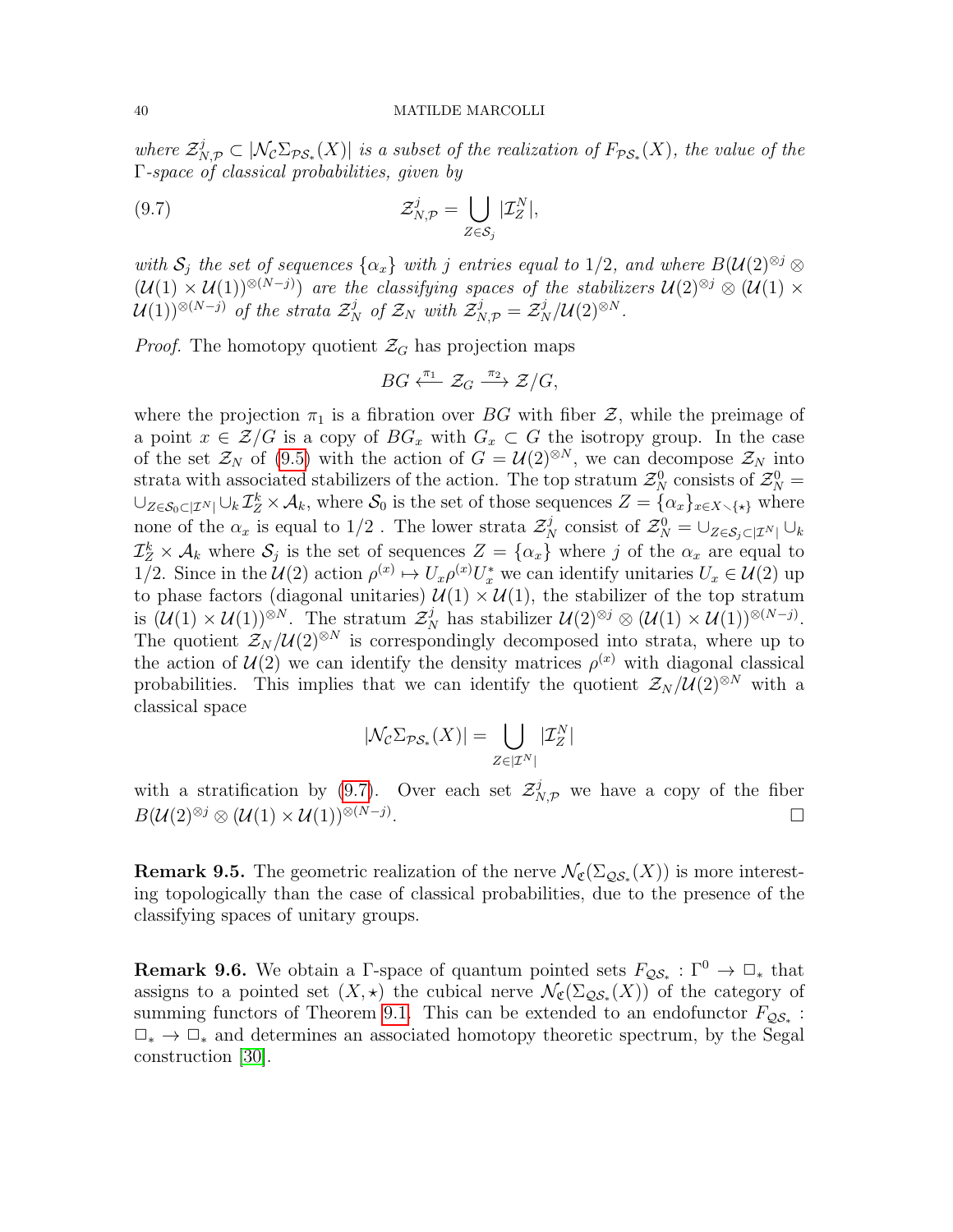9.2. The stochastic Gamma spaces. As in the case of classical probabilities, we can associate to a category  $\mathcal{QC}$  a probabilistic Γ-space  $F_{\mathcal{QC}} : \mathcal{PS}_* \to \mathcal{P} \Box_*$ . The construction is analogous to the case of  $F_{\mathcal{PC}} : \mathcal{PS}_* \to \mathcal{P}\Box_*$  that we discussed earlier. By Lemma [5.7](#page-22-1) the functor  $F_{\mathcal{Q}C}$  maps a probabilistic pointed set  $\Lambda X$  to the cubical nerve  $\mathcal{N}_{\mathfrak{C}}(\mathcal{P}\Sigma_{\mathcal{Q}\mathcal{C}}(\Lambda X))$ , which can be identified with the probabilistic pointed cubical set  $\sum_i \lambda_i \mathcal{N}_{\mathfrak{C}}(\Sigma_{\mathcal{PQ}}(X_i, x_i)).$ 

# 10. Gamma spaces, spectra, and gapped systems

<span id="page-40-0"></span>There has been a growing interest recently in the use of homotopy theoretic methods in the modeling of topological phases of matter. In particular, the use of spectra to classify symmetry protected topological phases in terms of generalized cohomology groups associated to a spectrum of invertible physical systems, [\[21\]](#page-45-25). This idea is elaborated upon in [\[15\]](#page-45-5), where a spectrum  $\text{GP}_{n}^{\times}$  of invertible gapped phases of matter is considered, with homotopy equivalences  $\OmegaGP_n^{\times} \to GP_{n-1}^{\times}$  corresponding to realizing a continuous transition between  $n$ -dimensional systems in the same phase via an invertible  $(n - 1)$ -dimensional interface (invertible defect).

We consider here a similar idea, from the point of view of Segal's Γ-spaces and we present a construction of Γ-spaces associated to gapped systems. Our setting here is only a simplified model of the properties one usually requires for gapped systems, see §5.2 of [\[38\]](#page-46-5). In general, in addition to the existence of a gap  $\Delta > 0$  in the spectrum, one also requires a uniform bound on the degeneracy of the ground state, namely the condition that for all  $(X, H_X)$  the ground state degeneracy satisfies  $1 \leq \dim \text{Ker}(H_X) \leq m$  with some uniform bound by some fixed  $m \in \mathbb{N}$ . In the setting we consider here, this condition would not be compatible with the categorical sum. In order to obtain a more sophisticated model for gapped systems where the uniformly bounded degeneracy condition can also be imposed, we need to work with a different categorical setting. This will be investigated elsewhere.

10.1. Gamma spaces of gapped systems. In this setting, instead of considering the category  $\mathcal{FQ}$  of finite quantum probabilities (density matrices) with morphisms given by quantum channels, one considers a category  $\mathcal{FQ}^{\Delta}$  where the objects are systems  $(X, H_X)$  with a Hamiltonian  $H_X$  acting on a HIlbert space  $\mathcal{H}_X = \bigoplus_{x \in X} \mathcal{V}_x$ with a fixed internal space  $\mathcal{V}_x$  (which for simplicity we will just take equal to a line  $(\mathbb{C}_x)$ , with the property that  $H_X^* = H_X$  and that  $H_X$  has a gap in the spectrum above the ground level, that is,  $0 \in \text{Spec}(H_X)$  and  $\text{Spec}(H_X) \subset \{0\} \cup [\Delta, \infty)$ . We realize objects in  $\mathcal{FQ}^{\Delta}$  as objects of  $\mathcal{FQ}$  by associating to a pair  $(X, H_X)$  the pair  $(X, \rho_X)$ in FQ with

$$
\rho_X = \frac{e^{-\beta H_X}}{\text{Tr}(e^{-\beta H_X})},
$$

where  $\beta > 0$  is a fixed inverse temperature parameter. Using this identification of objects of  $\mathcal{F}Q^{\Delta}$  with a subset of objects of  $\mathcal{F}Q$ , we take the morphisms in  $\mathcal{F}Q^{\Delta}$  to be induced by the morphisms in  $\mathcal{FQ}$ . Namely, morphisms in Mor $_{\mathcal{FQ}^{\Delta}}((X, H_X), (Y, H_Y))$ are gap preserving quantum channels,  $\Phi(\rho_X) = \rho_Y$ .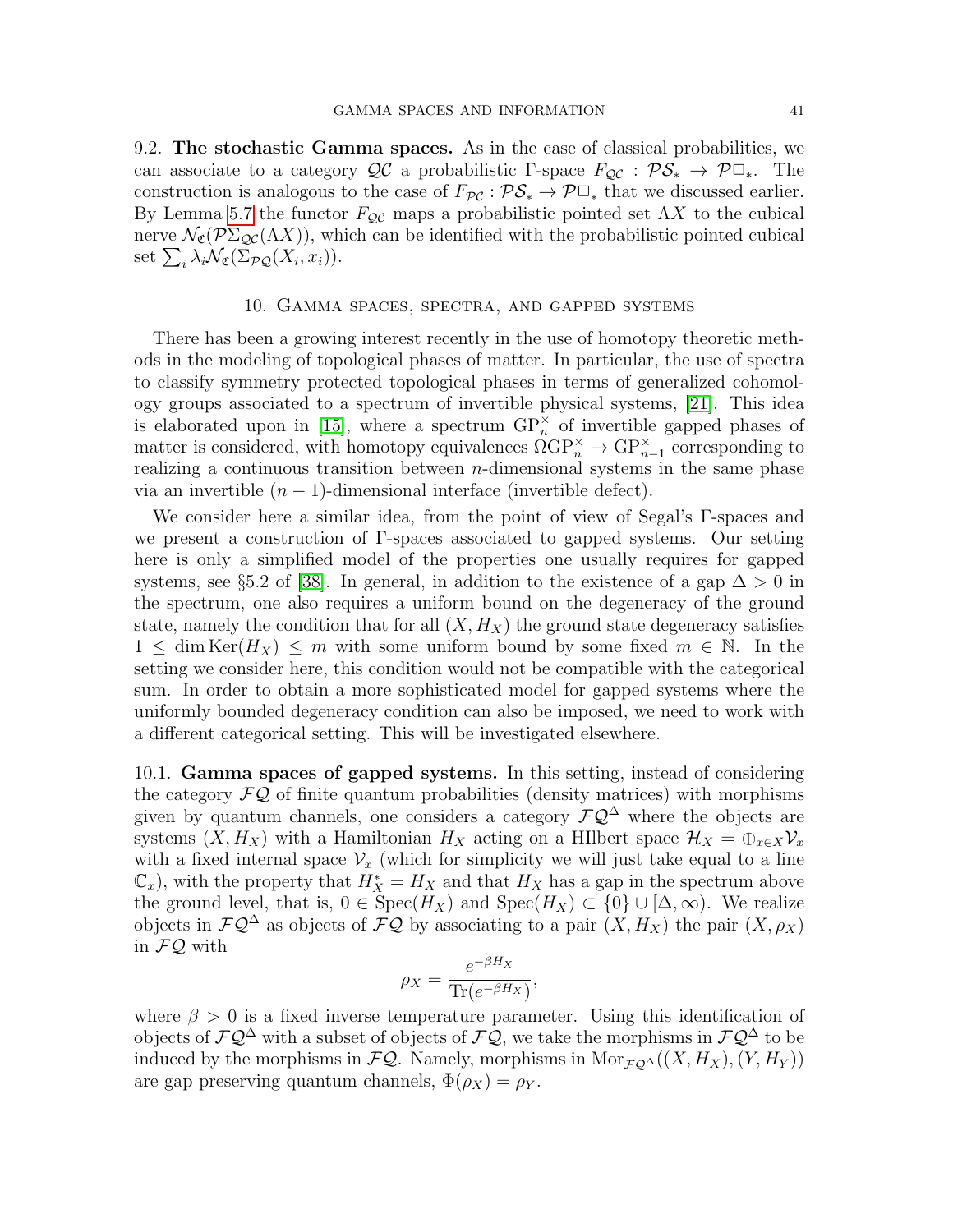When we apply the previous construction of quantum categories  $\mathcal{Q} \mathcal{C}$  using the category  $\mathcal{FQ}^{\Delta}$  instead of  $\mathcal{FQ}$ , we obtain a subcategory  $\mathcal{QC}^{\Delta}$  of  $\mathcal{QC}$ , which is described as follows.

Definition 10.1. The gapped quantum category  $\mathcal{QC}^{\Delta}$  has objects that include the zero object of QC and objects  $\rho C = ((C_i, C_j), \rho_{ij})$  of QC where the density matrix  $\rho$ is of the form

,

(10.1) 
$$
\rho = \frac{e^{-\beta H}}{\text{Tr}(e^{-\beta H})}
$$

for some (fixed) inverse temperature parameter  $\beta > 0$ , with the property that the Hamiltonian H has spectrum  $Spec(H) \subset \{0\} \cup [\Delta, \infty)$ , for a fixed gap  $\Delta > 0$ . The morphisms in  $\mathcal{QC}^{\Delta}$  are induced by the morphisms in  $\mathcal{QC}$ .

# **Lemma 10.2.** The coproduct in  $\mathcal{QC}$  induces a coproduct in  $\mathcal{QC}^{\Delta}$ .

*Proof.* The coproduct  $\rho C \amalg_{\mathcal{Q}C} \rho' C'$  of two objects  $\rho C, \rho' C' \in \mathcal{Q}C^{\Delta}$  has density matrix given by the product  $\rho \otimes \rho'$ . We have  $\rho = e^{-\beta H}/\text{Tr}(e^{-\beta H})$  and  $\rho' = e^{-\beta H'}/\text{Tr}(e^{-\beta H'})$ where the respective Hamiltonians  $H, H'$  have spectrum contained in  $\{0\} \cup [\Delta, \infty)$ . The tensor product  $\rho \otimes \rho'$  corresponds to the Kronecker sum  $H \oplus H' = H \otimes 1 + 1 \otimes H'$ of the Hamiltonians. The spectrum of the Kronecker sum  $Spec(H \otimes 1 + 1 \otimes H')$  is given by sums of eigenvalues of H and H', hence it is still contained in  $\{0\} \cup [\Delta, \infty)$ , so that the coproduct in  $\mathcal{QC}$  of two objects in  $\mathcal{QC}^{\Delta}$  is still an object in  $\mathcal{QC}^{\Delta}$ .  $\square$ 

We focus on the case where  $\mathcal{C} = \mathcal{S}_{*}$ , the category of finite pointed sets. As in the case of  $\mathcal{QS}_*$ , we construct the associated Γ-space by constructing the category  $\Sigma_{\mathcal{QS}_*^{\Delta}}(X)$  of summing functors  $\Theta: P(X) \to \mathcal{QS}_*^{\Delta}$ .

<span id="page-41-0"></span>**Proposition 10.3.** For sufficiently large  $\beta > 0$ , an object  $\Theta$  in  $\Sigma_{\mathcal{QS}_*^{\Delta}}(X)$  is specified by the choice of a point  $\alpha = {\alpha_x}_{x \in X \setminus {\{\star\}}} \in \mathcal{I}_{\beta,\Delta}^N$  for an interval  $\mathcal{I}_{\beta,\Delta} = [\alpha_{\beta,\Delta}, \beta_{\beta,\Delta}] \subset$ [0, 1] and with  $N = #X - 1$ , and a choice of  $\{\theta_x\}_{x \in X \setminus \{\star\}} \in T^N_{r(Z)}$ , where  $T^N =$  $(S^1)^N$  is a torus and the subscript  $r(Z)$  indicates that the k-th circle has a radius  $r = r(\alpha_x, \beta, \Delta)$  uniquely determined by the choice of  $\alpha_x$  and by the fixed values of  $\Delta$ and β. The morphisms in  $\Sigma_{\mathcal{QS}_*^{\Delta}}(X)$  are given by unitary transformations in  $\mathcal{U}(2)^{\otimes N}$ and by collections of isomorphisms of pointed sets.

*Proof.* As in the case of  $\mathcal{QS}_{*}^{\Delta}$ , we know that the values  $\Theta(A)$  are given by coproducts [\(9.2\)](#page-36-3) in  $\mathcal{QS}_{*}^{\Delta}$ , with the terms  $\Theta({a,\star})$  as in [\(9.3\)](#page-37-3). In this case, the density matrix [\(9.4\)](#page-37-0) associated to  $\Theta({a,\star})$  will have to satisfy additional constraints due to the gap condition on the spectrum of the associated Hamiltonian. In the case of a  $2 \times 2$ matrix, the condition that the spectrum has a gap of width  $\Delta$  above the ground level  $\lambda = 0$  corresponds to requiring that one of the eigenvalues is zero and the other one is equal to the width of the gap  $\Delta$ . This means that the spectrum of the corresponding density matrix  $\rho = e^{-\beta H}/\text{Tr}(e^{-\beta H})$  is given by

$$
Spec(\rho) = \{\frac{e^{-\beta \Delta}}{1 + e^{-\beta \Delta}}, \frac{1}{1 + e^{-\beta \Delta}}\}.
$$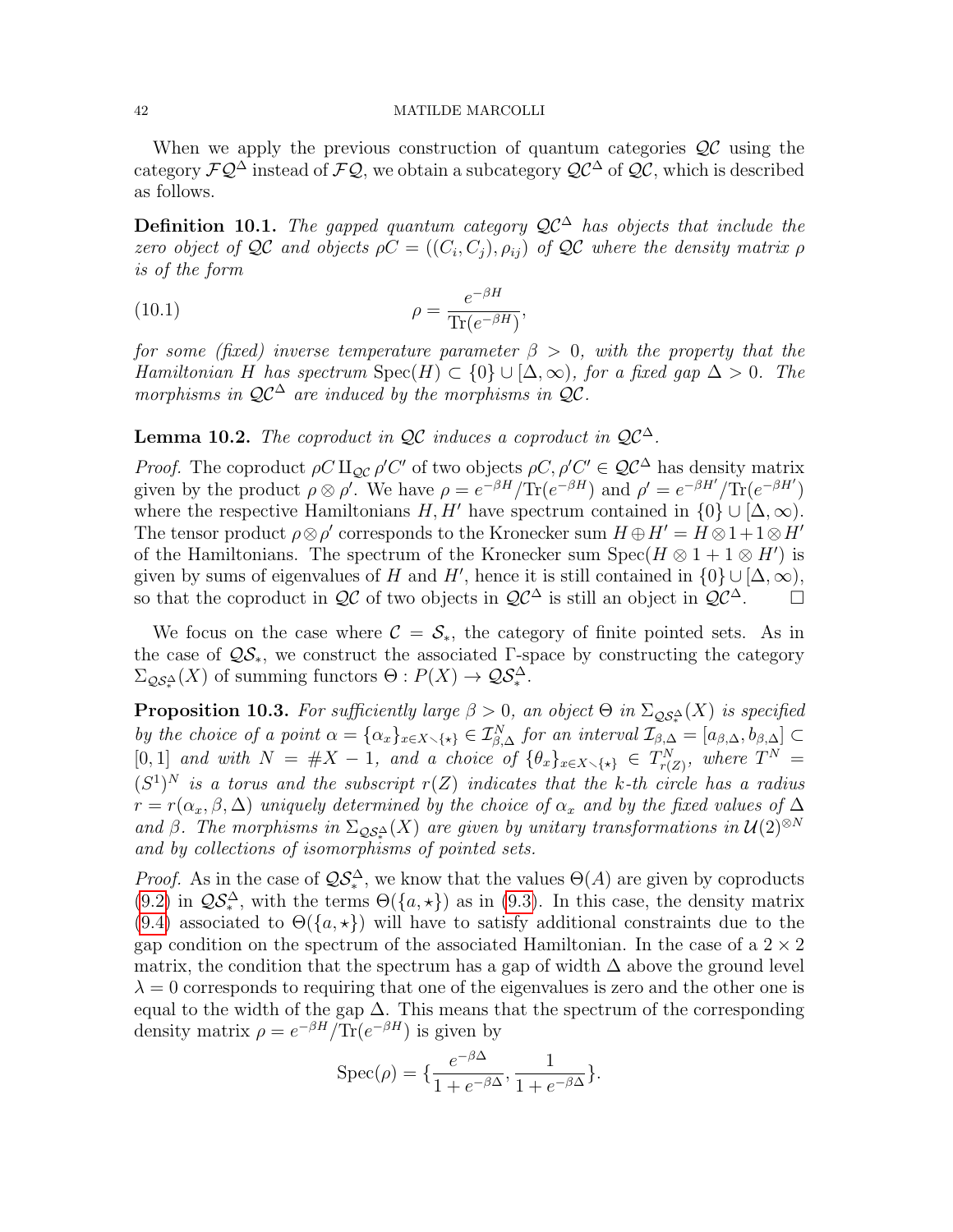Let  $q = 1 - \alpha(1 - \alpha) + |\theta|^2$ . Then the condition above on the eigenvalues of [\(9.4\)](#page-37-0) gives

$$
\frac{1}{2}(1-q^{1/2}) = \frac{e^{-\beta \Delta}}{1+e^{-\beta \Delta}}, \quad \frac{1}{2}(1+q^{1/2}) = \frac{1}{1+e^{-\beta \Delta}},
$$

which gives

$$
q^{1/2} = \frac{1 - e^{-\beta \Delta}}{1 + e^{-\beta \Delta}}.
$$

This then gives the relation

<span id="page-42-0"></span>(10.2) 
$$
|\theta|^2 = \left(\frac{1 - e^{-\beta \Delta}}{1 + e^{-\beta \Delta}}\right)^2 - 1 + \alpha(1 - \alpha) = \frac{-4e^{-\beta \Delta}}{(1 + e^{-\beta \Delta})^2} + \alpha(1 - \alpha),
$$

where  $0 < 4e^{-\beta \Delta}/(1 + e^{-\beta \Delta})^2 \le 1$ . There is an interval of values  $0 < e^{-\beta \Delta} \le u_{\beta, \Delta}$ with  $u_{\beta,\Delta} < 1$  such that the discriminant of  $\frac{-4e^{-\beta\Delta}}{(1+e^{-\beta\Delta})^2} + \alpha(1-\alpha) = 0$ , seen as an equation in  $\alpha$ , is non-negative. Then the right-hand-side of [\(10.2\)](#page-42-0) is non-negative for  $\alpha$  in the interval  $[a_{\beta,\Delta}, b_{\beta,\Delta}]$  between the two roots. For a fixed value of the gap  $\Delta$ , it is always possible to choose an inverse temperature  $\beta > 0$  sufficiently large so that the condition  $e^{-\beta \Delta} \le u_{\beta, \Delta}$  is satisfied. For such a choice of  $\beta$ , one then obtains solutions of [\(10.2\)](#page-42-0) given by any choice of  $\alpha \in [a_{\beta,\Delta}, b_{\beta,\Delta}]$  and a circle of values of  $\theta$ with radius  $r = r(\alpha, \Delta, \beta)$  fixed by the relation [\(10.2\)](#page-42-0) (and depending on  $\alpha$  and on  $\Delta$  and  $\beta$ ). The morphisms in in  $\Sigma_{\mathcal{QS}_*^{\Delta}}(X)$  are given by unitary transformations in  $\mathcal{U}(2)^{\otimes N}$  acting by  $U_x \rho^{(x)} U_x^*$  on the density matrices  $\rho^{(x)}$  as in Theorem [9.1,](#page-36-2) and by collections of isomorphisms between the pointed sets in the two objects. Since the locus determined by the relation [\(10.2\)](#page-42-0) is specified by the condition on the spectrum of the matrices  $\rho^{(x)}$ , it is preserved by unitary transformations.

**Proposition 10.4.** The nerve  $\mathcal{N}_{\mathfrak{C}}(\Sigma_{\mathcal{QS}_*^{\Delta}}(X))$  is the action groupoid of the  $\mathcal{U}(2)^{\otimes N}$ action on the cubical set

(10.3) 
$$
\mathcal{Z}_{N,\Delta} = \bigcup_{Z \in [T_{\beta,\Delta}^N]} \bigcup_{k=0}^N \mathcal{I}_Z^k \times T_{r(Z)}^{N-k}.
$$

The geometric realization  $|\mathcal{N}_{\mathfrak{C}}(\Sigma_{\mathcal{QS}_*^{\Delta}}(X))|$  is homotopy equivalent to a union of strata of the form [\(9.6\)](#page-38-0) where the  $S_j \subset |\mathcal{I}_{\beta,\Delta}^N|$  consists of all the sequences  $\{\alpha_x\} \in [a_{\beta,\Delta},b_{\beta,\Delta}]^N$ where j of the terms are equal to  $1/2$ .

Proof. The argument is analogous to Proposition [9.2](#page-37-2) and Corollary [9.4.](#page-38-1) The nerve  $\mathcal{N}_{\mathfrak{C}}(\Sigma_{\mathcal{QS}_*^{\Delta}}(X))$  is constructed as in the case of  $\mathcal{QS}_*$ , except that in this case the annuli and disks are replaced by circles  $\theta_x \in S^1_{r(\alpha,\Delta,\beta)}$  of radius determined by [\(10.2\)](#page-42-0). We write  $T_{r(Z)}^{N-k}$  $r_{r(Z)}^{N-k}$  for the product of these  $N-k$  circles, where we write  $r(Z)$  for this dependence of the radii on the  $\alpha_x$ , leaving the dependence on  $\beta$  and  $\Delta$  implicit. For fixed  $\Delta$ , we are choosing  $\beta > 0$  large enough as in Proposition [10.3,](#page-41-0) so that for  $\alpha$  in the subinterval  $[a_{\beta,\Delta},b_{\beta,\Delta}] \subset [0,1]$  the estimate  $\frac{-4e^{-\beta\Delta}}{(1+e^{-\beta\Delta})^2} + \alpha(1-\alpha) \geq 0$  holds. The interval  $[a_{\beta,\Delta}, b_{\beta,\Delta}]$  contains the point  $\alpha = 1/2$  as one can verify directly.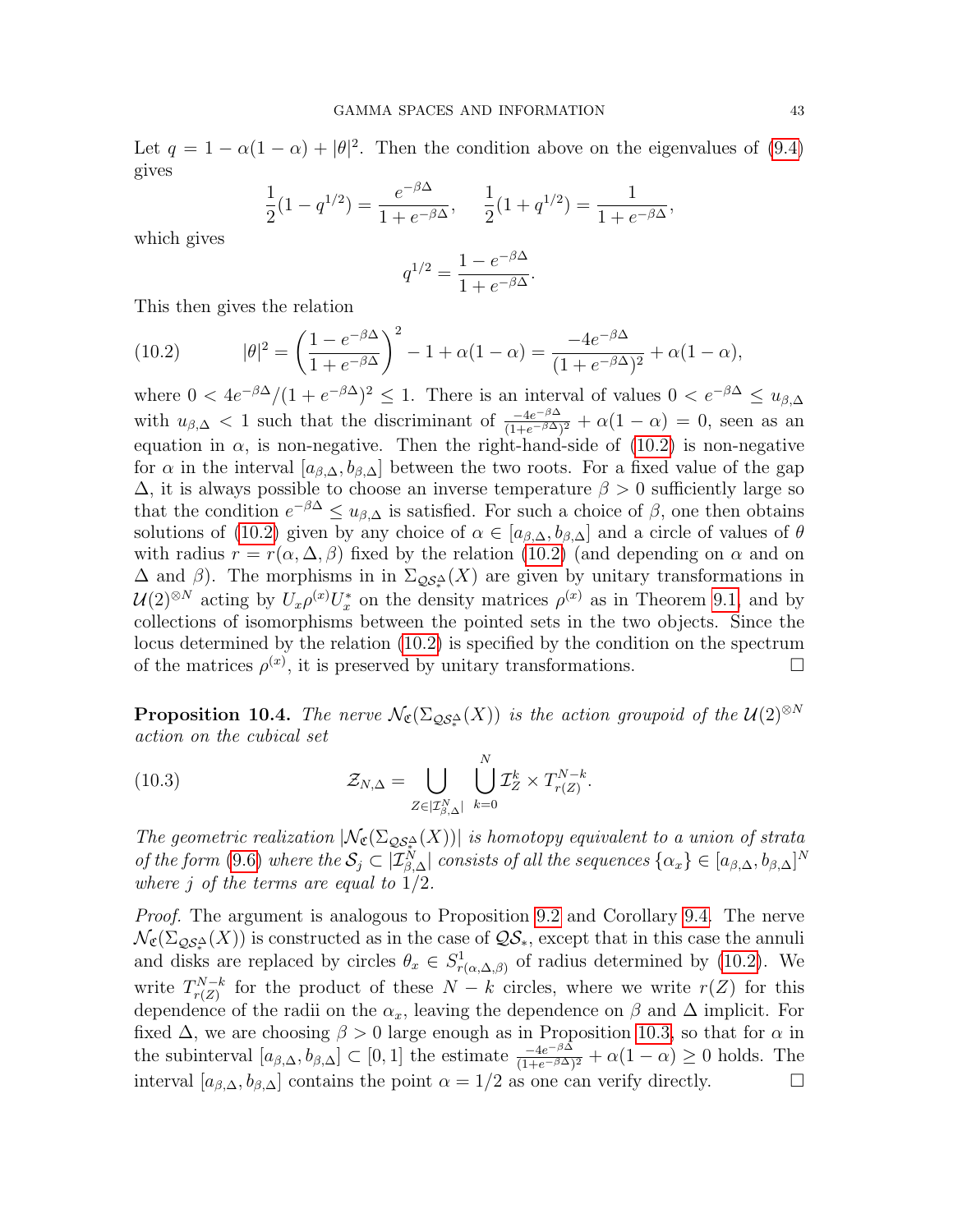**Remark 10.5.** The  $\Gamma$ -space  $F_{\mathcal{QS}_*^{\Delta}} : \Gamma^0 \to \mathbb{Z}_*$  obtained in this way can be extended to an endofunctor  $F_{\mathcal{QS}_*^{\Delta}} : \Box_* \to \Box_*$  and determined an associated connective spectrum by the Segal construction of [\[30\]](#page-45-1). This provides then a construction of a homotopy theoretic spectrum associated to a category of gapped systems with a fixed gap  $\Delta$ .

**Remark 10.6.** As in the cases of  $\mathcal{PS}_*$  and of  $\mathcal{QS}_*$  it is also possible to extend the Γ-space  $F_{\mathcal{Q}S^{\Delta}_{*}}: \Gamma^{0} \to \Box_{*}$  to a probabilistic Γ-space  $F_{\mathcal{Q}S^{\Delta}_{*}}: \mathcal{PS}_{*} \to \mathcal{P}\Box_{*}$ .

10.2. Gamma spaces and gapped phases. We consider here a different construction of a Γ-space related to gapped system, where instead of fixing the gap and restricting the category  $\mathcal{FQ}$  to a subcategory  $\mathcal{FQ}^{\Delta}$  of gapped systems and gap preserving quantum channels, we consider all the objects of  $\mathcal{FQ}$ , so that there is no fixed gap, but we change the morphisms so that we regard all the quantum channels that preserve a gap  $\Delta > 0$  as isomorphisms. We can do this in the form of a localization of the category  $\mathcal{F}\mathcal{Q}$  at a collection of morphisms  $\mathcal{T}_\Delta$ .

More precisely, the set of morphisms  $\mathcal{T}_{\Delta}$  consists of all morphisms in  $\mathcal{QS}_{*}$  where both source and target are objects in  $\mathcal{QS}_{*}^{\Delta}$ . The localization  $\mathcal{QS}_{*}[\mathcal{T}_{\Delta}^{-1}]$  is obtained as a quotient of the path category  $\mathcal{P}(\mathcal{QS}_{*}, \mathcal{T}_{\Delta}^{-1})$ . The path category has the same objects as  $\mathcal{QS}_{*}$  and morphisms given by arbitrary concatenations  $\Psi_1 \cdots \Psi_N$  where the  $\Psi_i$  are either morphisms in  $\mathcal{Q}S_*$  or formal inverses of morphisms in  $\mathcal{T}_\Delta$ , with the target of  $\Psi_i$  equal to the source of  $\Psi_{i+1}$ . The equivalence relation on  $\mathcal{P}(\mathcal{QS}_*, \mathcal{T}_\Delta^{-1})$ identifies the empty string at a given object with the identity morphism, a string  $\Psi_1\Psi_2$  where both  $\Psi_i$  are morphisms in  $\mathcal{QS}_*$  with the morphism  $\Psi_2 \circ \Psi_1$  and a string  $\Phi^{-1}\Phi$  or  $\Phi\Phi^{-1}$ , with  $\Phi \in \mathcal{T}_{\Delta}$  and  $\Phi^{-1}$  its formal inverse, with the identity morphism on the source, respectively target, of  $\Phi$ . This determines a category

$$
\mathcal{QS}_*[\mathcal{T}_\Delta^{-1}] = \mathcal{P}(\mathcal{QS}_*, \mathcal{T}_\Delta^{-1})/\sim
$$

with a localization functor  $\mathcal{QS}_{*} \to \mathcal{QS}_{*}[\mathcal{T}_{\Delta}^{-1}]$  which maps morphisms in  $\mathcal{S}_{\Delta}$  to isomorphisms. We refer the reader to the overview in  $\S 2$  of [\[14\]](#page-45-26).

The category  $\mathcal{QS}_{*}[\mathcal{T}_{\Delta}^{-1}]$  has zero object and categorical sum inherited from  $\mathcal{QS}_{*}$ . Thus, we can consider the  $\Gamma$ -space  $F_{\mathcal{QS}_*[\mathcal{T}_{\Delta}^{-1}]} : \Gamma^0 \to \square_*$  associated to  $\mathcal{QS}_*[\mathcal{T}_{\Delta}^{-1}]$ .

**Proposition 10.7.** The summing functors  $\Theta$  :  $P(X) \to \mathcal{QS}_{*}[\mathcal{T}_{\Delta}^{-1}]$  are specifed by data  $\{\alpha_x\}_{x\in X\setminus\{*\}} \in |\mathcal{I}^N|$  and  $\{\theta_x\} \in \mathcal{A}_x$  as in the case of  $\mathcal{Q}\overline{\mathcal{S}_*}$ . For sufficiently large  $\beta > 0$ , the morphisms in  $\Sigma_{\mathcal{QS}*[T_{\Delta}^{-1}]}(X)$  are given by unitary transformations in  $\mathcal{U}(2)^{\otimes N}$  and by quantum channels  $\Phi^{(x)}$  with  $\Phi^{(x)}\rho^{(x)}=\rho'^{(x)}$  whenever both  $\rho^{(x)}$  and  $\rho^{\prime (x)}$  have entries satisfying the relation [\(10.2\)](#page-42-0).

*Proof.* The characterization of objects in  $\Sigma_{\mathcal{QS}_*[\mathcal{T}_{\Delta}^{-1}]}(X)$  is as in the case of the category  $\mathcal{QS}_*$ . Morphisms in the category  $\Sigma_{\mathcal{QS}_*[\mathcal{T}_{\Delta}^{-1}]}(X)$  of summing functors are isomorphisms in  $\mathcal{QS}_{*}[\mathcal{T}_{\Delta}^{-1}]$  compatible with the inclusions of subsets in  $P(X)$ . These isomorphisms are generated by unitary transformations  $\mathcal{U}(2)^{\otimes N}$  and by morphisms in  $\mathcal{T}_\Delta$ , and by isomorphisms of pointed sets. A morphism in  $\mathcal{T}_{\Delta}$  compatible with the inclusions can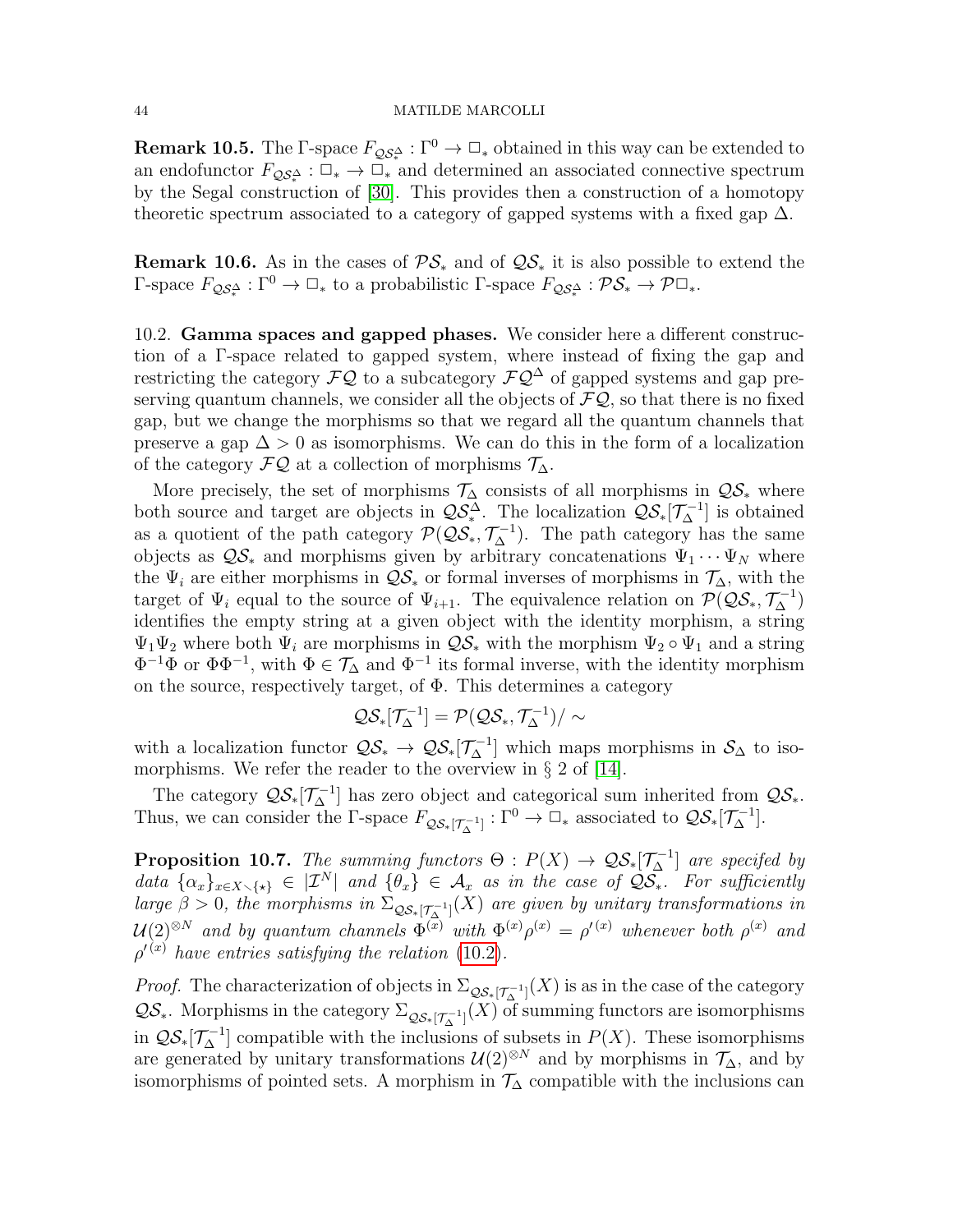be expressed in terms of quantum channels relating the density matrices  $\rho^{(x)}$  of the source and target object where both source and target are in  $\mathcal{QS}_{*}^{\Delta}$ . <sup>. . .</sup> ∴ . . ⊡

**Corollary 10.8.** The nerve  $\mathcal{N}_{\mathfrak{C}}(\Sigma_{\mathcal{QS}*[\mathcal{T}_{\Delta}^{-1}]}(X))$  is given by the homotopy quotient of the equivalence relation on the set  $\mathcal{Z}_N$  of [\(9.5\)](#page-37-1) generated by quantum channels that preserve the  $\Delta$ -gap in the spectrum.

*Proof.* By the same argument used in the case of the category  $\mathcal{QS}_*$ , we identify the cubical nerve with the groupoid of the equivalence relation on  $\mathcal{Z}_N$  given by unitary equivalence implemented by the group  $\mathcal{U}(2)^{\otimes N}$  together with the action of the gap preserving quantum channels in  $\mathcal{T}_\Delta$ .

**Remark 10.9.** Equivalent objects in  $\mathcal{N}_{\mathfrak{C}}(\Sigma_{\mathcal{QS}\ast[\mathcal{T}_{\Delta}^{-1}]}(X))$  under unitaries in  $\mathcal{U}(2)^{\otimes N}$ and quantum channels in  $\mathcal{T}_{\Delta}$  corresponds to system in the same topological phase, in the sense that they are mapped to one another in such a way that the gap  $\Delta$  is preserved.

The spectra associated to the  $\Gamma$ -spaces  $\mathcal{F}_{\mathcal{QS}_*}$  :  $\Gamma^0 \to \Box_*$  and  $\mathcal{F}_{\mathcal{QS}_*[\mathcal{T}_{\Delta}^{-1}]} : \Gamma^0 \to \Box_*$ are obtained by considering the corresponding extensions to endofunctors of  $\Box_*$ ,

$$
F_{\mathcal{C}}(K) = \int_{}^{n} K_n \wedge F_{\mathcal{C}}(\{0,\ldots,n\})
$$

for C equal to either  $\mathcal{QS}_{*}^{\Delta}$  or  $\mathcal{QS}_{*}[\mathcal{T}_{\Delta}^{-1}]$ . In the first case, the cubical set  $\mathcal{F}_{\mathcal{QS}_{*}^{\Delta}}(K)$ , for an *n*-dimensional cubical set  $K$ , describes the homotopy quotient of the unitary equivalence relation on systems on the n-dimensional K with gap  $\Delta$ , while in the second case it describes the homotopy quotient of the equivalence relation by gap preserving quantum channels on all systems on the n-dimensional sets. The structure maps  $S^1 \wedge F_{\mathcal{C}}(S^n) \to F_{\mathcal{C}}(S^{n+1})$  relate these equivalences of systems in different dimensions via a suspension operation.

Acknowledgment. The author is extremely grateful to Tobias Fritz for many useful discussions and for providing many comments and suggestions. She also thanks Paolo Aluffi, Tom Leinster, and Jack Morava for helpful comments. The author is partially supported by NSF grant DMS-1707882, and by NSERC Discovery Grant RGPIN-2018-04937 and Accelerator Supplement grant RGPAS-2018-522593, and by the Perimeter Institute for Theoretical Physics.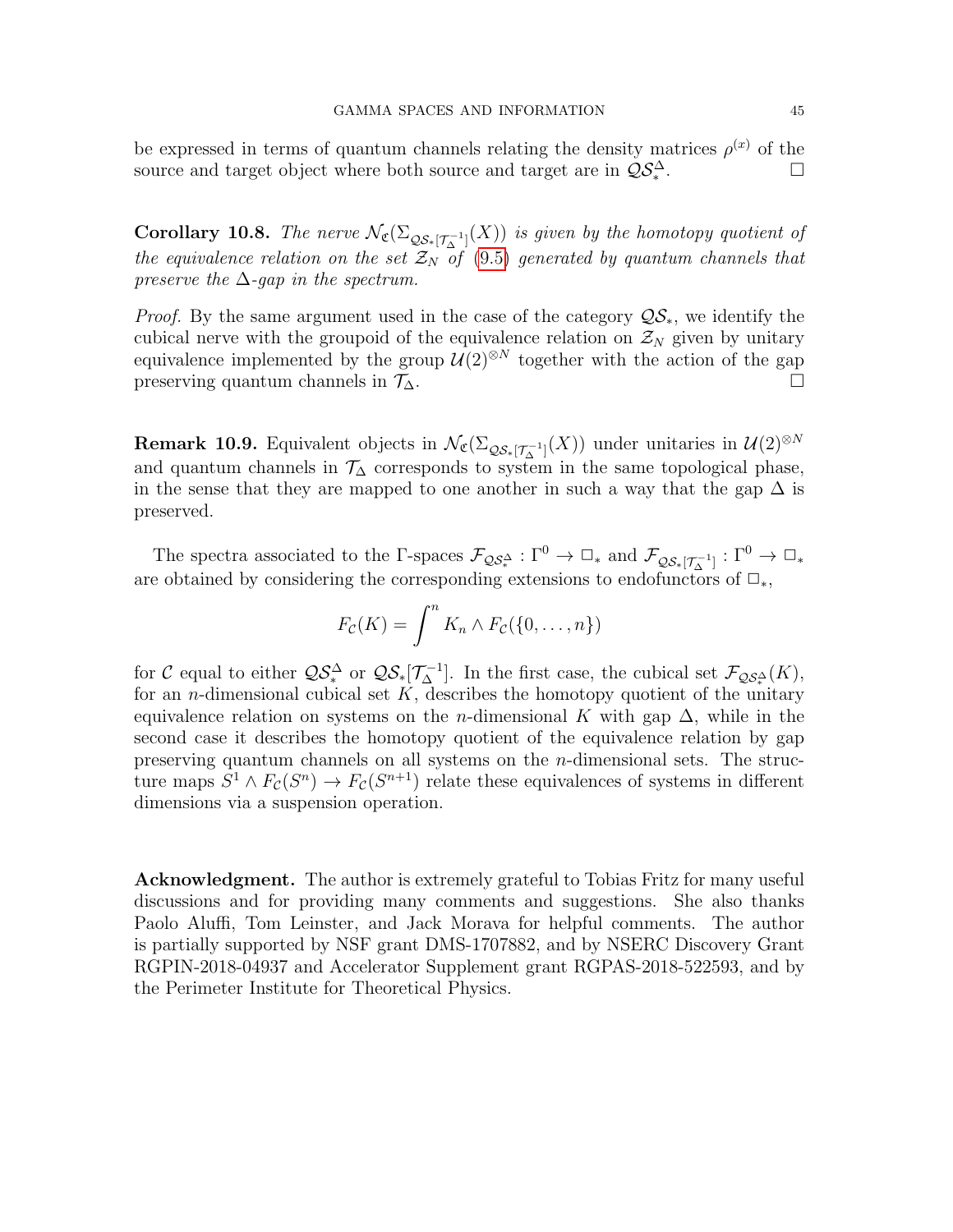## <span id="page-45-0"></span>**REFERENCES**

- <span id="page-45-21"></span>[1] R. Antolini, Geometric realisations of cubical sets with connections, and classifying spaces of categories, Appl. Categ. Structures 10 (2002), no. 5, 481–494.
- <span id="page-45-4"></span>[2] J.C. Baez, T. Fritz, T. Leinster, A characterization of entropy in terms of information loss, Entropy 13 (2011) no. 11, 1945–1957.
- <span id="page-45-11"></span>[3] J.C. Baez, T. Fritz A Bayesian characterization of relative entropy, Theory Appl. Categ. 29 (2014) No. 16, 422–457.
- <span id="page-45-2"></span>[4] A.K. Bousfield, E.M. Friedlander, Homotopy theory of Γ-spaces, spectra, and bisimplicial sets, in "Geometric applications of homotopy theory II", Lecture Notes in Math. 658 (1978) 80–130.
- <span id="page-45-18"></span>[5] R. Brown, P.J. Higgins, On the algebra of cubes, J. Pure Appl. Algebra 21 (1981) 233–260.
- <span id="page-45-6"></span>[6] G. Carlsson, Topology and data, Bull. Amer. Math. Soc. (N.S.) 46 (2009), no. 2, 255–308.
- <span id="page-45-8"></span>[7] C. Curto, What can topology tell us about the neural code? Bull. Amer. Math. Soc. (N.S.) 54 (2017), no. 1, 63–78.
- <span id="page-45-23"></span>[8] V.A. Efremovich, Yu.B. Rudyak, On the concept of the Euler characteristic, Uspehi Mat. Nauk 31 (1976) 5(191), 239–240
- <span id="page-45-16"></span>[9] D.K. Faddeev, On the concept of entropy of a finite probabilistic scheme, Uspehi Mat. Nauk (N.S.) 11 (1956), no. 1(67), 227–231.
- <span id="page-45-22"></span>[10] R. Fenn, C. Rourke, B. Sanderson, Trunks and classifying spaces, Applied Categorical Structures, Vol.3 (1995), N.4, 321–356.
- <span id="page-45-13"></span>[11] U. Franz, What is stochastic independence? in "Non-commutativity, infinite-dimensionality and probability at the crossroads", pp. 254–274, QP–PQ: Quantum Probab. White Noise Anal., 16, World Scientific, 2002.
- [12] G. Friedman, An elementary illustrated introduction to simplicial sets, Rocky Mountain J. Math. 42 (2012), no. 2, 353–423.
- <span id="page-45-12"></span>[13] T. Fritz, A presentation of the category of stochastic matrices, [arXiv:0902.2554](http://arxiv.org/abs/0902.2554)
- <span id="page-45-26"></span>[14] T. Fritz, Categories of Fractions Revisited, [arXiv:0803.2587](http://arxiv.org/abs/0803.2587)
- <span id="page-45-5"></span>[15] D. Gaiotto, T. Johnson-Freyd, Symmetry protected topological phases and generalized cohomology, [arXiv:1712.07950](http://arxiv.org/abs/1712.07950) [hep-th]
- <span id="page-45-7"></span>[16] U. Grenander, Probabilities on Algebraic Structures, Dover, 2008.
- [17] M. Hovey, *Model categories*, American Mathematical Society, 2007.
- <span id="page-45-19"></span>[18] J.F. Jardine, Cubical homotopy theory: a beginning, preprint, 2002. https://www.newton.ac.uk/files/preprints/ni02030.pdf
- <span id="page-45-20"></span>[19] D.M. Kan, Abstract homotopy. I, Proc. Nat. Acad. Sci. U.S.A. 41 (1955), 1092–1096.
- <span id="page-45-15"></span>[20] A.I. Khinchin, Mathematical Foundations of Information Theory, Dover, 1957.
- <span id="page-45-25"></span>[21] A. Kitaev, On the classification of short-range entangled states, talk at Simons Center, 2013, [http://scgp.stonybrook.edu/video](http://scgp.stonybrook.edu/video_portal/video.php?id=2010) portal/video.php?id=2010
- [22] T. Leinster, The categorical origins of entropy, lecture at "Topological and Geometric Structures of Information", CIRM, Luminy, 2017.
- <span id="page-45-14"></span>[23] T. Leinster, *Monoidal Categories with Projections*, in n-Category Café, August 2016 https://golem.ph.utexas.edu/category/2016/08/monoidal categories with proje.html
- <span id="page-45-24"></span>[24] N. Levitt, The Euler characteristic is the unique locally determined numerical homotopy invariant of finite complexes, Discrete Comput. Geom. 7 (1992), no. 1, 59–67.
- <span id="page-45-3"></span>[25] M. Lydakis, Smash products and Γ-spaces, Math. Proc. Cam. Phil. Soc. 126 (1999) 311–328.
- <span id="page-45-9"></span>[26] Yu.I. Manin, Neural codes and homotopy types: mathematical models of place field recognition, Mosc. Math. J. 15 (2015) no. 4, 741–748.
- <span id="page-45-10"></span>[27] M. Marcolli, D. Tsao, Geometry of Neuroscience, book in preparation.
- [28] J.P. May, Simplicial Objects in Algebraic Topology, University of Chicago Press, 1967.
- <span id="page-45-17"></span>[29] S. Schwede, Stable homotopical algebra and Γ-spaces, Math. Proc. Phil. Soc. Vol.126 (1999) 329–356.
- <span id="page-45-1"></span>[30] G. Segal, *Categories and cohomology theories*, Topology, Vol.13 (1974) 293–312.